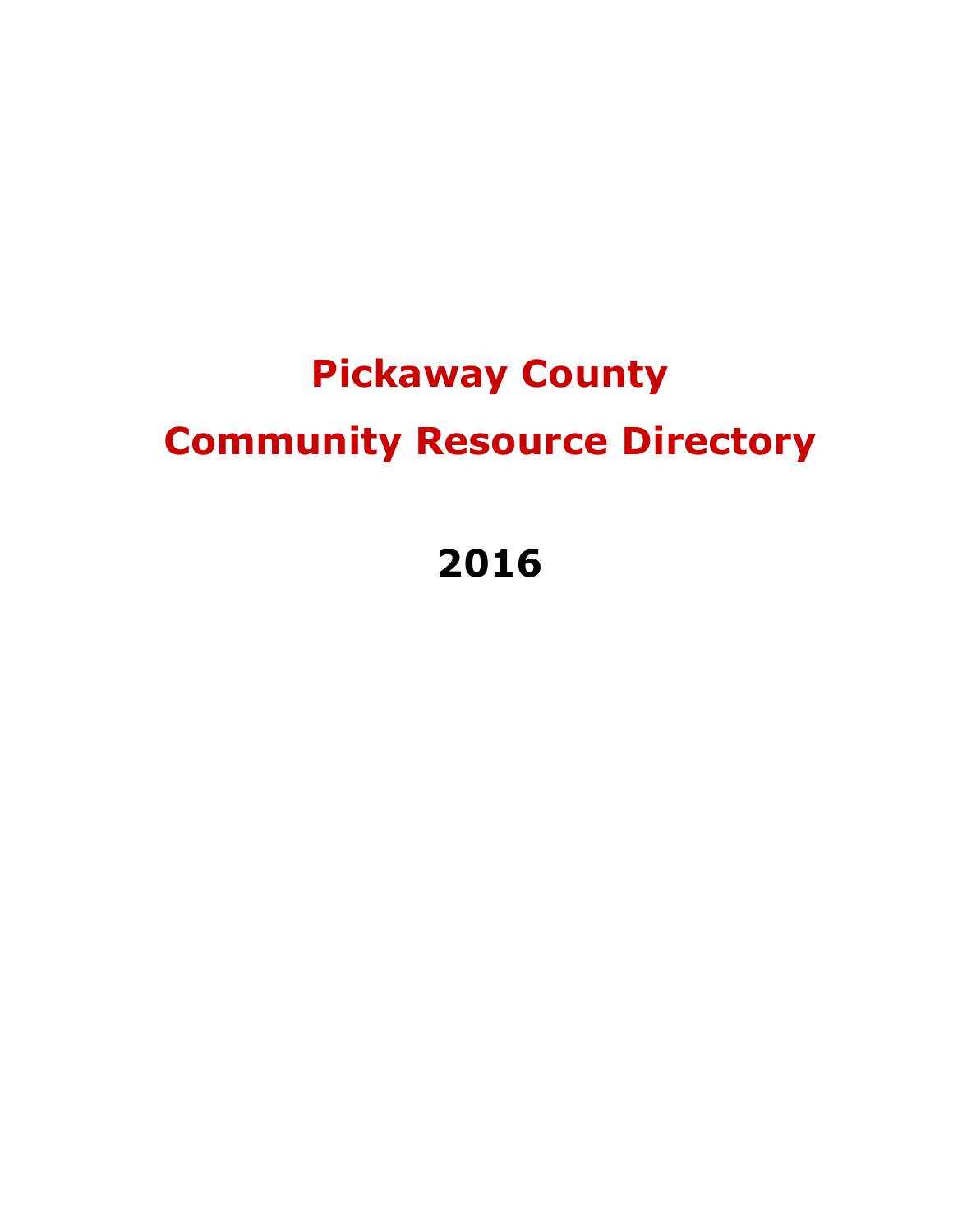#### IMPORTANT TELEPHONE NUMBERS

| CIRCLEVILLE FIRE DEPARTMENT (NON-EMERGENCY)740-474-3333 |  |
|---------------------------------------------------------|--|
|                                                         |  |
|                                                         |  |
|                                                         |  |
|                                                         |  |
|                                                         |  |

#### FREQUENTLY CALLED NUMBERS

| <b>NAME</b> | <b>PHONE NUMBER</b> |
|-------------|---------------------|
|             |                     |
|             |                     |
|             |                     |
|             |                     |
|             |                     |
|             |                     |
|             |                     |
|             |                     |
|             |                     |
|             |                     |
|             |                     |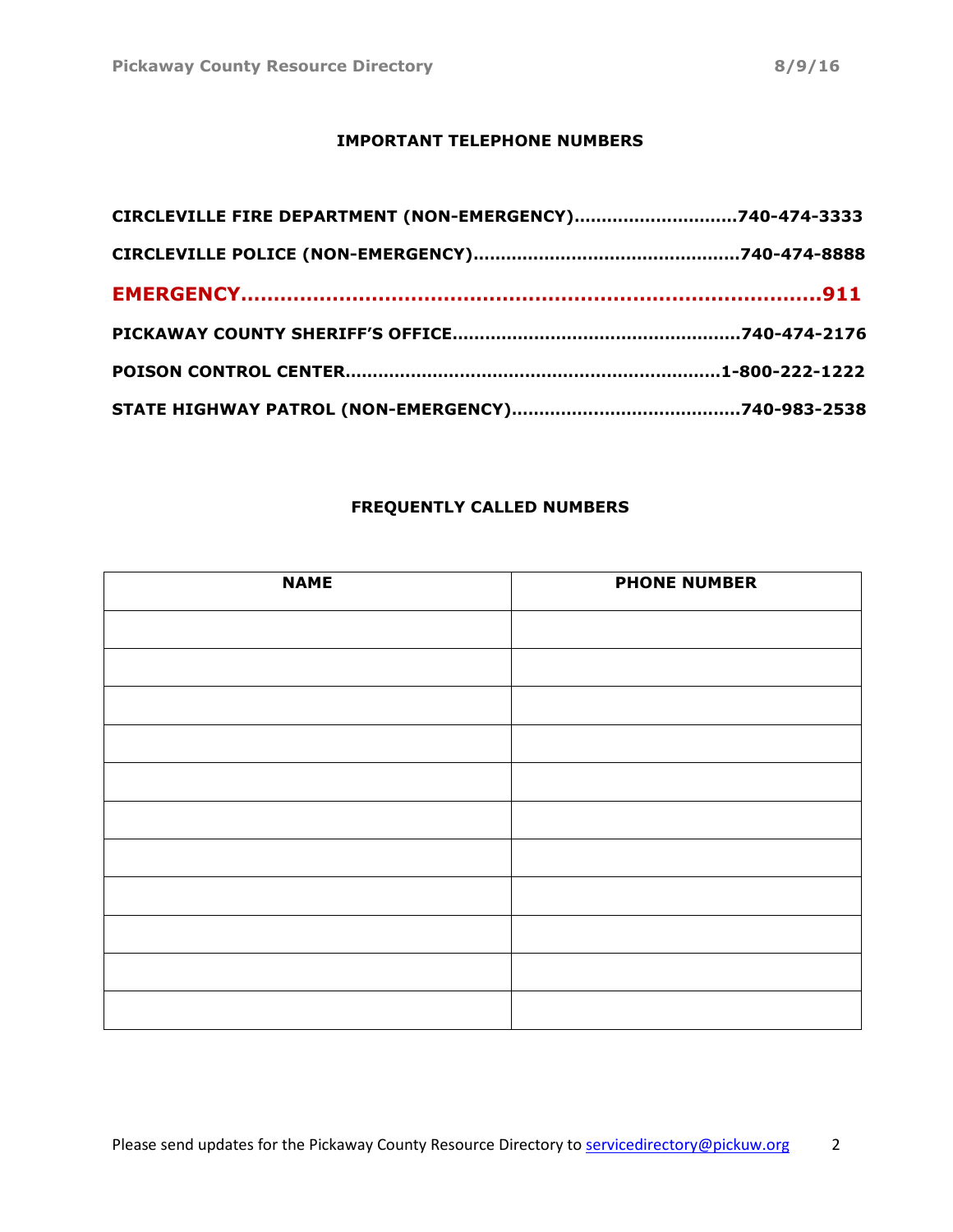#### Table of Contents

5………Adult Basic and Literacy Education (ABLE) 5………American Cancer Society 6………American Red Cross 6………Ashville Food Pantry 7-8……Berger Health System 9………Big Brothers/Big Sisters of South Central Ohio 9..…….Central Ohio Area Agency on Aging (COAAA) 10…….Central Ohio Area Agency on Aging Volunteer Guardian Program 10…….Choices - Domestic Violence Shelter 11……..Circle of Caring 11....... The Circle Shelter 12…….Circleville Chiropractic Center 12…….Circleville City Schools 12.......Circleville Crossroads CCCU Overcomers 13.......Circleville First Baptist Church 13……..Clothing Center 13....... Community Kitchen 14……..Court Appointed Special Advocate Program (CASA) 14........DARE (Drug Abuse Resistance Education) 15........Early Childhood Coordinating Committee 28-29...Early Head Start - See PICCA 15........Educational Service Center (ESC) 16........Elizabeth's Hope Pregnancy Resources 16…..…Family & Children First Council (FCFC) 17........The Family Support Program 17……..The Filling Station 18........Food Pantry (Emergency Clearinghouse) 18........Good Hands Habilitation Center 19…..…Goodwill Industries 19……..Haven House - Domestic Violence Shelter 29….....Head Start – see PICCA 20……..Juvenile Court 20……..Kids Cancer Fund 21…..…The Lighthouse (Domestic Violence Shelter) 21……..Logan Elm School District 22……..New Source Counseling Center 22……..Ohio Christian University 23……..One Community Ministries 23........Opportunities for Ohioans with Disabilities 24-25...OSU Extension Service 25........Parent Advisory and Support Group 26……..Pickaway Area Recovery Services (PARS) 26…..…Pickaway County Board of Developmental Disabilities 27……..Pickaway County Chamber of Commerce 27-31…Pickaway County Community Action (PICCA) 32……..Pickaway County Family YMCA 33........Pickaway County Hands for the Disabled, Inc. 34…..…Pickaway County Health Department 35……..Pickaway County Help Me Grow 36-38…Pickaway County Job & Family Services (JFS) 38……..Pickaway County Metropolitan Housing Authority (HUD)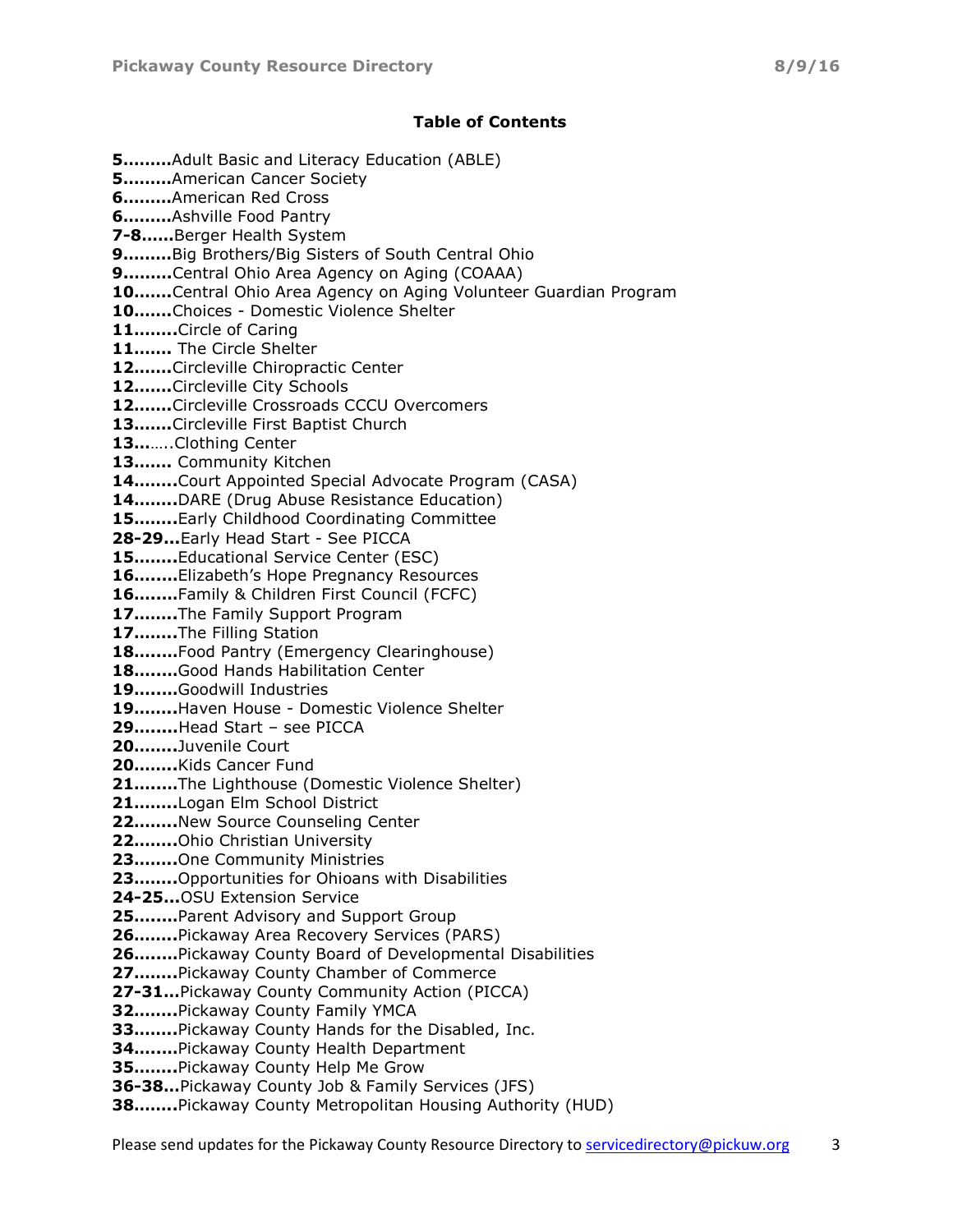#### Table of Contents

39…..…Pickaway County Public Library 40……..Pickaway Diversified, Inc. 40……..Pickaway HELPS 41-42…Pickaway Ross Career and Technology Center 42-43…Pickaway Senior Center 44……..Pickaway Soil and Water Conservation District 44……..Planned Parenthood 45……..Preschool Disabilities 45……..Salvation Army 46……..Scioto Paint Valley Mental Health Center (SPVMHC) 47……..Social Security Administration 47……..Southeastern Ohio Legal Services (SEOLS) - Legal Aid 48........State Support Team 11 (SST11) 49…..…TEAM for Youth 49……..Teays Valley School District 50**……..** The TRELLIS/CWJC (a.k.a. Walnut Creek Christian Women's Job Corps) 50……..United Way of Pickaway County 51……..Veterans' Service Commission 51……..Victims Assistance Program 52……..Welcome Center/Visitors Bureau 52……..Westfall Business Academy 53…..…Westfall Local School District 53…..…WIC (Women, Infants, Children) 54…..…Workforce Services Limited, Inc.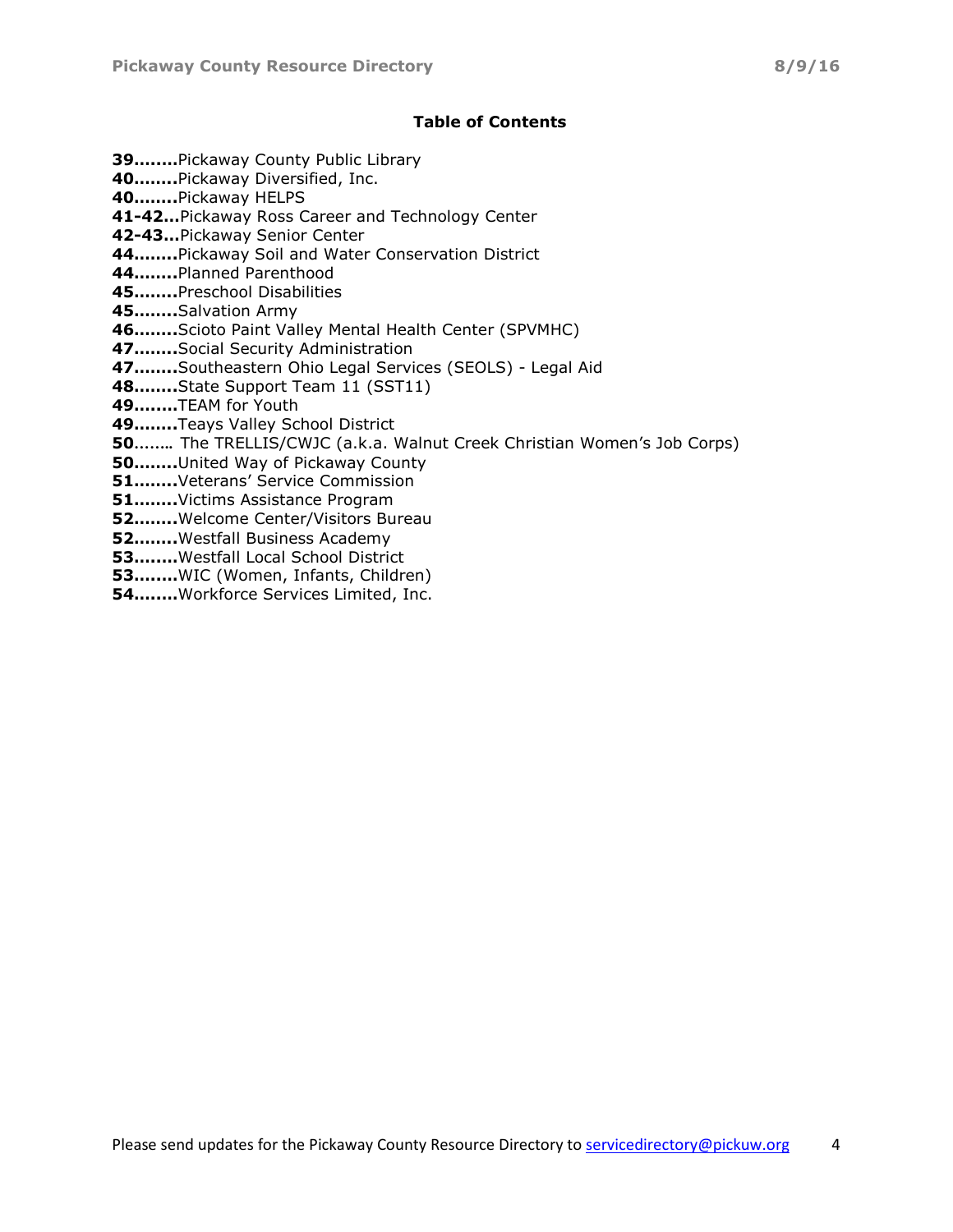## NAME: ABLE (Adult Basic & Literacy Education)

ADDRESS: 424 East Mound Street, Circleville, Ohio 43113 PHONE: 740-642-1294 FAX: CONTACT: Marie Barada, 740-642-1325 EMAIL: able@pickawayross.com WEBSITE: www.pickawayross.com

HOURS:

SERVICES: The program serves adults who want to strengthen their skills in reading, writing, or math, in order to enter employment, post-secondary training or prepare for the GED or Work Keys tests.

#### ELIGIBILITY:

LOCATIONS: In Pickaway County and Ross County through the Pickaway-Ross Career and Technology Center

**FEES:** The Adult Basic and Literacy Education program is a free service

**OTHER DETAILS:** Information and classes are available for adults interested in Ohio's Options, alternative paths for adults over 22 years of age who wish to earn a high school diploma.

## NAME: American Cancer Society, Ohio Division

ADDRESS: 5555 Frantz Road Dublin, Ohio 43017 PHONE: 1-888-227-6446 FAX: 1-877-227-2838 CONTACT: EMAIL: WEBSITE: www.cancer.org HOURS: 24/7/365 **SERVICES:** Assistance to anyone with a concern for cancer including education, prevention, patient services, and advocacy. Patient Navigator available to any cancer patient/family that has needs. ELIGIBILITY: None – all services free and confidential LOCATIONS: FEES: OTHER DETAILS: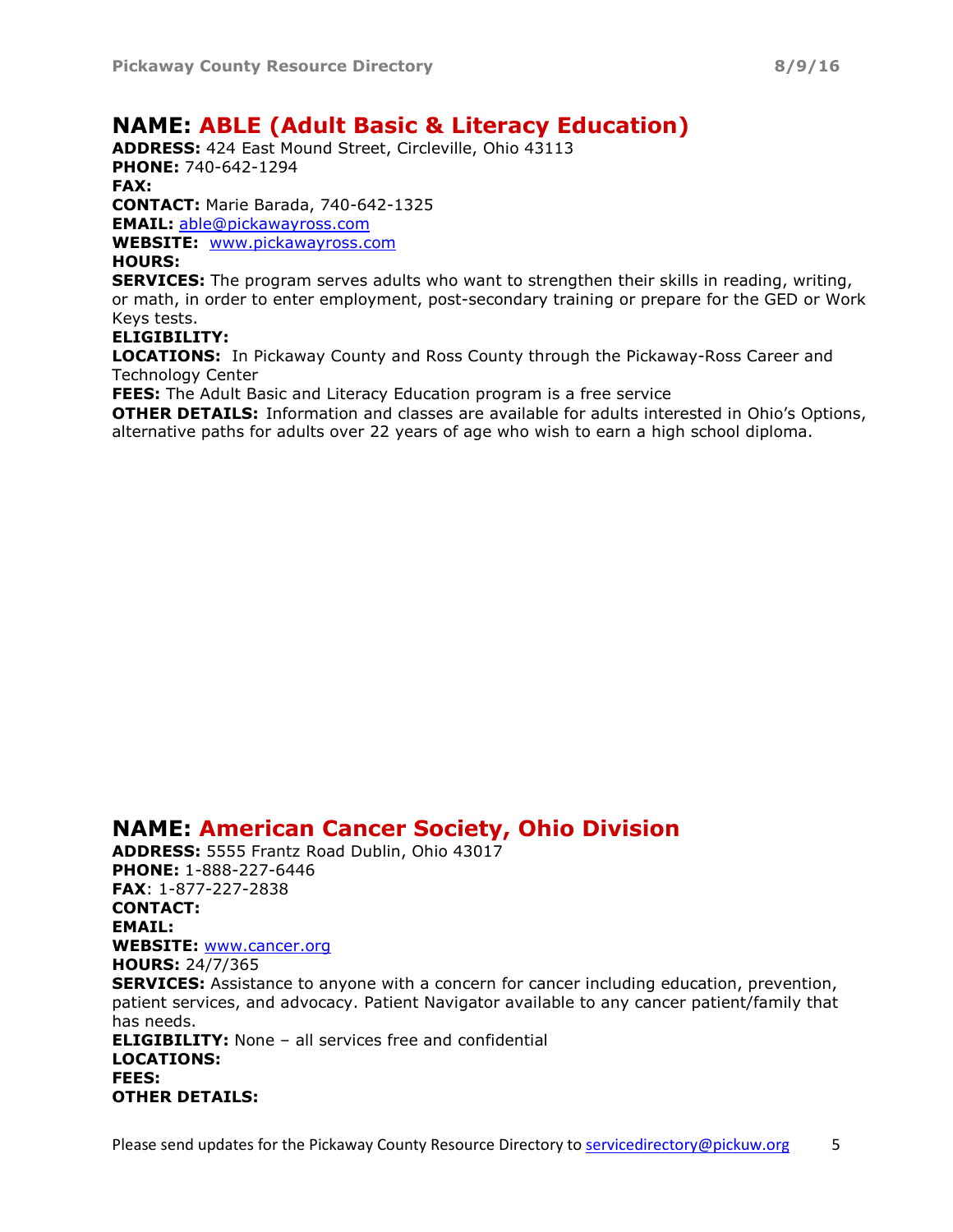## NAME: American Red Cross

ADDRESS: 120 E. Main Street, Suite B, Circleville, Ohio 43113 PHONE: 740-415-3111 FAX: 740-415-3109 CONTACT: Rod Cook or Becky Worthington EMAIL: rod.cook@redcross.org or becky.worthington@redcross.org WEBSITE: http://www.redcross.org/local/ohio/buckeye HOURS: Monday - Thursday 9:00 AM - 2:00 PM **SERVICES:** The American Red Cross meets the needs of families who have experienced a disaster. We provide services to military families by providing emergency communications to soldiers across the nation and around the world. We offer Community Disaster Education to children and adults as well as life-saving training including C.P.R., First Aid and others. Our volunteers help to save lives of patients in area hospitals by recruiting blood donors and blood donation sites. ELIGIBILITY: LOCATIONS: FEES: **OTHER DETAILS:** The American Red Cross prevents and alleviates human suffering in the

face of emergencies by mobilizing the power of volunteers and the generosity of donors.

## NAME: Ashville Food Pantry (First English Lutheran Church)

ADDRESS: 94 Long Street Ashville, Ohio PHONE: 740-983-2641 FAX: CONTACT: EMAIL: WEBSITE: **HOURS:** By appointment and general food distribution on the  $2^{nd}$  and  $4^{th}$  Thursday of each month from 2:00pm-4:00pm. SERVICES: Food and assistance with utility bills, rent, and prescriptions. **ELIGIBILITY:** *Limited to residents of the Teays Valley School District* and prefer referral from PICCA. LOCATIONS: FEES: **OTHER DETAILS:** These services are offered in partnership with area churches.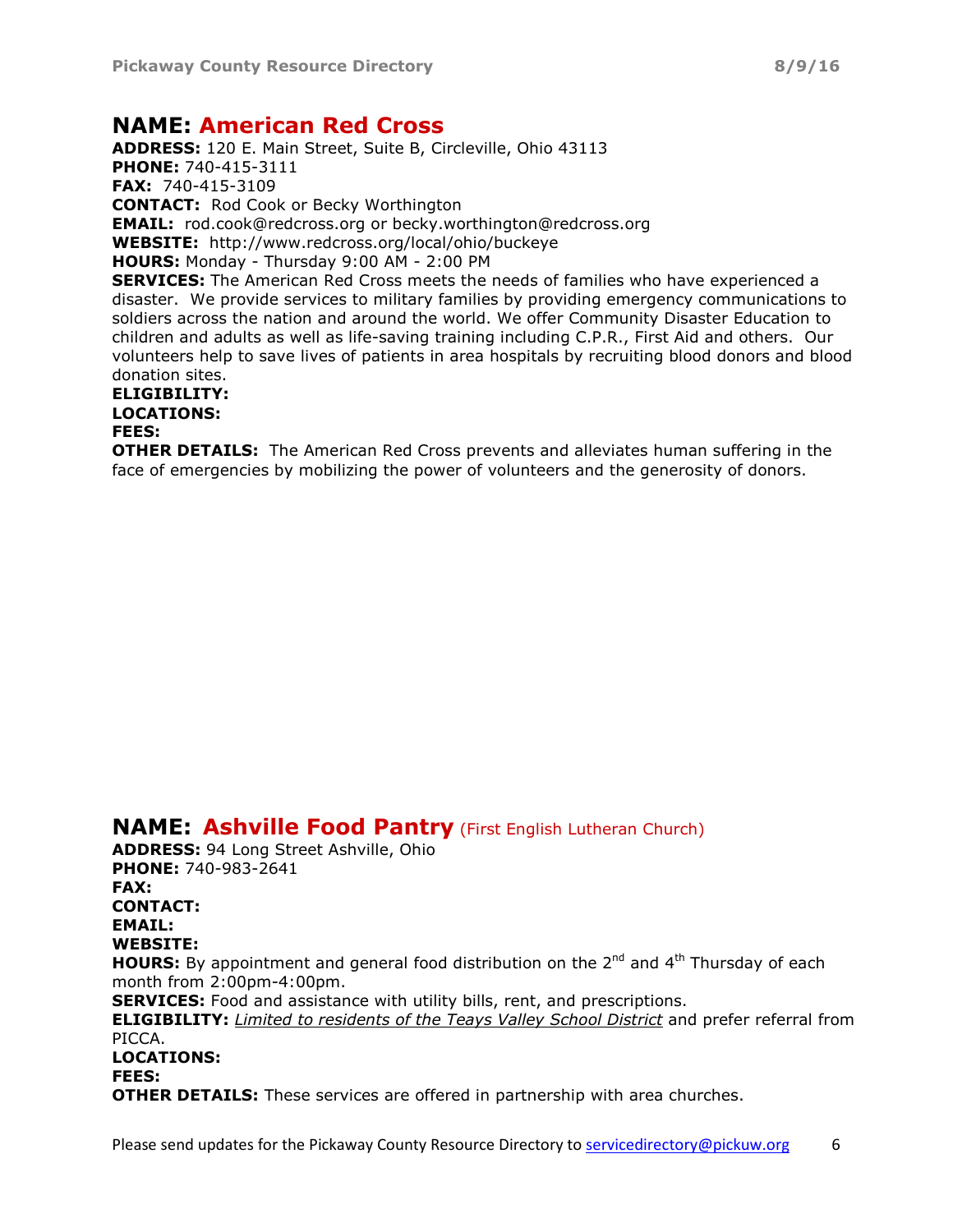## NAME: Berger Health System

ADDRESS: 600 North Pickaway St. | Circleville, Ohio 43113 PHONE: 740-474-2126 or 888-477-2126 FAX: CONTACT: EMAIL: pr@bergerhealth.com WEBSITE: www.bergerhealth.com HOURS: 24/7 Service SERVICES: \*24 Hour Emergency Services \*Anesthesia \*Acute Inpatient Medical & Surgical Care (Adult & Pediatric) \*Cancer Center with Chemotherapy Services \*Cardiac & Pulmonary Rehabilitation \*Cardiology \*Care Management \*Clinical Dietetics \*Critical Care Unit (ICU & Chest Pain Unit) \*Dermatology \*Dialysis \*Ear, Nose & Throat \*Endoscopy \*Gastroenterology \*General Surgery \*Hospice \*Imaging - X-ray, CT, MRI, Ultrasound, Mammography, Bone Densitometry & Nuclear Medicine \*Infusion Center \*Laboratory \*Lung Care Center \*Maternity Center with Childbirth Education Programs \*Occupational Health Center \*Orthopedic & Sports Medicine \*Pain Management Center \*Pharmacy \*Physical, Occupational & Speech Therapy \*Sleep Center \*Vascular Screening \*Vein Specialists \*Wellness, Prevention & Education Programs \*Women's Health \*Wound Care Center ELIGIBILITY: LOCATIONS: Berger Hospital Medical Office Building Noecker Building 600 North Pickaway Street Circleville, Ohio 43113

#### Professional Arts Building

210 Sharon Road Circleville, Ohio 43113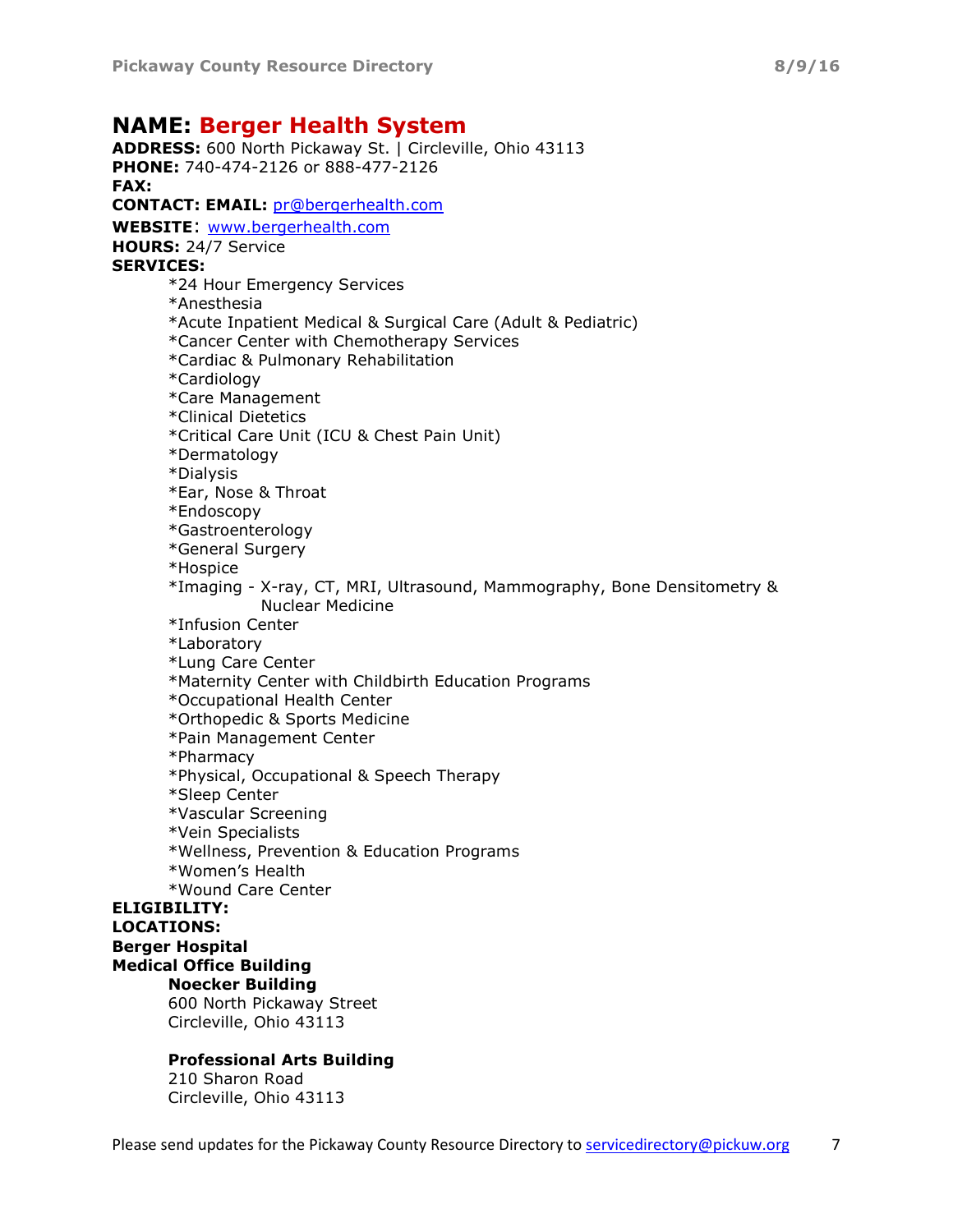## Berger Health System - Continued

#### Berger Medical Center

9085 Southern Street at Route 104 Orient, Ohio 43146 Scheduling: 614-277-4600

#### Berger Hospice

1170 North Court Street Circleville, Ohio 43113

#### Berger Health Foundation Circle of Caring

600 North Pickaway Street Circleville, Ohio 43113

#### Berger Health Partners

Patient Financial Services 1180 North Court Street Circleville, Ohio 43113

Berger Ambulatory Care Center Outpatient Diagnostic Center Occupational Health Center Women's Health Center 1434 Circleville Plaza Circleville, Ohio 43113

#### Berger Health Partners – Ashville Offices

27 Walnut Street Ashville, Ohio 43103

299 West Main Street Ashville, Ohio 43103

#### FEES: OTHER DETAILS: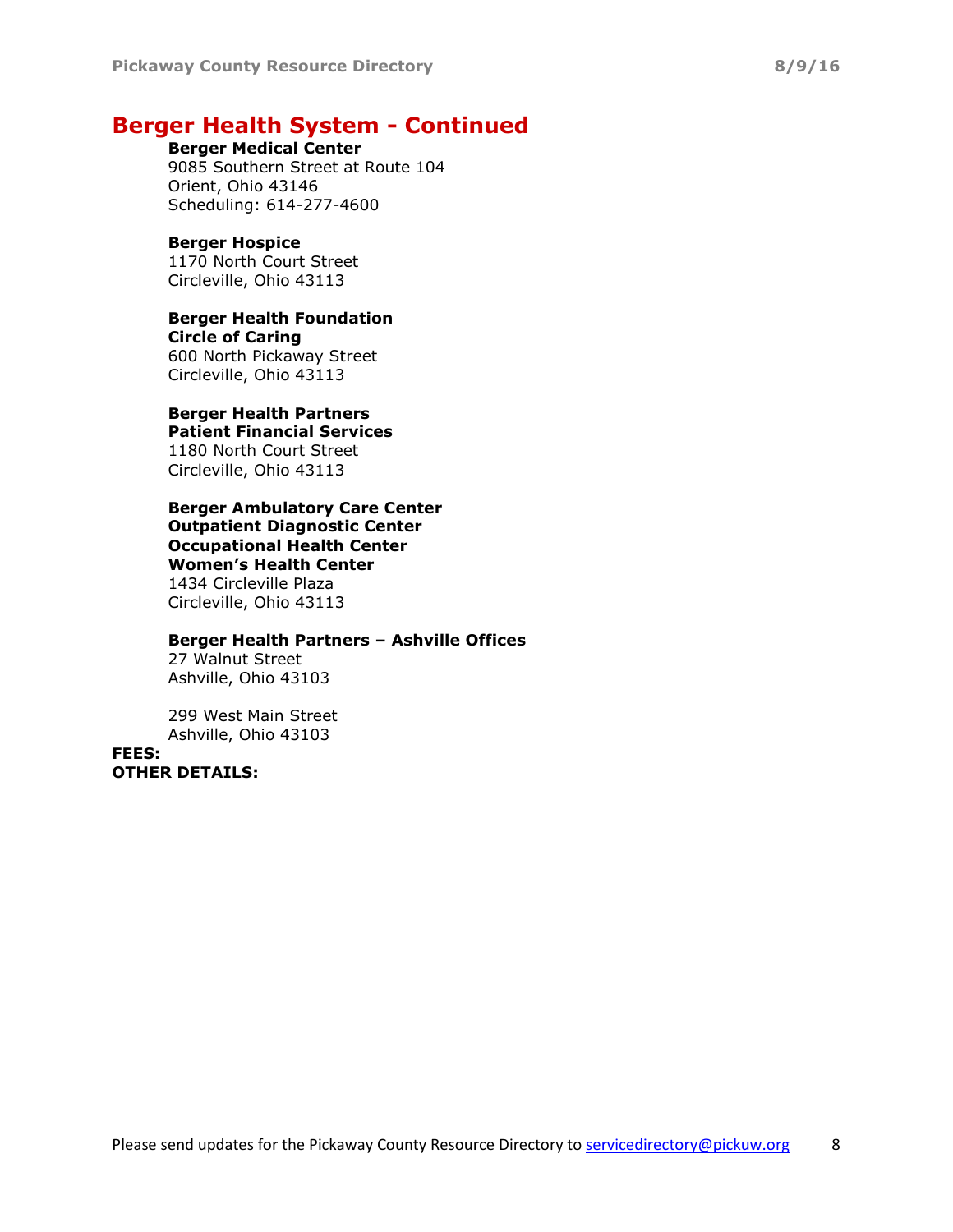## NAME: Big Brothers/Big Sisters of South Central Ohio

ADDRESS: 173 West 2nd Street Chillicothe, Ohio 45601 PHONE: 740-773-2447 ext. 101 or 1-800-888-6335 ext. 101 FAX: 740-773-9072 CONTACT: Charity Wheeler EMAIL: charity.wheeler@bbbssco.org WEBSITE: www.bbbssco.org HOURS: 8:30-5:00 pm **SERVICES:** To provide an opportunity for children 7-14 years of age from a single parent home or children from families with a history of substance abuse to have a friendship and one to one relationship with an adult volunteer while sharing activities. **ELIGIBILITY:** Children 7-14 years of age from the single parent home and children from families with a history of substance abuse. Volunteers need to be at least 21. LOCATIONS: FEES: None OTHER DETAILS:

## NAME: Central Ohio Area Agency on Aging

ADDRESS: 174 East Long Street Columbus, OH 43215 PHONE: 614-645-7250 or 1-800-589-7277 FAX: 614-645-3884 CONTACT: Cindy Farson, Directory EMAIL: coaaa@coaaa.org WEBSITE: www.coaaa.org HOURS: 8:00 am – 5:00 pm

SERVICES: The Central Ohio Area Agency on Aging mission of developing a network of quality programs and services that informs and promotes individual choice, independence and dignity for older adults, their families and the community serves eight central Ohio counties (Delaware, Fairfield, Fayette, Franklin, Licking, Madison, Pickaway, Union). Programs include Older Americans Act, PASSPORT, Franklin Co. Senior Options, Volunteer Guardian, Speakers Bureau, Caregiver Support, Medicare Education, and Professional Education. Operated by Columbus Recreation & Parks.

ELIGIBILITY: LOCATIONS: FEES: OTHER DETAILS: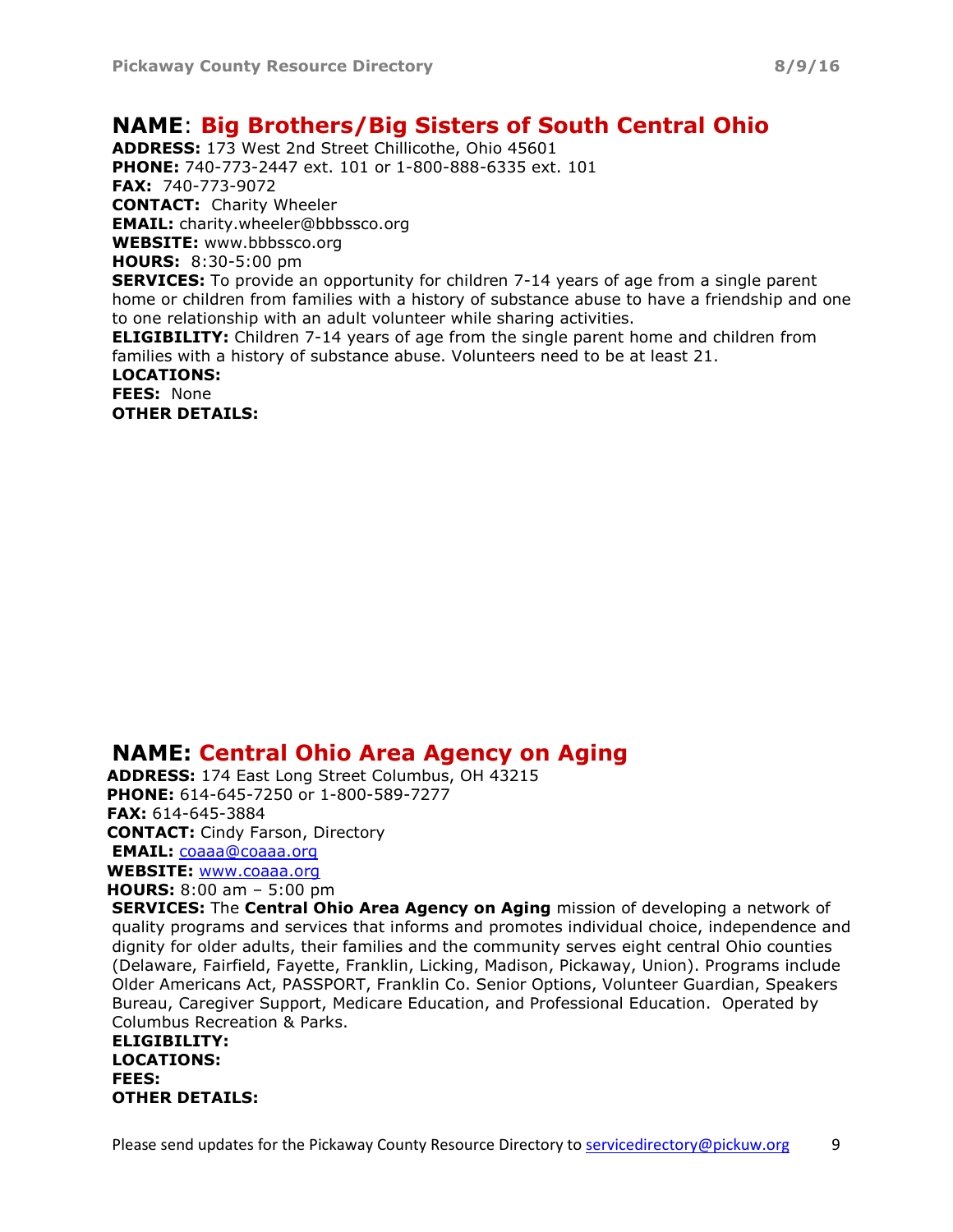## NAME: Central Ohio Area Agency on Aging Volunteer Guardian Program

 ADDRESS: 174 East Long Street Columbus, OH 43215 PHONE: 740-215-1234 or 1-800-589-7277 FAX: 614-645-8923 CONTACT: Julia Nack, Wendy Hux EMAIL: whux@coaaa.org WEBSITE: http://www.coaaa.org/vgp/

**HOURS:** 8:00 am - 5:00 pm

**SERVICES:** The Volunteer Guardian Program trains and matches volunteers who become

the "Guardian of the Person Only" or substitute decision maker for individuals with no money, or family support and whose ability to make personal and medical decisions has diminished. Those served usually live in a nursing home, group home, or other protected service. No financial services are offered.

**ELIGIBILITY:** We service any adult over 18 years of age. Volunteers must be 21 years of age or older.

LOCATIONS: Pickaway County

FEES: None

**OTHER DETAILS:** We are always in need of volunteer guardians to serve as "Guardian of the Person Only" for those in need of a guardian. We mainly, but are not limited to, serving those who reside in nursing homes, assisted living, and group homes in Pickaway County.

## NAME: Choices (Domestic Violence Program)

MAILING ADDRESS: c/o Lutheran Social Services of Central Ohio

500 W Wilson Bridge Road, Suite 245 Worthington, Ohio 43085

PHONE: 614-224-4663

Crisis Line 614-224-4663 (Voice and TTY)

FAX: 614-453-0595

CONTACT: Nina Lewis, Director of Operations

EMAIL: nlewis@lssco.org

WEBSITE: http://choicescolumbus.org/blog/ Facebook: https://www.facebook.com/LSSCHOICES-

HOURS: 24/7

SERVICES: Crisis line information and referral and hotline crisis counseling, temporary shelter, community-based domestic violence counseling and support for adults, legal advocacy at the Columbus City Prosecutor's office, Community-based Advocate Services, Community-based Domestic Violence Support Groups, structured activities and counseling referrals for children, speakers bureau, education programs including Financial Education

**ELIGIBILITY:** Any one at imminent risk of or has recently been victimized as a result Intimate Partner Violence (IPV) aka Domestic Violence (DV), who IS NOT SAFE, regardless of where they live or from where they are calling

LOCATIONS: The Shelter and all the Community-based Services are all located in Franklin **County** 

FEES: No fees for Shelter; Sliding fees scale for community-based DV Counseling and Medicaid accepted; no one is ever turned away due to inability to pay;

OTHER DETAILS: Shelter and non-residential programs for victims of domestic violence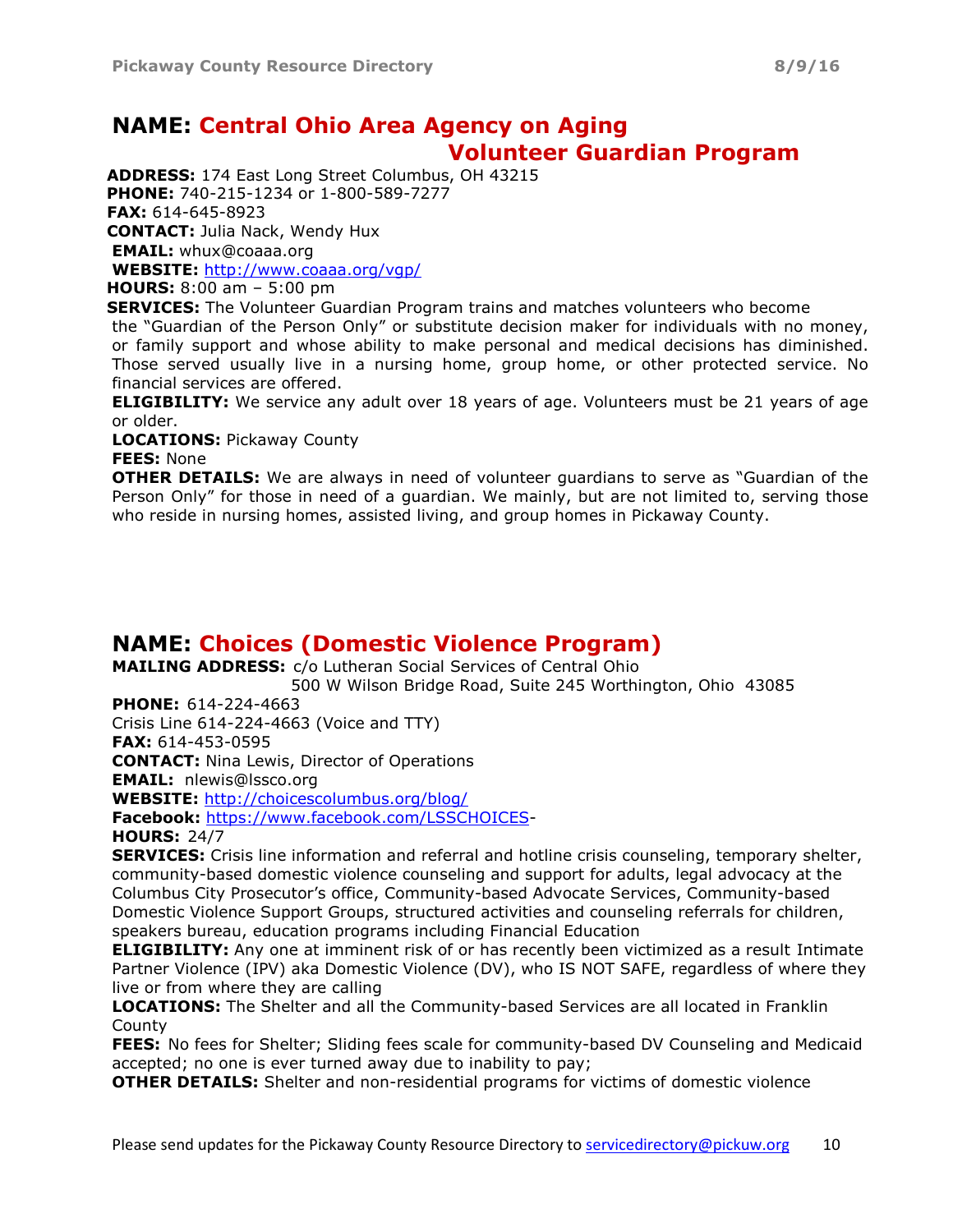## NAME: Circle of Caring  $\sim$  Faith in Action

ADDRESS: Physical Address: 206 Sharon Rd., Circleville, OH 43113 Mailing Address: 600 N. Pickaway Street, Circleville, OH 43113 PHONE: 740-474-7844 FAX: 740-477-9590 CONTACT: Martha Jo Buller, Coordinator EMAIL: martha.buller@bergerhealth.com WEBSITE: www.bergerhealth.com

#### HOURS:

**SERVICES:** Volunteers offer casual, occasional assistance, with transportation, friendly visiting, phoning, light housekeeping, yard work, "handyman" chores, respite care, ramps **ELIGIBILITY:** Frail, elderly and disabled people

#### LOCATIONS:

FEES: This program is coordinated by Berger Health System and community collaborations. All funds contributed to COC are received and administered by Berger Health Foundation, a 501(c) (3) organization, 100% of funds go directly to COC.

**OTHER DETAILS:** "Circle of Caring  $\sim$  Faith in Action" program is volunteers helping frail, elderly, and disabled people maintain their independence, dignity, and quality of life so they can remain in their own homes.

## NAME: The Circle Shelter

ADDRESS: 2146 North Court Street, Circleville (At Circle of Light Worship Center) PHONE: 614-980-5788 FAX: CONTACT: EMAIL: WEB SITE: www.thecircleshelter.org HOURS: **SERVICES:** We offer 7 day short term emergency shelter for men and families in the Pickaway County/Circleville Area **ELIGIBILITY:** Guests must call to reserve a bed. LOCATIONS: FEES:

**OTHER DETAILS:** We provide a bed to sleep in, food, access to The Clothing Center, caring volunteers, encouragement to end homelessness once and for all. Other services and referrals are provided.

Please send updates for the Pickaway County Resource Directory to servicedirectory@pickuw.org 11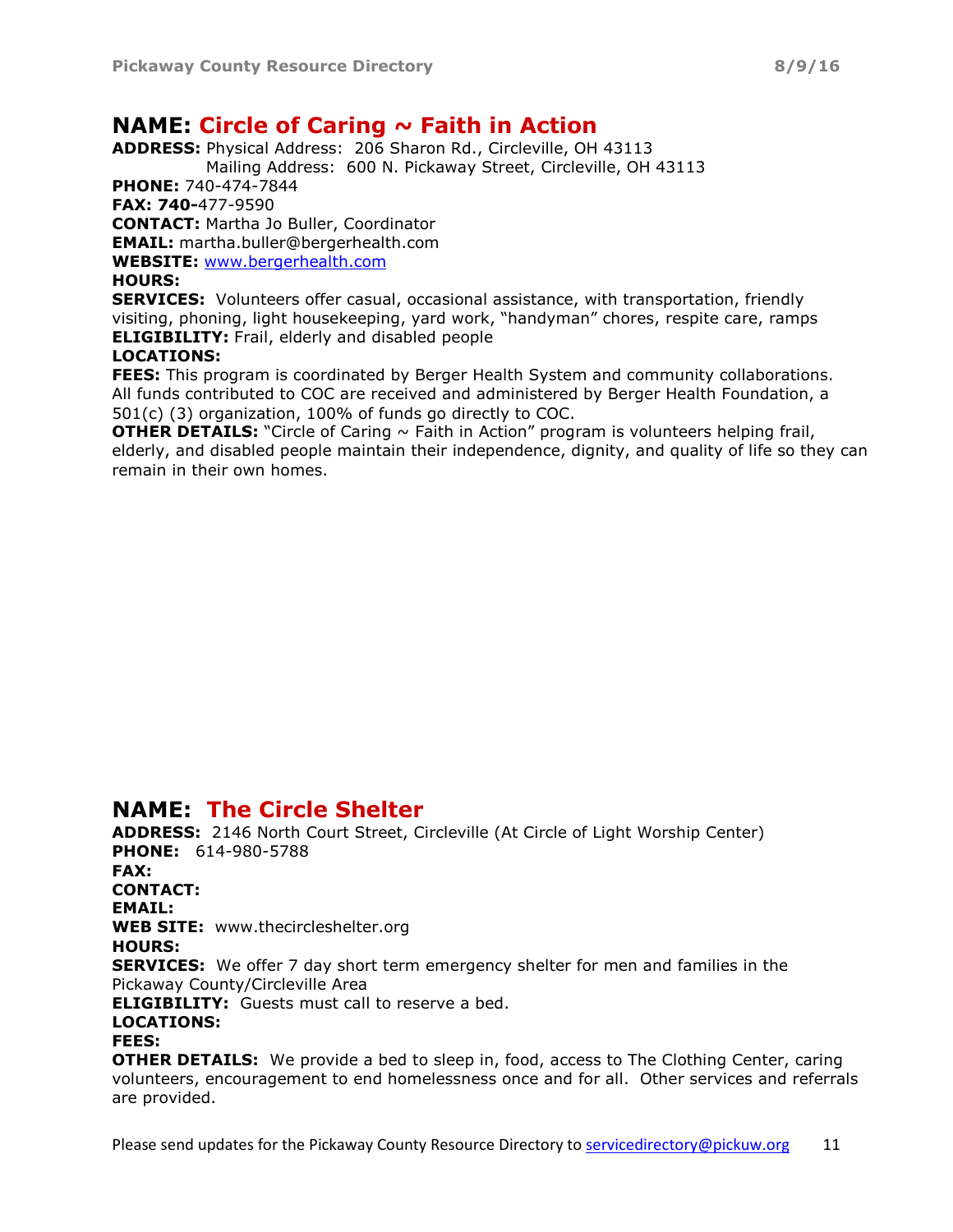## NAME: Circleville Chiropractic Center

ADDRESS: 420 Lancaster Pike, PO Box 118, Circleville, OH 43113 PHONE: 740-477-3333 FAX: 740-477-1100 CONTACT: Holly or Brittany EMAIL: healthy\_spines@yahoo.com WEBSITE: circlevillechiropracticcenter.weebly.com HOURS: MWF: 8-12, 3-6 Tues: 9-12, Thurs: 3-6, Sat 8-12 SERVICES: chiropractic, acupuncture, massage, DOT, x-ray, physicals **ELIGIBILITY:** all ages and health LOCATIONS: Circleville FEES: common insurance, Medicare, most Medicaid OTHER DETAILS:

## NAME: Circleville City School District

ADDRESS: 388 Clark Drive Circleville, Ohio 43113 PHONE: 740-474-4340 FAX: 740-474-6600 CONTACT: Jonathan Davis, Superintendent EMAIL: WEBSITE: WWW.circlevillecityschools.org HOURS: 7:30 a.m.4:00 p.m. SERVICES: ELIGIBILITY: LOCATIONS: • Circleville High School, 380 Clark Drive Phone: 740-474-4846 • Everts Middle School, 360 Clark Drive Phone: 740-474-2345

• Circleville Elementary, 100 Tiger Drive Phone: 740-474-2495

#### FEES:

#### OTHER DETAILS:

## NAME: Circleville Crossroads CCCU Overcomers

ADDRESS: Crossroads Church, 5679 Tarlton Road, Circleville, Ohio 43113 PHONE: 740-497-5970-Mike Dennis, Director, 740-474-7265-Crossroads Church FAX: CONTACT: EMAIL: WEBSITE: HOURS: Wednesdays-6:30pm, Fridays-7pm, Sundays-9:30am SERVICES: Struggling with Addiction? Depression? Anxiety? Bad Habits? Overcome! All are Welcome and Child care provided for the Students ELIGIBILITY: LOCATIONS: FEES: **OTHER DETAILS:** Reformers Unanimous Recovery Ministries

"For everyone who has been born of God overcomes the world…" 1 John 5:4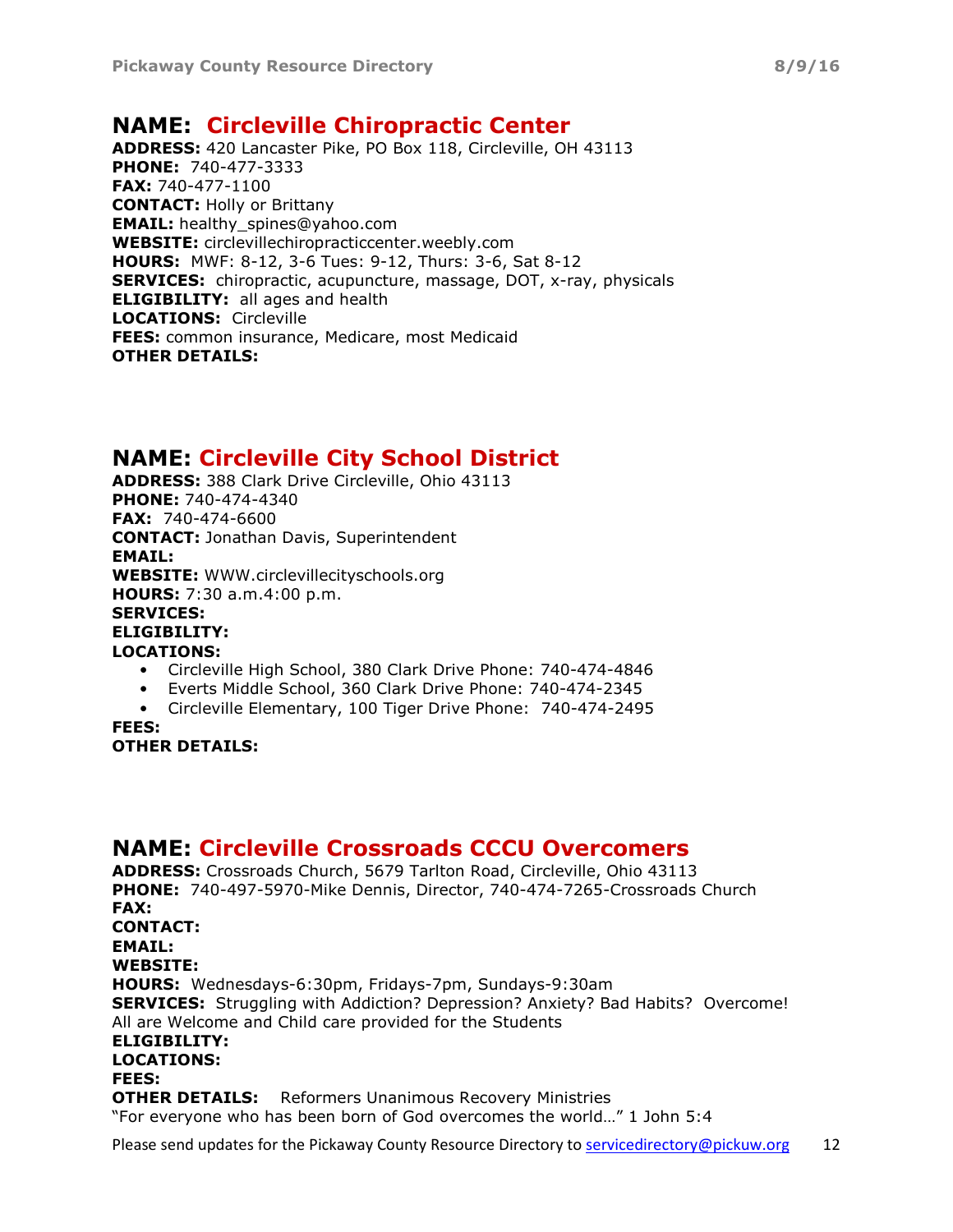## NAME: Circleville First Baptist Church

ADDRESS: 1540 North Court St. Circleville, Ohio 43113 PHONE: 740-474-6074 FAX: CONTACT: EMAIL: office@circlevillefbc.org WEBSITE: http://circlevillefbc.org HOURS: 8:30am-4:00pm SERVICE: Celebrate Recovery – 12 step Christ centered program on Thursdays @ 6:30 pm ELIGIBILITY: LOCATIONS: FEES: OTHER DETAILS:

## NAME: Clothing Center

ADDRESS: no address available at this time - check us out on Facebook for the latest details PHONE: 740-412-6020 FAX: CONTACT: Anna Crocker EMAIL: bcrocker@bright.net WEBSITE: on Facebook at Pickaway County Clothing Center HOURS: 9:00am-3:00 Tues, Weds, Thurs Drop box door available 24 hrs. every day in the rear **SERVICES:** The Clothing Center items are donated for your use by the residents of Pickaway County in good faith. **ELIGIBILITY:** Must live in Pickaway County LOCATIONS: FEES: Free of charge since 1961 OTHER DETAILS:

## NAME: Community Kitchen

ADDRESS: Presbyterian Church Fellowship Hall, 134 East Mound Street, Circleville, Ohio 43113 PHONE: 740-474-4791 FAX: CONTACT: Alice Harker 740-474-4435 EMAIL: aharker1@yahoo.com WEBSITE: HOURS: Monday, Wednesday, Friday 5:00 pm **SERVICES:** A warm meal offered to anyone who is hungry ELIGIBILITY: FEES: No cost OTHER DETAILS: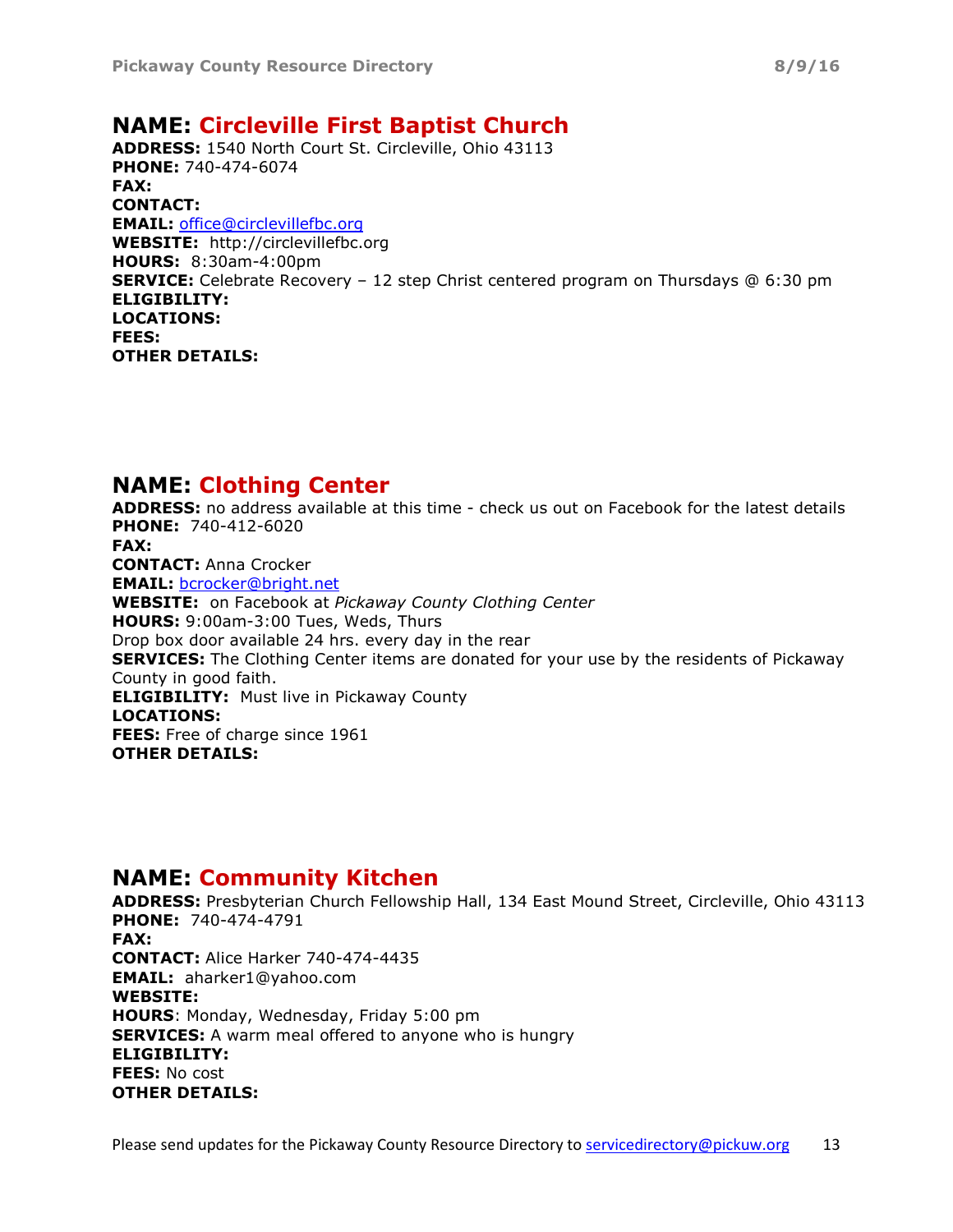## NAME: CASA (Court Appointed Special Advocate)

ADDRESS: 207 South Court Street Circleville, Ohio 43113 PHONE: 740-420-2906 (CASA Office) 740-474-3117 (Juvenile Office) #239 1-800-474-8336 #239 FAX: 740-420-5493 CONTACT: Pam Sark, CASA Director; Cindy Ramey, Volunteer Coordinator EMAIL: pickawaycasa@yahoo.com WEBSITE: http://www.pickawaycourt.com/courts-2/casagal/ HOURS: 8:00 a.m. 4:00 p.m., Mon. through Fri. **SERVICES:** A court-based volunteer advocacy program that represents child's best interest in abuse, neglect and dependency cases in Pickaway County Juvenile Court. **ELIGIBILITY:** Age requirement: 21 years **LOCATIONS: Pickaway County Court House** FEES: No fees required OTHER DETAILS:

## NAME: D.A.R.E. (Drug Abuse Resistance Education)

ADDRESS: Pickaway County Sheriff's Office, 600 Island Road P.O. Box 710 Circleville, Ohio 43113 PHONE: 740-477-6000, 1-800-345-2176 FAX: 740-474-1798 FAX: CONTACT: Deputy C. Dale Thomas, Instructor EMAIL: dthomas@pickawaysheriff.com WEBSITE: HOURS: 8:00am-4:00pm, Monday-Friday **SERVICES:** Nine week substance abuse prevention course taught in Circleville, Teays Valley, Logan Elm, and Westfall Schools Community Awareness Program. ELIGIBILITY: LOCATIONS: FEES: **OTHER DETAILS:** Substance Abuse Prevention Education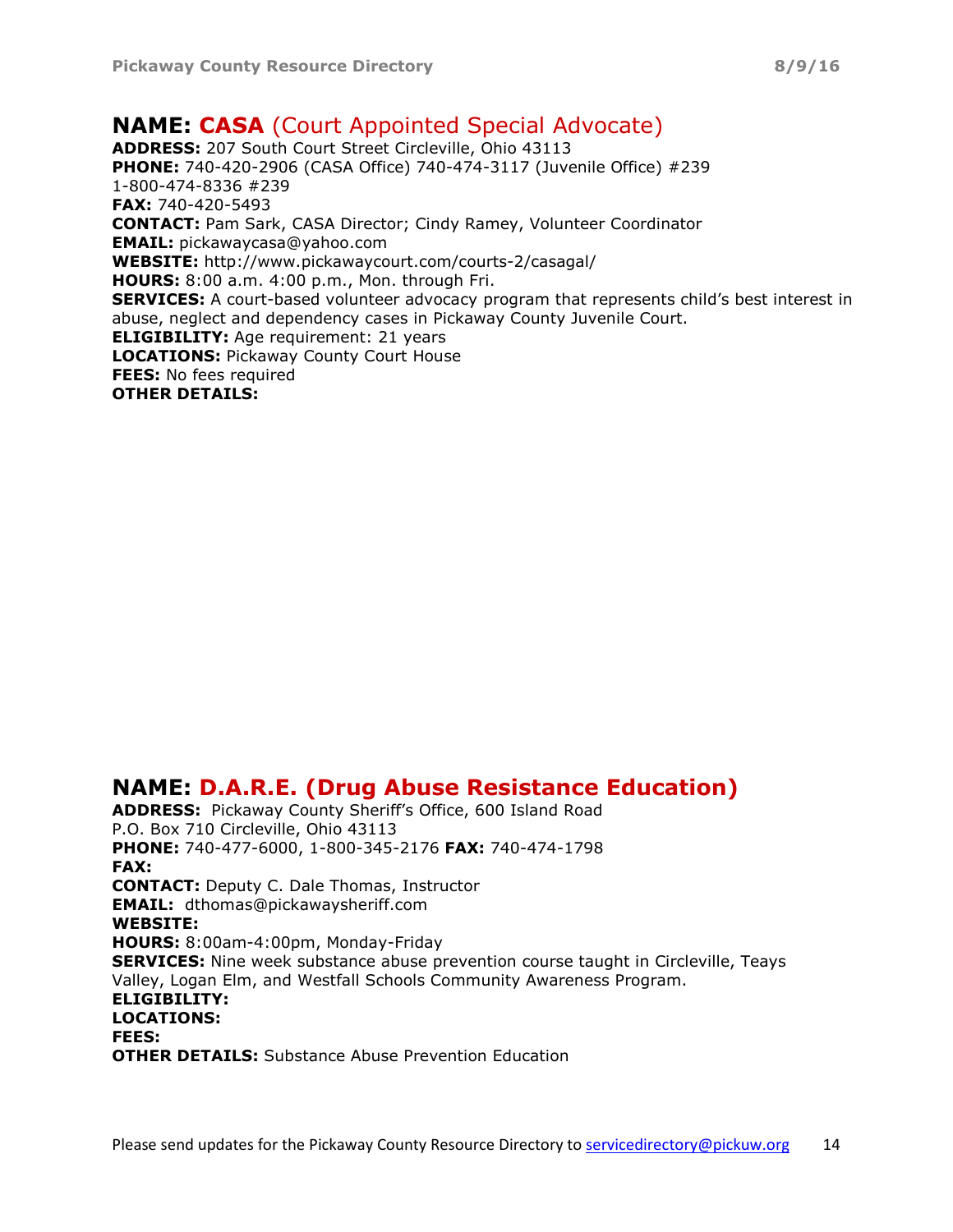## NAME: Early Childhood Coordinating Committee (Family & Children First Council)

ADDRESS: 2050 Stoneridge Drive, Circleville, Ohio 43113 PHONE: 740-474-7529 ext. 10416 FAX: CONTACT: Kim Martin-Family & Children First Director EMAIL: pickaway.fcfc@pickawayesc.org WEBSITE: www.pickawayfamilyandchildrenfirst.org HOURS: SERVICES: ELIGIBILITY: FEES:

**OTHER DETAILS:** The group meets four times a year to coordinate services to offer a comprehensive network of services for Pickaway County families and their children birth to school age.

## NAME: Educational Service Center

ADDRESS: 2050 Stoneridge Dr, Circleville, Ohio 43113 PHONE: 740-474-7529 FAX: 740-474-7251 CONTACT: Ty Ankrom, Superintendent EMAIL: ty.ankrom@pickawayesc.org WEBSITE: www.pickawayesc.org HOURS: Monday-Friday 8:00am-4:00pm **SERVICES:** The Pickaway County ESC provides many different types of services to the school districts as well as various agencies throughout Pickaway County and the region. For a listing of the services, see our website. ELIGIBILITY: LOCATIONS:

#### FEES:

**OTHER DETAILS:** Our mission is to be the leader in providing quality educational services to schools and families in Pickaway County and to facilitate the collaboration of quality services among the various community agencies that offer assistance to children.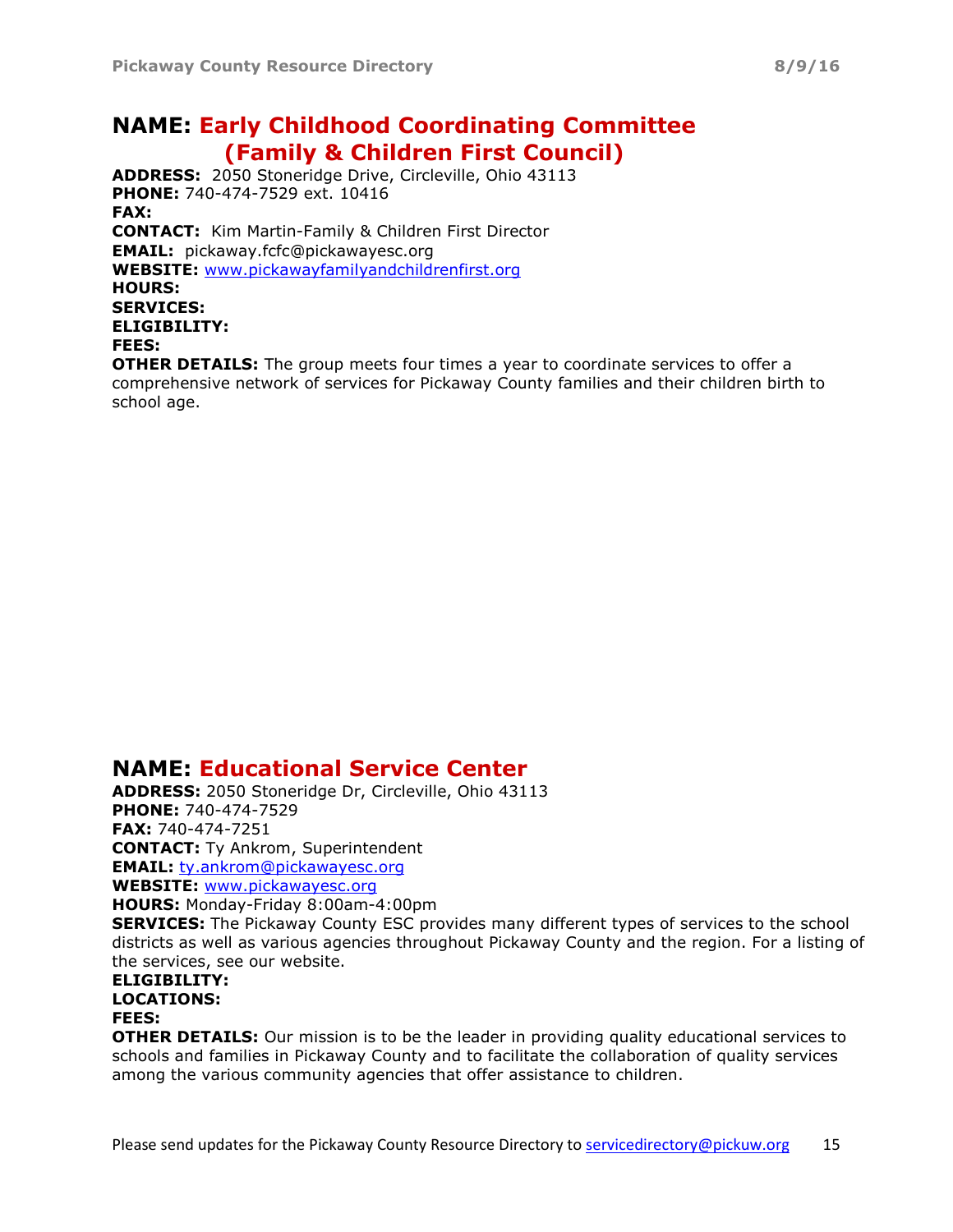## NAME: Elizabeth's Hope Pregnancy Resources

ADDRESS: 157 W High Street Circleville, Ohio 43113

PHONE: 740-477-1761

FAX: 740-477-1761

CONTACT: Kathy Winter, Center Director EMAIL: pickaway@thereishopetoday.org

WEBSITE: www.thereishopetoday.org

HOURS: Monday thru Thursday 10am to 4pm

SERVICES: Free and confidential self-administered pregnancy test with counsel, baby and maternity clothes, baby accessories, emergency services for diapers and formula, Mom's & Dad's programs, abstinence program and court ordered parenting classes, post abortion counseling support group.

#### ELIGIBILITY: None

LOCATIONS: other locations in Chillicothe, Waverly, Greenfield and Jackson, Ohio. FEES: All services are free of charge.

**OTHER DETAILS:** To help a pregnant woman, who is in a state of crisis to understand and work through the alternatives, enabling her to make an informed decision concerning the outcome of her pregnancy, to mentor, and to offer emotional and spiritual support to mothers during pregnancy and until their child reaches 2 years.

## Name: Family and Children First Council/Pickaway County

ADDRESS: 2050 Stoneridge Drive, Circleville, Ohio, 43113 PHONE: 740-474-7529 ext. 10416 FAX: (740)-474-7251 CONTACT: Kim Martin-Director EMAIL: pickaway.fcfc@pickawayesc.org WEBSITE: www.pickawayfamilyandchildrenfirst.org HOURS:

SERVICES: Pickaway County Family and Children Council collaborates with community agencies to assure that services are available to children and families in need of assistance. The Council applies the knowledge and experience of families and professional helpers in the planning, development, and implementation of community based, least restrictive programs/services and resources to meet the needs of children and families in the community. The Council strives to develop culturally sensitive and cost effective community programming with strong parental involvement. Through this collaboration of public and private service agencies, we are able to serve the children and families of our community.

ELIGIBILITY: LOCATIONS: **FEES: None** OTHER DETAILS: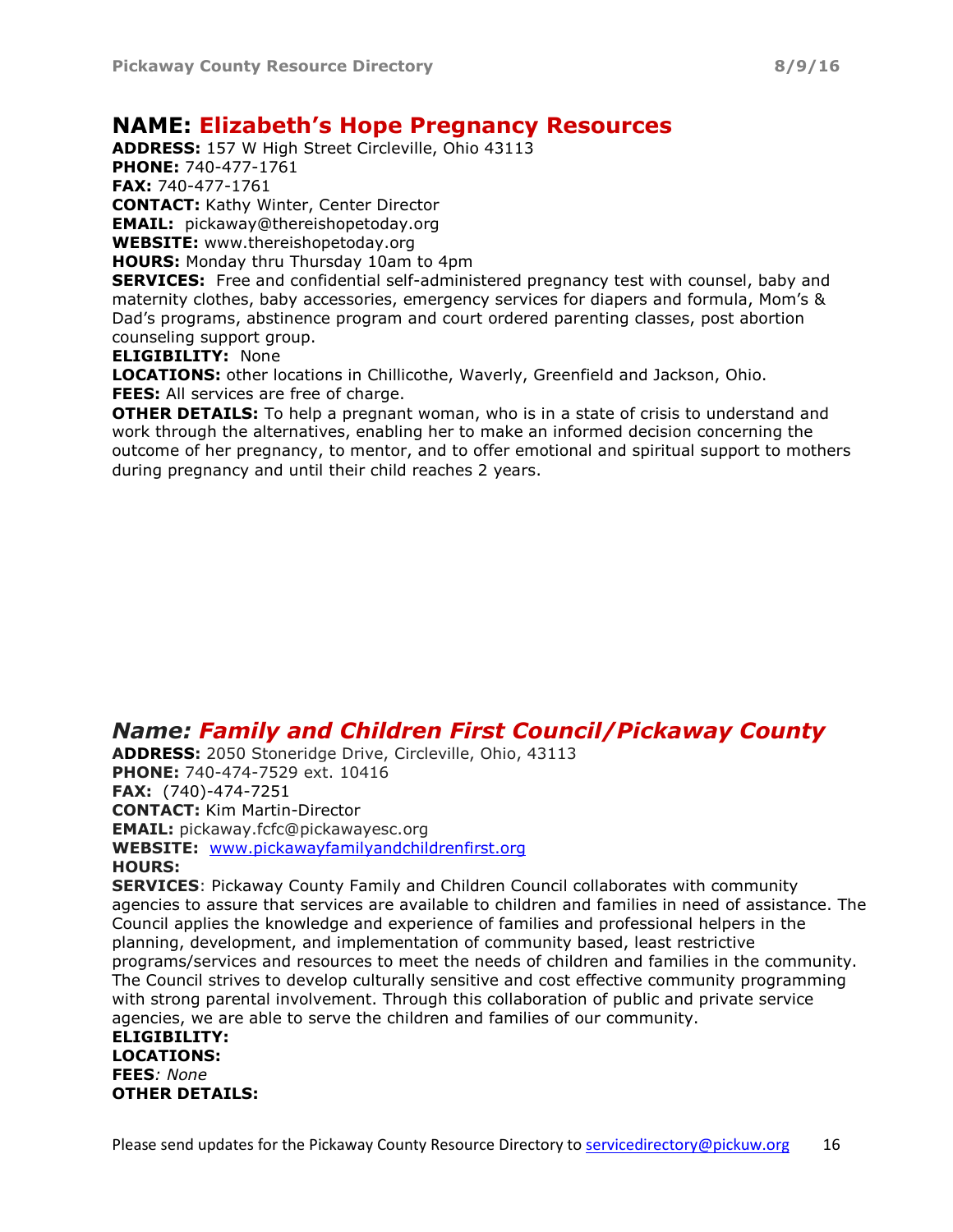## NAME: The Family Support Program

ADDRESS: 655 East Livingston Avenue Columbus, OH 43205 PHONE: 614-722-8212 FAX: 614-722-8422 CONTACT: Delyse Twitty EMAIL: Delyse.Twitty@nationwidechildrens.org WEBSITE: http://familysafetyandhealing.org/programs-and-services/counseling-services/childand-family-counseling/family-support-program/ HOURS: Monday through Friday 8am-5pm

#### SERVICES:

- Initial assessment and intake
- Individual psychotherapy for the child victim, non-offending parent and sibling(s)
- Child-focused therapy for parents to address issues of child development, behavior management, and/or the effects of child sexual abuse, physical abuse, and other forms of trauma
- Victim trauma treatment groups for the sexually abused populations
- Consultative services
- Community education

**ELIGIBILITY:** Some of our programs are age specific, but we are able to see patients up until the age of 18 if they are still in high school.

LOCATIONS: We only have one location for this program which is 655 E Livingston Ave **FEES:** Accept most insurance plans including all forms of Medicaid. Please contact the intake department for additional questions. Fees are based on a sliding scale according to income. No one will be denied services if unable to pay.

**OTHER DETAILS:** Provides extensive evaluation and treatment of children, adolescents, and families who have been victimized by sexual abuse, sexual assault, physical abuse, and exposure to violence. Individual, family, and group therapies are offered to those in need of such services.

## Name: The Filling Station

ADDRESS: Community United Methodist Church, 120 North Pickaway Street, Circleville, Ohio PHONE: 740-474-4796 FAX: 740-477-3521 CONTACT: Church Office EMAIL: CirclevilleCommunityChurch@frontier.com WEBSITE: www.CirclevilleCommunityChurch.com HOURS: 6:00pm every Sunday SERVICES: A free hot meal, time to relax with friends, great music, and a short Scripture message ELIGIBILITY: none LOCATIONS: FEES: None **OTHER DETAILS:** Our purpose is to physically and spiritually feed those in the Circleville community and surrounding area. Other Sunday worship times are 8:15am, 9:45am, and 11:00am.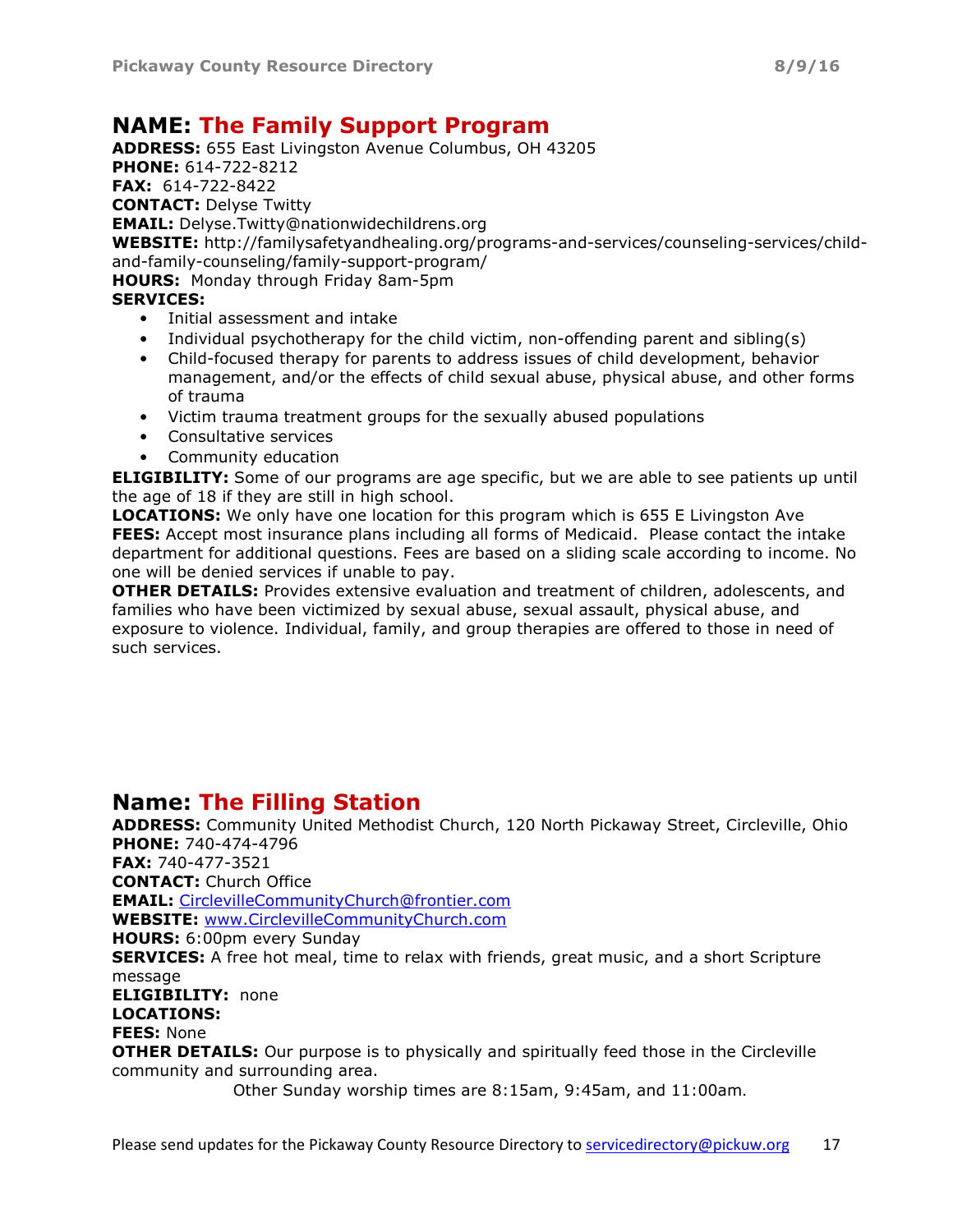## NAME: Food Pantry (Emergency Clearinghouse Program)

ADDRESS: PICCA 469 East Ohio Street Mailing Address: P.O. Box 1011, Circleville, OH 43113 PHONE: 740-477-1655, ext. 263 FAX: CONTACT: Mary Easter EMAIL: WEBSITE: HOURS: 1:00-4:00 Monday through Friday **SERVICES:** Provides five day supply of food once per month. Sponsored by Pickaway United Way and the Community. ELIGIBILITY: Please check for income guidelines. LOCATIONS: FEES: None

**OTHER DETAILS:** Need picture ID. If ID does not have your current address, you will need verification of address such as lease, utility bill, mail, voter card.

## NAME: Good Hands Habilitation Center

ADDRESS: 117 Island Rd. Circleville, Ohio 43113 PHONE: 740-474-2646 FAX: CONTACT: Kathy Nichelson, Circleville Day Hab. Manager EMAIL: WEBSITE: www.goodhandssupportedliving.com HOURS:

SERVICES: Adult day services consist of structured, comprehensive, continually supervised components provided in a protective setting that are delivered based on individualized habilitation plans. Required components include: health services, client activities, personal habilitation services, meal services, and transportation.

**ELIGIBILITY:** A potential client must live in the geographic area served by GHHC and there must be a reasonable expectation that a client's medical, nursing, social, or rehabilitation needs can be adequately met in a day habilitation facility.

#### LOCATIONS:

**FEES:** The fees are usually determined by the County Board of Developmental Disabilities unless the consumer will be a private pay, in which you may inquire at our office. **OTHER DETAILS:** "To provide all levels of day habilitation services to individuals with developmental disabilities."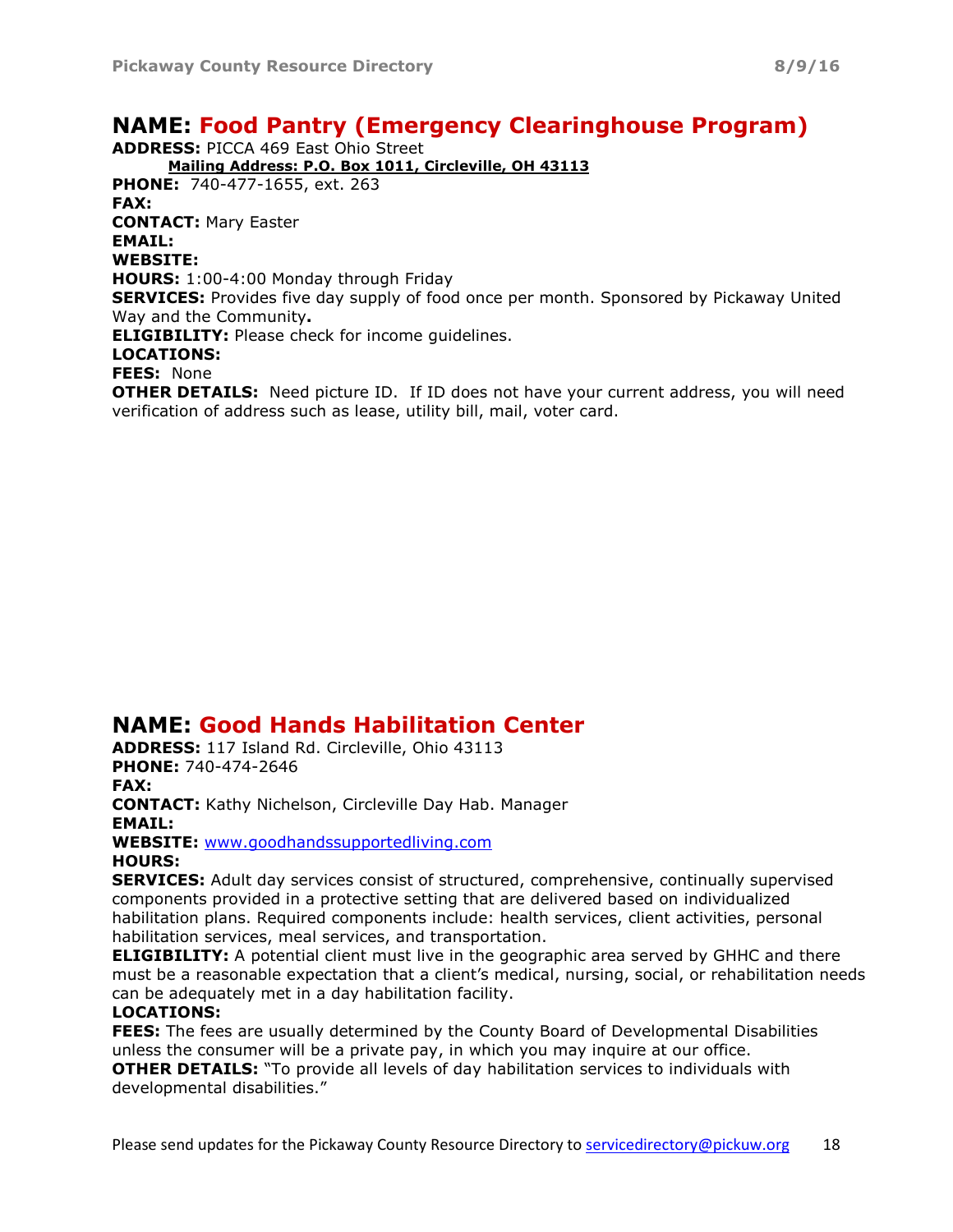## NAME: Goodwill Industries of South Central Ohio Inc.

ADDRESS: 10 South Paint Street, Mailing Address: P.O Box 93 Chillicothe, Ohio 45601 PHONE: 1-800-952-6624 FAX: 740-702-4004 CONTACT: Workforce Director EMAIL: Tracy.brown@gwisco.org WEBSITE: HOURS: In Circleville by appointment only Chillicothe Office Hours 7:30am-5:00pm Monday-Friday SERVICES: Work adjustment, job coaching, janitorial training, vocational counseling, and community job placement for challenged and disabled adults who are interested in entering the work force. ELIGIBILITY: Must meet program qualifications, LOCATIONS: FEE: None

OTHER DETAILS: Employment assistance for the disabled and disadvantaged

## NAME: Haven House of Pickaway County

(Domestic Violence Shelter - Shelter for Homeless Women and Children)

ADDRESS: Circleville Ohio PHONE: 740-477-9113 FAX: 740-420-6425 CONTACT: Lisa Johnson or Penny Pollard EMAIL: vshelter@frontier.com

WEBSITE: www.havenhouse1180.com HOURS: 24 hours a day

SERVICES: Domestic Violence Shelter, 24 hour crisis line (740)477-9113, Legal Advocacy for Domestic Violence Victims, domestic violence resource center, professional education & awareness presentations, crisis counseling & support groups, provides shelter for homeless women and children.

**ELIGIBILITY:** Anyone in need of services LOCATIONS: Business Office open to the public is located at 1180 North Court Street Suite G, Circleville, Ohio 43113 Monday-Friday 9:00am-4:00pm (Call for an appointment office hours are sporadic) Phone: 740-474-9430 FEES: No Fee **OTHER DETAILS: Domestic Violence Service Agency**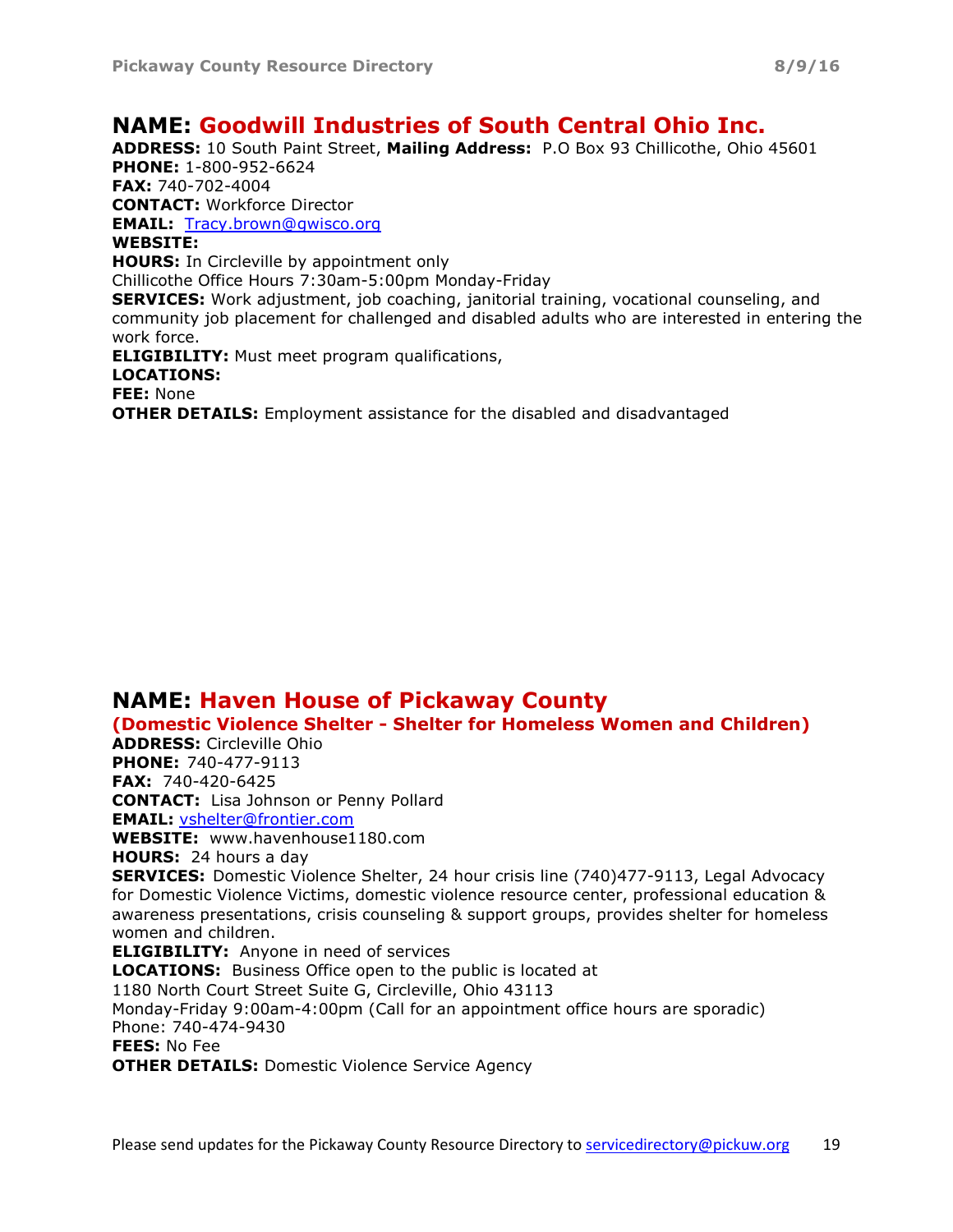## NAME: Juvenile Court

ADDRESS: 207 South Court Street, Circleville, Ohio 43113 PHONE: 740-474-3117 Ext 233 or 1-800-474-TEEN (8336) FAX: 740-474-8451 CONTACT: Jennifer Noble EMAIL: jnoble@pickawaycourt.com WEBSITE: www.pickawaycourt.com HOURS: 8:00am-4:00pm Monday-Friday (Except Holiday) **SERVICES:** The Juvenile Court is a Court of records and it is a division of the Common Pleas Court. Cases heard in Juvenile Court include: Unruly, Delinquent, Abuse, Neglect, Dependent, and Traffic. The Court also hears adult cases, which include the following: Failure to Send a child to school, Contributing to the Delinquency of a Minor, and Endangering Children. ELIGIBILITY: LOCATIONS: FEES: http://www.pickawaycourt.com/courts-2/juvenile-court-cost-fees/

**OTHER DETAILS:** Please visit our website for all of your information needs

## NAME: Kids Cancer Fund by Children's Charitable Foundation of Pickaway County

ADDRESS: 143 West Franklin Street, Circleville, Ohio 43113

PHONE: 740-474-1020 - Trustee Richard Gerhardt

740-474-8060 - Trustee Patricia Keaton

FAX: 740-474 -7576

CONTACT: 740-474-1020 – Trustee, Richard Gerhardt,

740-474-7575 or at Law Office

740-474-8060 – Trustee, Patricia Keaton

EMAIL: rgerhard@columbus.rr.com

WEB SITE: Under construction (ccfpickaway.tripod.com)

HOURS: Monday- Friday 9-4

**SERVICES:** We reimburse out of pocket expenses (food, travel, etc.) incurred during treatment of the above diseases not covered by insurance or other agencies and provide peer support.

**ELIGIBILITY:** 19 years of age or younger with cancer, leukemia or a blood disorder and living in Pickaway County

FEES: None.

We raise monies through fund-raisers and private donations. We exist out of the love and concern for those who are suffering. We accept donations at 143 W. Franklin Street, Circleville, c/o Richard Gerhardt or at The Savings Bank of Circleville. All donations stay in Pickaway County.

**OTHER DETAILS:** Our organization was founded to assist children residing in Pickaway County through 19 years of age with cancers, leukemia and blood disorders. Volunteers are always needed. If you have a desire to help critically ill children, give us a call. Board Members are: Patricia Keaton, Dick Gerhardt, and Marsha Beswetherick, Brad Keaton, and Craig Wellman. We are a partner agency with the Pickaway County Community Foundation.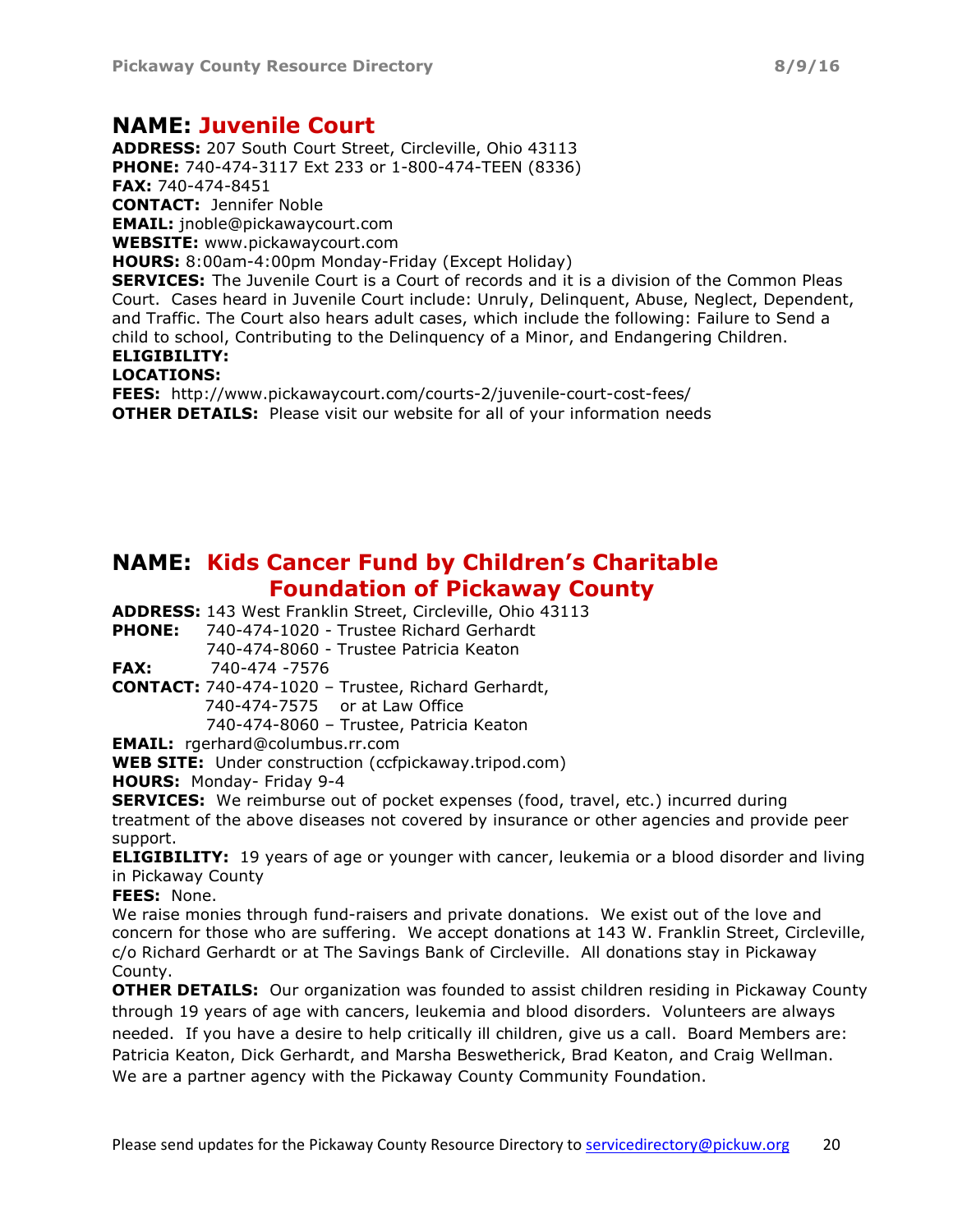## NAME: The Lighthouse (Domestic Violence Shelter)

ADDRESS: P.O Box 215 Lancaster, Ohio 43130 PHONE: 740-687-4423 FAX: CONTACT: EMAIL: Lhouse@midohio.twcbc.com WEBSITE: HOURS: 24 Hour Hotline SERVICES: \*Counseling and support for adults and children. \*Individual and group counseling for adults and children \*Temporary protective shelter \*Case Management

\*Legal Advocacy

\*Community Education

#### ELIGIBILITY:

#### LOCATIONS:

FEES: No fee at this time. We do not charge.

**OTHER DETAILS:** Shelter for battered women or men. Anyone who had been abused/victimized due to domestic violence may use our services.

## NAME: Logan Elm School District

ADDRESS: 9579 Tarlton Road, Circleville, Ohio 43113 PHONE: 740-474-7501 FAX: 740-477-6525 CONTACT: Tim Williams, Superintendent EMAIL: WEBSITE: www.loganelmschools.com HOURS: 8:00am-4:00pm SERVICES: ELIGIBILITY: LOCATIONS: • Logan Elm High School, 9575 Tarlton Rd, Circleville Phone: 740-474-7503 • George McDowell Exchange Middle School, 9579 Tarlton Rd. Circleville Phone: 740-474-7538 • Laurelville Elementary, 16138 Pike Street, Laurelville 43135 Phone: 740-332-2021 • Pickaway Elementary, 28158 Kingston Pike, Circleville, Ohio Phone: 740-474-3877 • Saltcreek Intermediate, 13190 SR 56 East, Kingston 45644 Phone: 740-332-4212 • Washington Elementary, 7990 Stoutsville Pike, Circleville Phone: 740-474-2851

#### FEES: OTHER DETAILS: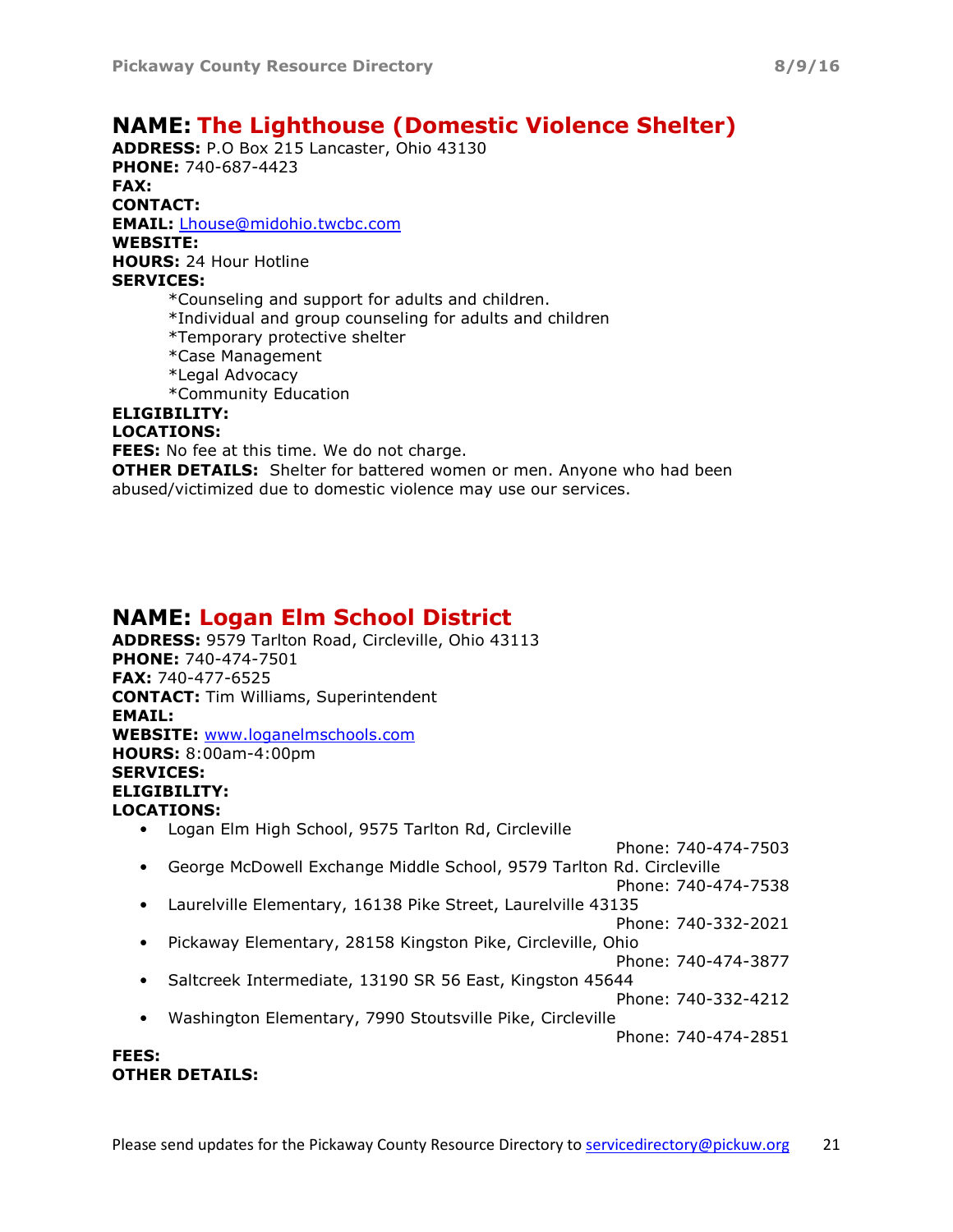## NAME: New Source Counseling Center

ADDRESS: PO Box 1058, Circleville, Ohio 43113 PHONE: 740-477-8877 FAX: CONTACT: Tony Mosley EMAIL: tonymosley57@hotmail.com WEBSITE: www.newsourcecounseling.com HOURS: Monday-Friday 8:00am-5:00pm. Some evenings and Saturdays available by appointment only.

SERVICES: Individual, adolescent, marriage and family counseling, parenting workshops, staff training on communication, conflict management, and managing stress in work environments, executive and staff coaching.

#### ELIGIBILITY:

#### LOCATIONS:

**FEES:** Counseling is \$110 per hour. Most insurance accepted. Workshops, training and coaching fees are negotiable.

#### OTHER DETAILS

## NAME: Ohio Christian University

ADDRESS: 1476 Lancaster Pike, Circleville, Ohio 43113 PHONE: 1-877-762-8669 FAX: 740-477-7755 CONTACT: Office of Admissions EMAIL: enroll@ohiochristian.edu WEBSITE: www.ohiochristian.edu

HOURS: 9a-5p Monday-Friday

**SERVICES:** Students enrolled in our traditional undergraduate program attend classes on our campus in Circleville, Ohio. Our AGS Adult Degree Programs offer several campus locations in the surrounding region as well as online degree programs. Ohio Christian University offers Associate's, Bachelor's, and Master's level degree programs.

ELIGIBILITY: Contact Admissions

LOCATIONS: Circleville, Chillicothe, Columbus, Dublin, Grove City, Hillsboro, Lancaster, Nelsonville, Sardinia, Washington Court House, Wilmington, and online FEES: See Financial Aid OTHER DETAILS: none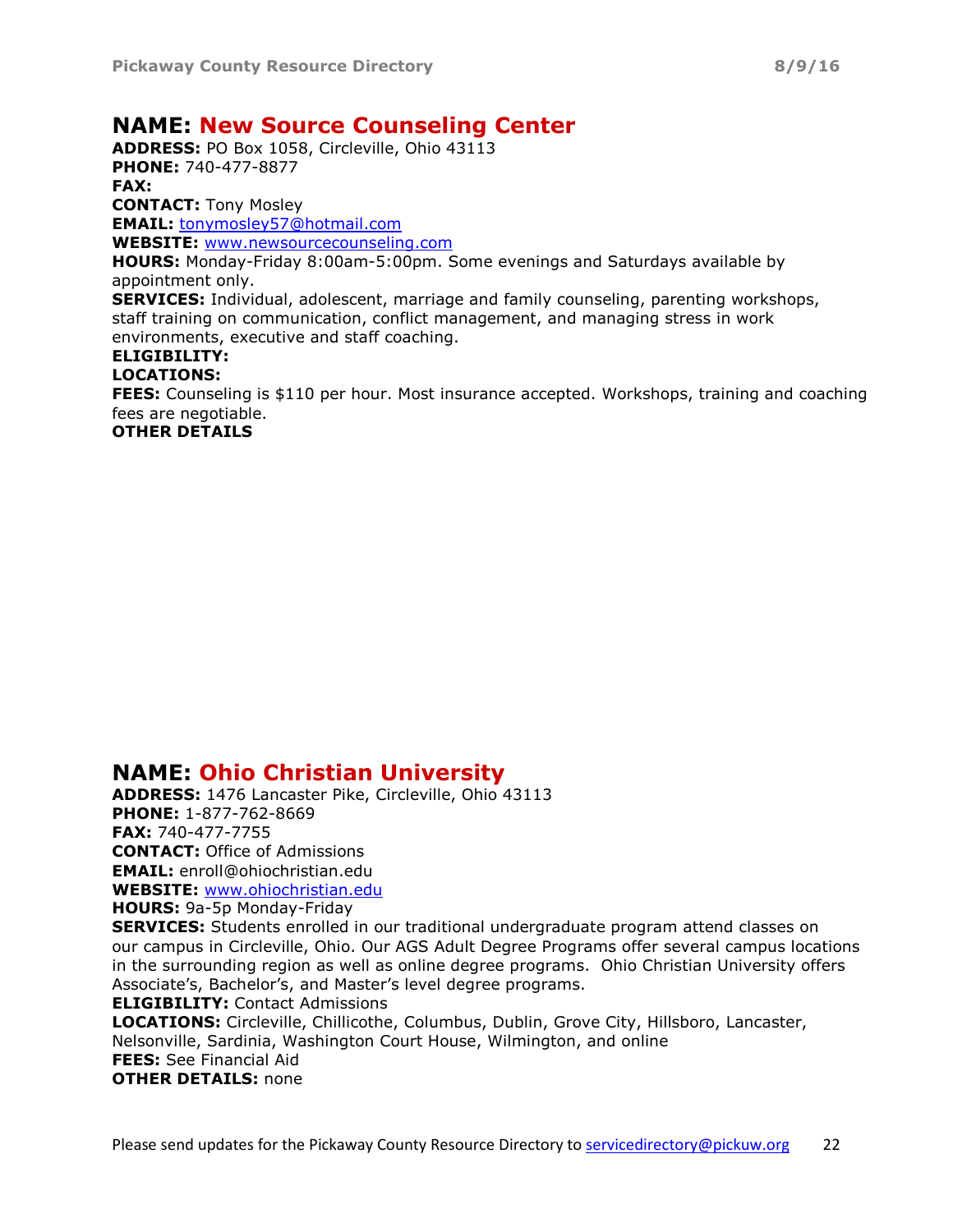## NAME: One Community Ministries

ADDRESS: PO Box 261 Circleville, Ohio 43113 OFFICE PHONE: 740-474-4900

REENTRY SERVICES PHONE: 740-601-2465

FAX: 740-477-3521

CONTACT: Rodney Griffith, Director

EMAIL: onecommunity1@frontier.com

WEBSITE: onecommunityministries.org

HOURS: Monday and Tuesday – 9:30 am to 11:30 am Wednesday and Thursday 9:30 am to 2 pm

Our Office is closed Friday, Saturday and Sunday

(PLEASE NOTE: It is recommended you call first to be sure someone is available and/or to set up an appointment.

**SERVICES:** Spiritual discipleship; community resource information; post-incarceration resume development & interview skills; one-on-one consultation & assistance regarding re-entry lifestyle changes and development

**ELIGIBILITY:** Those who are currently incarcerated with the Ohio Department of Rehabilitation and Correction (ODRC) and those who have been released from ODRC or who have received a Judicial Release from ODRC; ODRC or Judicial Release Date Documentation Required; Photo ID Required

LOCATIONS: Community United Methodist Church, 120 N. Pickaway Street, Circleville **FEES:** There are no fees; however donations to the ministry are always welcome.

**OTHER DETAILS:** One Community Ministries is a Christian based prison and reentry ministry serving those who are incarcerated in the state prison system, ex-offenders in transition from the state prison system, and their families in Pickaway County and surrounding areas.

## NAME: OPPORTUNITIES FOR OHIOANS WITH

## DISABILITIES AGENCY

ADDRESS: 1435 Cincinnati Street, Suite 200, Dayton, Ohio 45417 PHONE: 740-772-7576

#### FAX:

CONTACT: Katherin Karwatski, BVR (Bureau of Vocational Rehabilitation) & BSVI Bureau of Services for the Visually Impaired) Counselor

EMAIL: Katherin.karwatske@ood.ohio.gov

WEBSITE: www.ood.ohio.gov

HOURS: 8:00 am - 5:00 pm, Monday-Friday

SERVICES: Evaluation of rehabilitation potential, vocational counseling and planning, personal adjustment training, vocational training, physical and mental restoration, job placement assistance, follow-up on a job.

#### ELIGIBILITY is based on three factors:

- 1. Individual has a physical or mental impairment which causes or results in a substantial impediment to employment;
- 2. Individual can benefit from services that lead to employment, and
- 3. Individual require VR services to prepare for, secure, retain, or regain employment.

LOCATIONS: Meeting Location: Pickaway County Job & Family Services/Ohio Means Jobs, 160 Island Road, Circleville, OH 43113

#### FEES:

**OTHER DETAILS:** OOD assist individuals with disabilities to obtain or retain employment.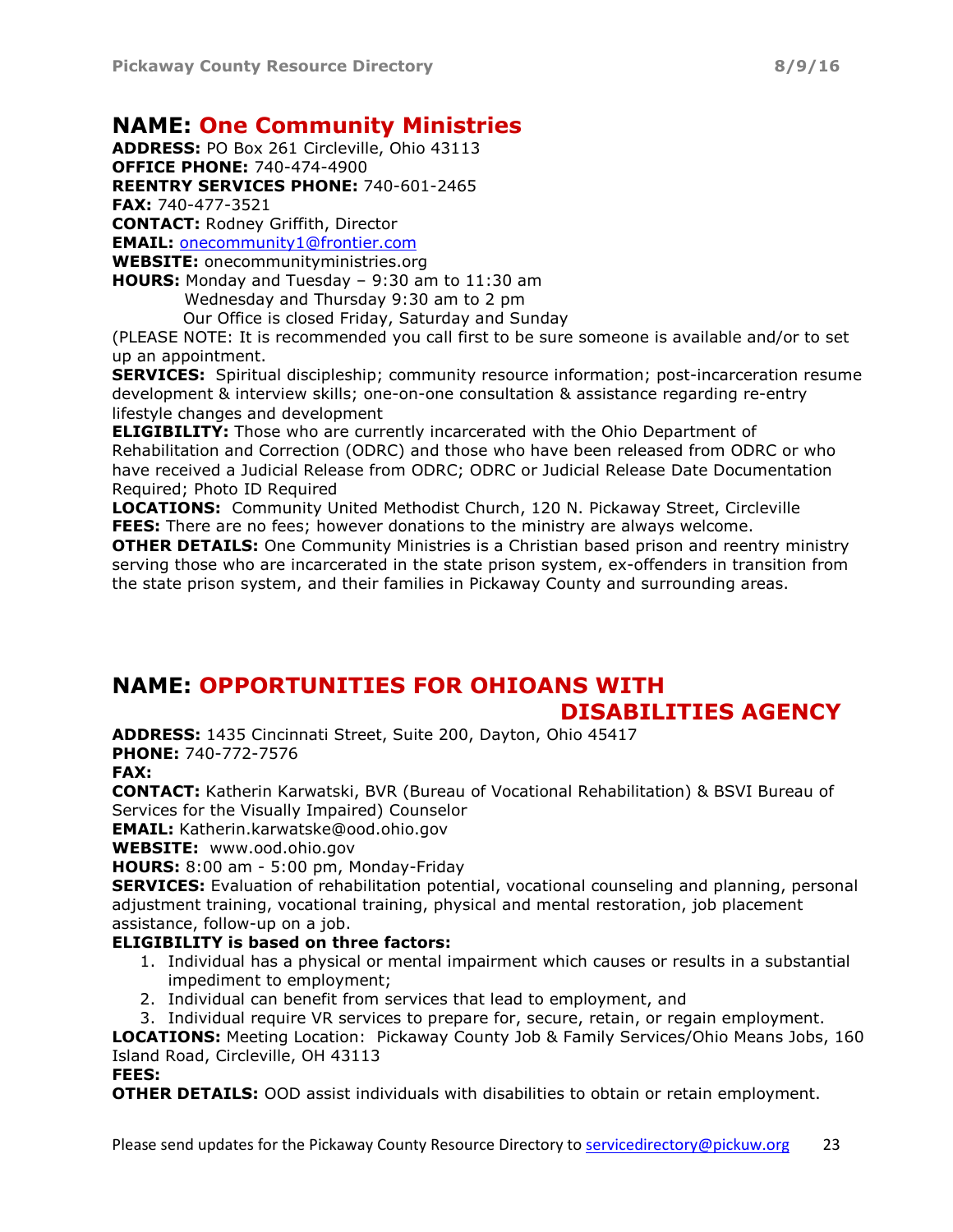## NAME: OSU Extension, Pickaway County

ADDRESS: 110 Island Road, PO Box 9, Circleville, Ohio 43113 PHONE: 740-474-7534 FAX: 740-474-7967 CONTACT:

Extension Educators: Mike Estadt, County Director, Agriculture & Natural Resources Joy Sharp, 4-H Youth Development Michelle Treber, Family and Consumer Sciences Jessica Lowe, SNAP-Ed Program Assistant Carrie Whittington-Hogue, SNAP-Ed Program Assistant Jennifer Driesbach, Office Assistant Denise Flynn, Office Associate

#### EMAIL:

WEBSITE: pickaway.osu.edu HOURS: 8:00am-7:00pm Monday 8:00am-4:30pm Tuesday- Friday SERVICES:

#### EDUCATION PROGRAMS:

The Pickaway County Office of Ohio State University Extension is an outreach of The Ohio State University Educational programs include:

#### 4-H Youth Development:

Programs in Pickaway County emphasize the development of life skills and leadership skills in the youth exploration, relationship enhancement, decision making, and self esteem. Over 200 projects with focuses on the environment; the economy; leadership; family, individual and youth development. Our practical educational programs are based on the needs of local communities, new research results and technical information. 40 clubs in the county meet from January – September.

#### Agriculture and Natural Resources:

Education in areas such as farm business management, efficient livestock and crop production, water quality, conservation of our natural resources, safe management of pesticides and fertilizer, home and urban horticulture and related subjects.

#### Family & Consumer Sciences:

Our program area focuses on improving family well-being through education in a variety of areas including parenting, personal development, healthy relationships, aging, food safety and security, health and wellness, nutrition, financial security and stability, and employment success. We have free or inexpensive information sheets on a variety of topics and offer classes to the community. Classes include Dining with Diabetes, Workplace Wellness, and Real Money Real World.

#### Community Development:

Link the county with resources of Ohio State University in areas including economic development, leadership education, water quality, composting, and home based business, land use, and others.

#### SNAP-Ed Program:

Helps people with limited resources learn how to use the dietary guidelines, and MyPlate; use good meal management and food safety practices; use good shopping strategies to cut costs; use commodity foods and incorporate foods into family meal plans. Contact the SNAP-Ed Program Assistant at 740-474-7534.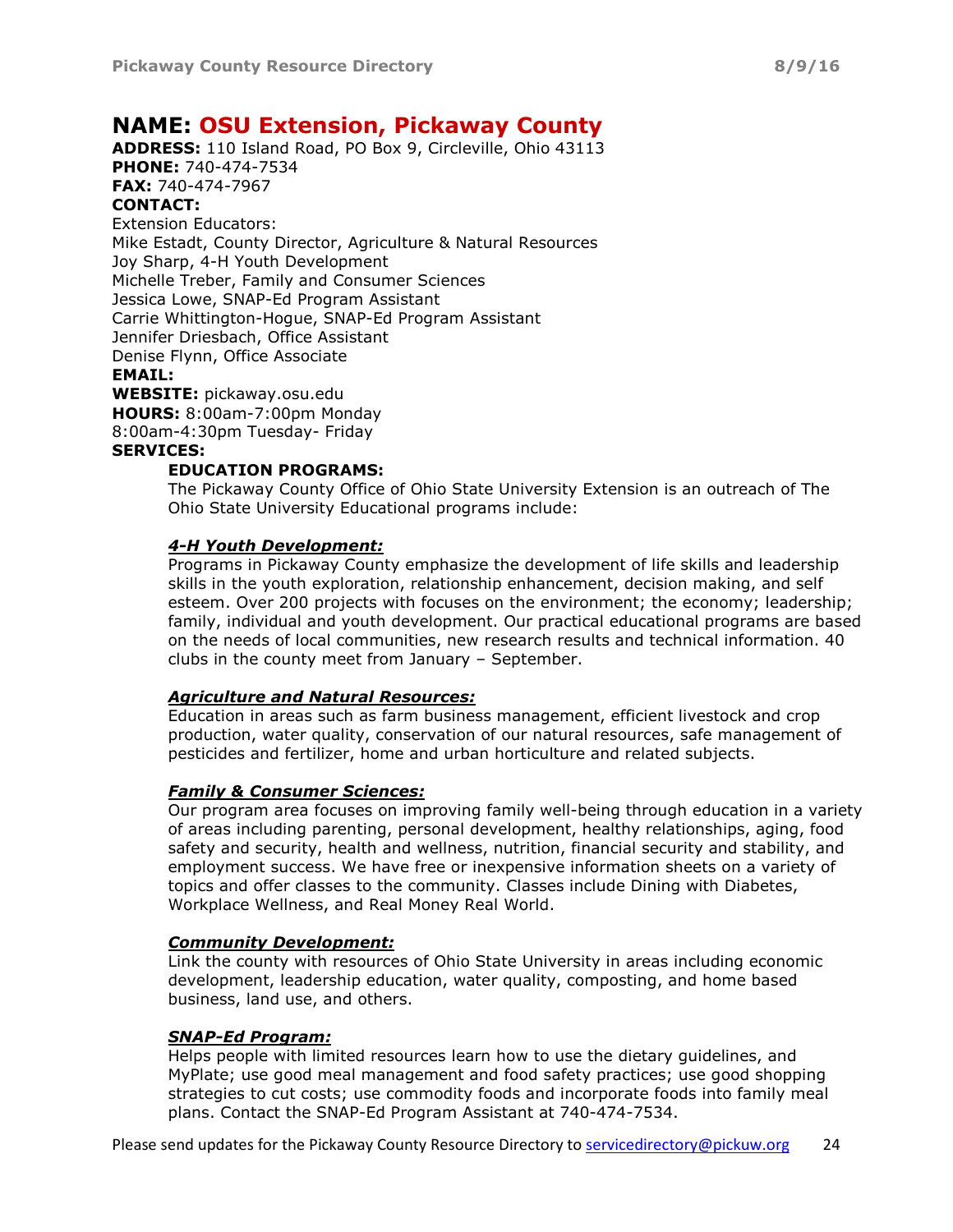## OSU Extension, Pickaway County - Continued

#### Master Gardener Program:

Provides intensive training in horticulture to interested gardeners who then volunteer their time assisting with educational programs and activities. Master Gardeners provide educational services such as: answering gardening questions from the public; conducting plant clinics; beautifying the community; developing community or demonstration gardens; and other horticultural activities.

ELIGIBILITY: LOCATIONS: FEES: OTHER DETAILS:

## NAME: Parent Advisory and Support Group (Family and Child First Council)

ADDRESS: 2050 Stoneridge Dr., Circleville, Ohio 43113 PHONE: (740) 474-7529 ext: 10416 FAX: (740) 474-7521 CONTACT: Kim Martin-Family & Children First Director EMAIL: pickaway.fcfc@pickawayesc.org WEBSITE: http://pickawayfamilyandchildrenfirst.org/ HOURS:

**SERVICES:** Parents are invited to participate in Council meetings and serve as valuable resources for the system partners in the community who serve families and children. **ELIGIBILITY:** Parents of children with special needs, parents of children with exceptional talents and skills, parent of typical children, grandparents raising grandchildren, foster parents, adoptive parents, and other members of the community who have a strong interest and commitment to families and children.

#### LOCATIONS:

#### FEE: No charge

**OTHER DETAILS:** Established by Pickaway County Family and Children First Council to receive input from parents on the needs of families in Pickaway County. The group also serves as a resource for information and support for other parents in the community with similar concerns.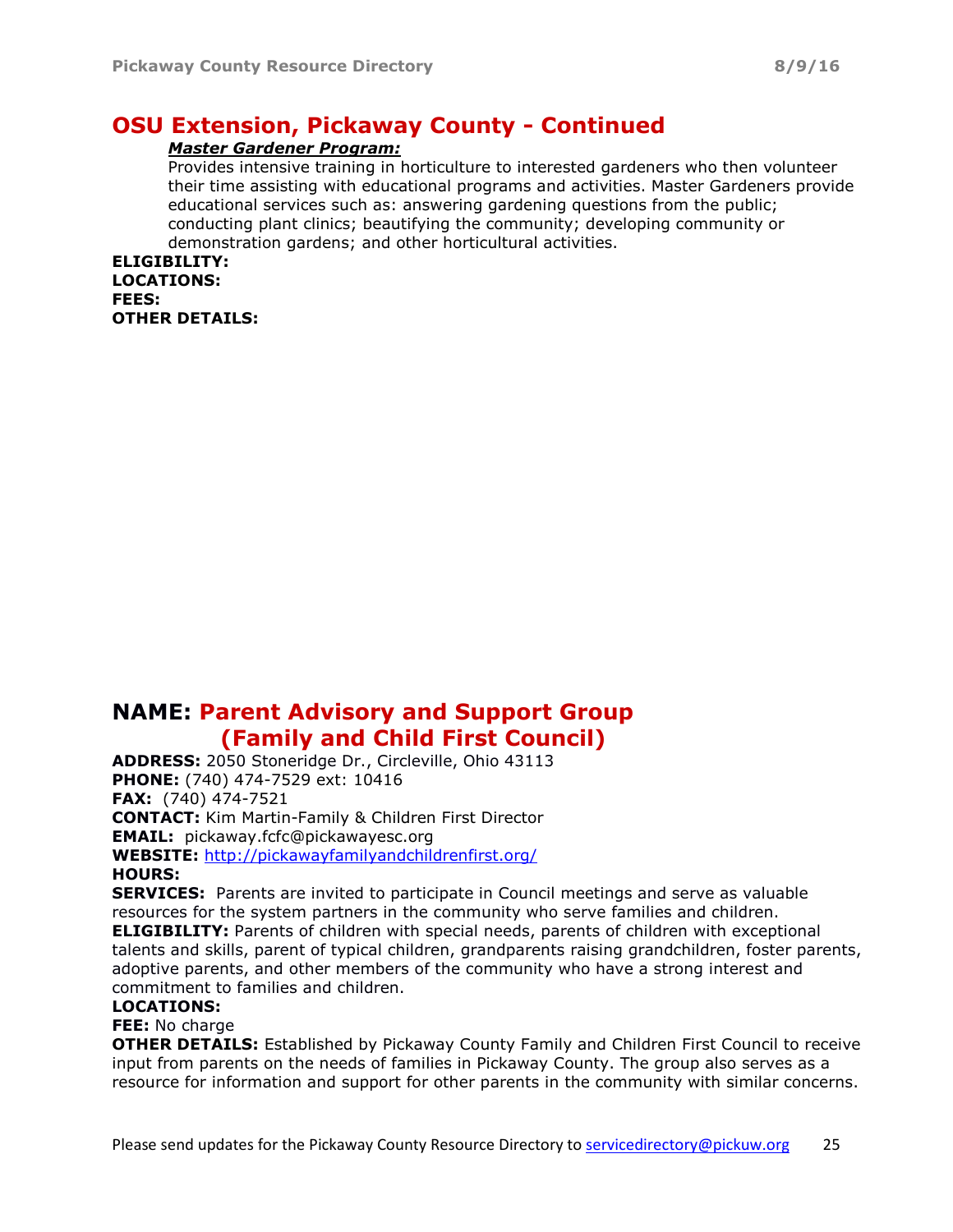## NAME: Pickaway Area Recovery Service-PARS

ADDRESS: 110 Highland Ave, Circleville, Ohio 43113 PHONE: 740-477-1745 FAX: 740-477-2779 CONTACT: Barry Bennett, Director EMAIL: pars@rrohio.com WEBSITE: HOURS: 8:00am-5:30pm Monday-Thursday 9:00am-4:00pm Friday Evening Groups SERVICES: Social behavioral evaluation, family therapy, parent counseling/training, professional alcohol/drug counseling, intensive youth and adult therapy, information and referrals. ELIGIBILITY:

#### LOCATIONS:

**FEE:** Fees are charged for counseling services and are based on the ability to pay. No services are denied due to inability to pay.

**OTHER DETAILS:** Treatment of Substance Abuse (outpatient treatment)

## NAME: Pickaway Co. Board of Developmental Disabilities

ADDRESS: 200 East High Street Circleville, Ohio 43113 PHONE: 740-477-3353 FAX: 740-474-6772 CONTACT: Mike Pelcic, Superintendent EMAIL: info@pickawaydd.org WEBSITE: www.pickawaydd.org SERVICES:

- Service & Support Administration and Referrals 477-3353
- Early Intervention 740-477-3353
- Brooks Yates School 740-474-1124
- Emergency Contact: 740-497-2887

#### ELIGIBILITY: LOCATIONS: FEES:

#### **OTHER DETAILS:** The Pickaway County Board of Developmental Disabilities serves qualifying individuals with developmental disabilities from birth through life, and offers a variety of services based on eligibility and need. Services are primarily provided through Early Intervention, Service and Support Administration, or the Brooks-Yates School. Services, supports, and resources are directed at enabling the individual to make choices so that he or she can live, learn, work, and participate in their community.

Please send updates for the Pickaway County Resource Directory to servicedirectory@pickuw.org 26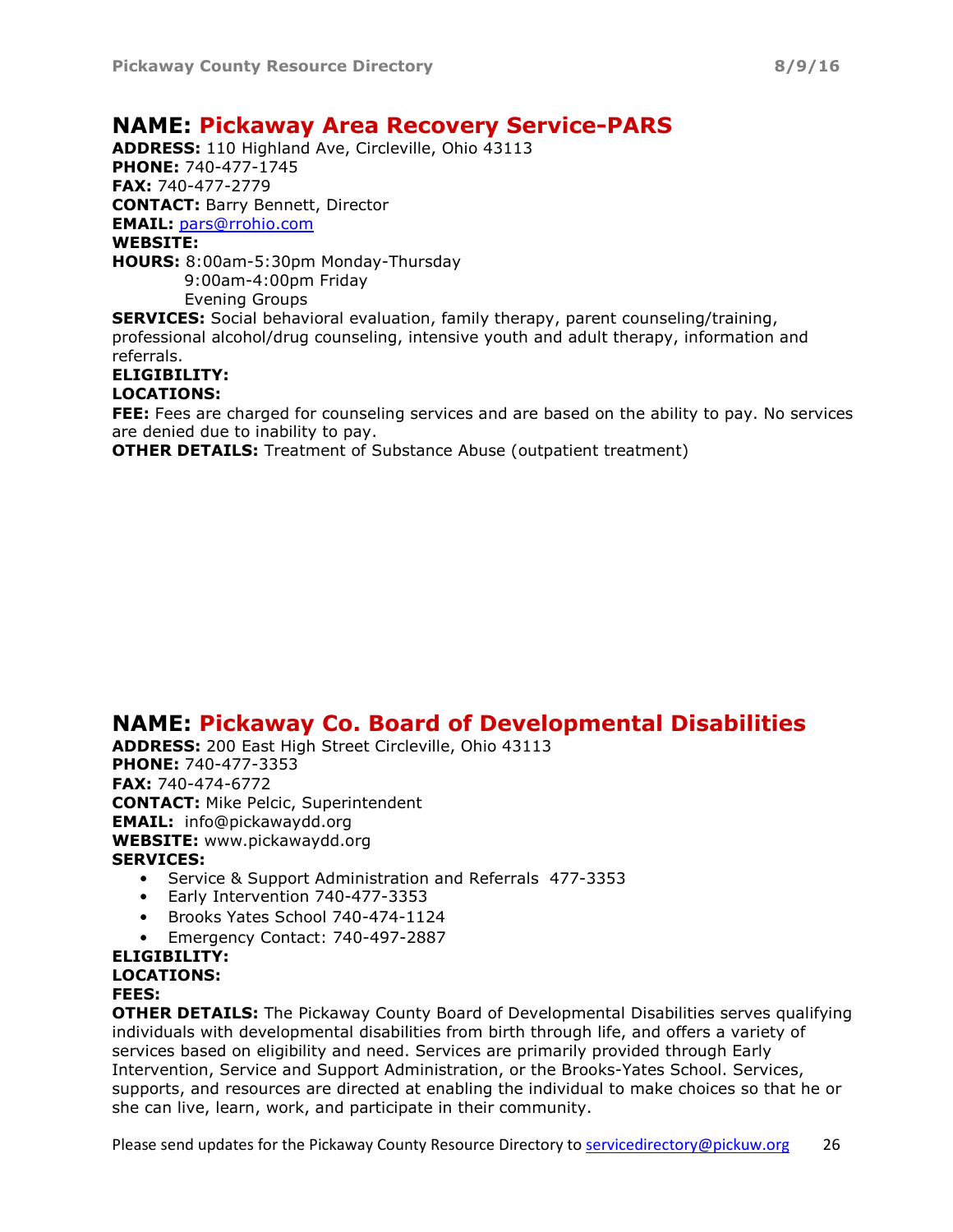## NAME: Pickaway County Chamber of Commerce

ADDRESS: 114 East Main Street, Circleville - Mailing Address P.O. Box 245, Circleville, OH PHONE: 740-474-4923 FAX: 740-477-6800 CONTACT: Amy Elsea, President/CEO EMAIL: chamber@pickaway.com WEBSITE: www.pickawaychamber.com HOURS: 9:00 a.m. 5:00 p.m. Monday thru Friday SERVICES: Not for profit member business organization serving all of Pickaway County ELIGIBILITY: LOCATIONS: FEES: Please call the Chamber office at (740) 474-4923 OTHER DETAILS:

## NAME: Pickaway County Community Action, Org. Inc.

ADDRESS: 469 East Ohio Street, Circleville, Ohio 43113 (PICCA) PHONE: 740-477-1655 or Toll Free 1-877-810-0500 FAX: 740-477-5735(Executive/Fiscal) or 740-474-9277(Caseworkers/Transportation) CONTACT: Andrew Binegar EMAIL: abinegar@picca.info WEBSITE: www.picca.info HOURS: 8:00am-4:30pm, Monday-Friday **SERVICES:** Dental Clinic, Early Head Start, Education and Training Program, Emergency Home

Repair Program, Free Tax Clinic, Head Start, Home Energy Assistance Program, Home Weatherization Assistance Program, Homeless Prevention Programs, Housing Management, Ohio Benefit Bank, PART(Pickaway Area Rural Transit), Representative Payee Services, Seed and Plants, Toys for Tots, Wheels to Work Program

Eligibility: Income Guidelines, call for other eligibility requirements.

#### LOCATIONS:

FEES: None

OTHER DETAILS:

#### COMMUNITY SERVICES PROGRAMS

#### \*Education and Training Program

SERVICES: Serves to provide employment and training services to income-eligible individuals who are disengaged or dislocated from school or work. In addition to the academic and on the job training, participants have the opportunity to meet with a case manger on an individual basis throughout the program. Staff seek to support participants in acquiring new skills needed to succeed in work, school and life.

**ELIGIBILITY:** Must be income eligible

#### \*Free Tax Clinic

**SERVICES:** Provided free tax preparation services to qualified households. **ELIGIBILITY:** Must be income Eligible; other eligibility criteria may apply. Please call for more information or an appointment.

#### \*Ohio Benefit Bank

SERVICES: Provide screening for benefits including: Food Assistance Program, Medical Card, Childcare Subsidy, WIC, Earned Income Tax Credit, and others.

ELIGIBILITY: Dependent upon program, call for information.

#### \*Summer Lunch Program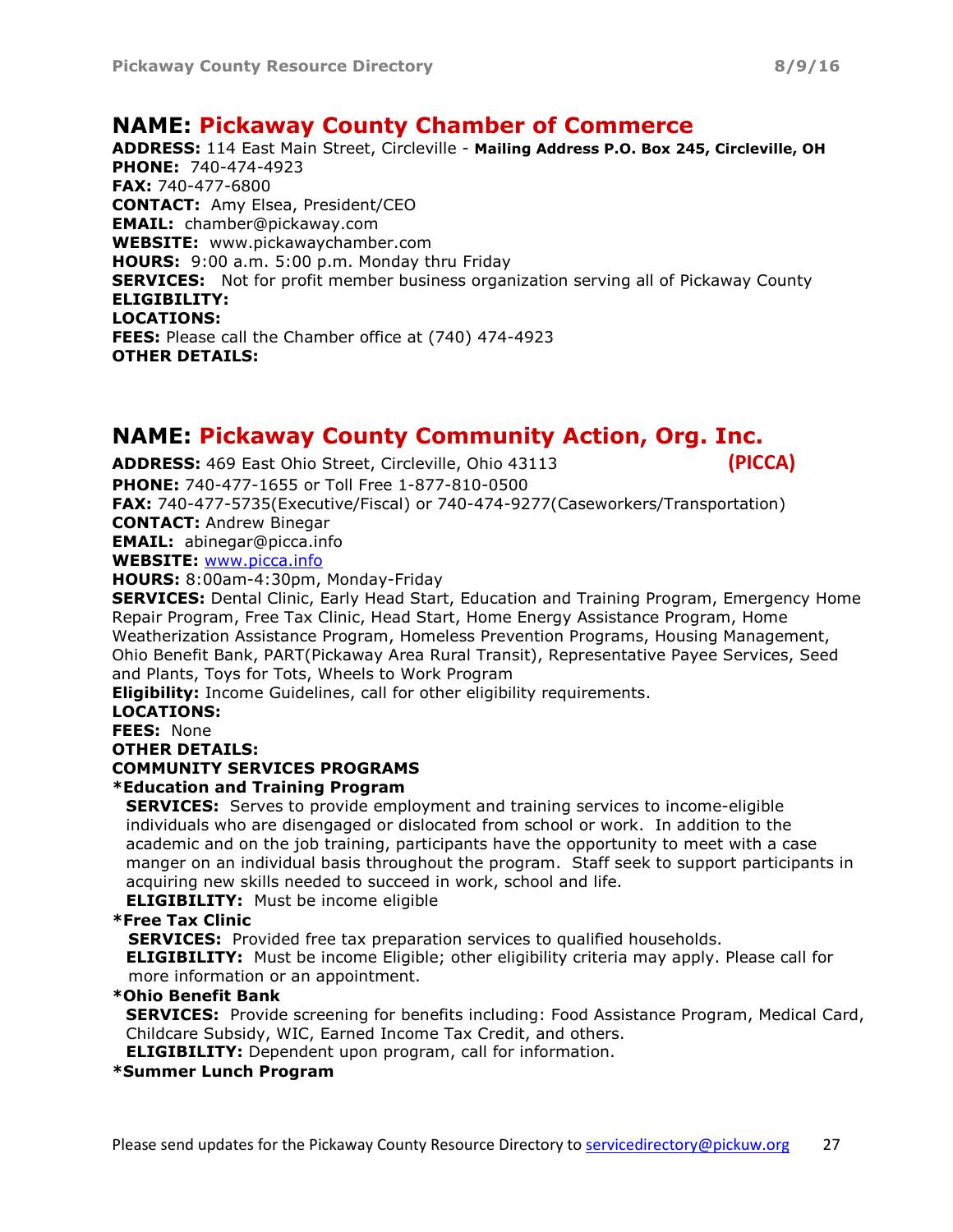**SERVICES:** In an effort to provide FREE nutritious meals to area children during the summer months when school meals are unavailable, for the past several years PICCA has sponsored the Summer Food Service Program in collaboration with the Pickaway County Family YMCA. **ELIGIBILITY:** This program is available to all eligible children 18 years of age and younger and young people 19-21 with a mental or physical disability who are enrolled in an educational program with an IEP.

#### \*Wheels to Work Program

**SERVICES:** This program serves Pickaway County residents who are working or attending post-secondary education and have no vehicle in the household. Eligible Participants must save \$1,000 in an Individual Development Account (IDA) and have it matched 2:1 in order to purchase a reliable vehicle to get to and from work and/or school. This program aims to assist in obtaining stable, personal transportation to adults in Pickaway County while providing education on vehicle purchase, maintenance, and encourage saving.

**ELIGIBILITY:** Must be income Eligible; other eligibility criteria may apply. Please call for more information or an appointment.

#### \*P.A.R.T. (Pickaway Area Rural Transit)

Phone: 740-474-8835 or 1-877-810-3500

**SERVICES:** Providing transportation to the general public in Pickaway County. Routes to villages and communities daily as well as shopping. Some restrictions apply.

Point Deviation: Monday-Friday, 9:00am-5:00pm. Providing transportation to fourteen points around Circleville on an hourly basis. \$.50 or \$.25 for Elderly and Disabled.

**Demand Response:** Monday-Friday, 7:00am-4:00pm. Providing door to door transportation services to locations within the City of Circleville. Twenty-four hour reservation required. \$1.00 or \$.50 for Elderly and Disabled.

**City Cab:** Providing immediate transportation needs at a slightly higher cost.

**Columbus Shuttle:** Providing transportation to Columbus for appointments. 48 hour notice is required. Shuttle will leave Circleville around 9:00am and will return to Circleville around 4:00pm.

ELIGIBILITY: Everyone is eligible for all services provided by P.A.R.T.

#### EARLY CHILDHOOD SERVICES PROGRAMS

#### \*Early Head Start - For children birth to three years old and pregnant women LOCATIONS:

Ohio Center (for home based services and socializations) 465 East Ohio Street, P.O. Box 697, Circleville, Ohio 43113 Phone: 740-474-9544 Fax: 740-474-8250

Ashville Center 97 Miller Avenue, Ashville, OH 43103 Phone: 740-983-2530 Fax: 740-983-0258 SERVICES:

#### Center Based Option

Classroom at Ashville Center for infants and toddlers that supports families who are working and/or attending school. Operating hours are Monday through Friday, 7:00 am to 6:00 pm Home Based Option

Families participate in weekly home visits and have the opportunity to attend weekly playgroups at the Ohio Street Center. Services also available to serve pregnant women and teens.

**ELIGIBILITY:** Enrollment for age birth to three years. Family must meet income quidelines based upon income earned for the past twelve month period. 90% of funded slots are filled with low-income families. The remaining 10% may be filled with families who exceed the poverty guidelines.

Please send updates for the Pickaway County Resource Directory to servicedirectory@pickuw.org 28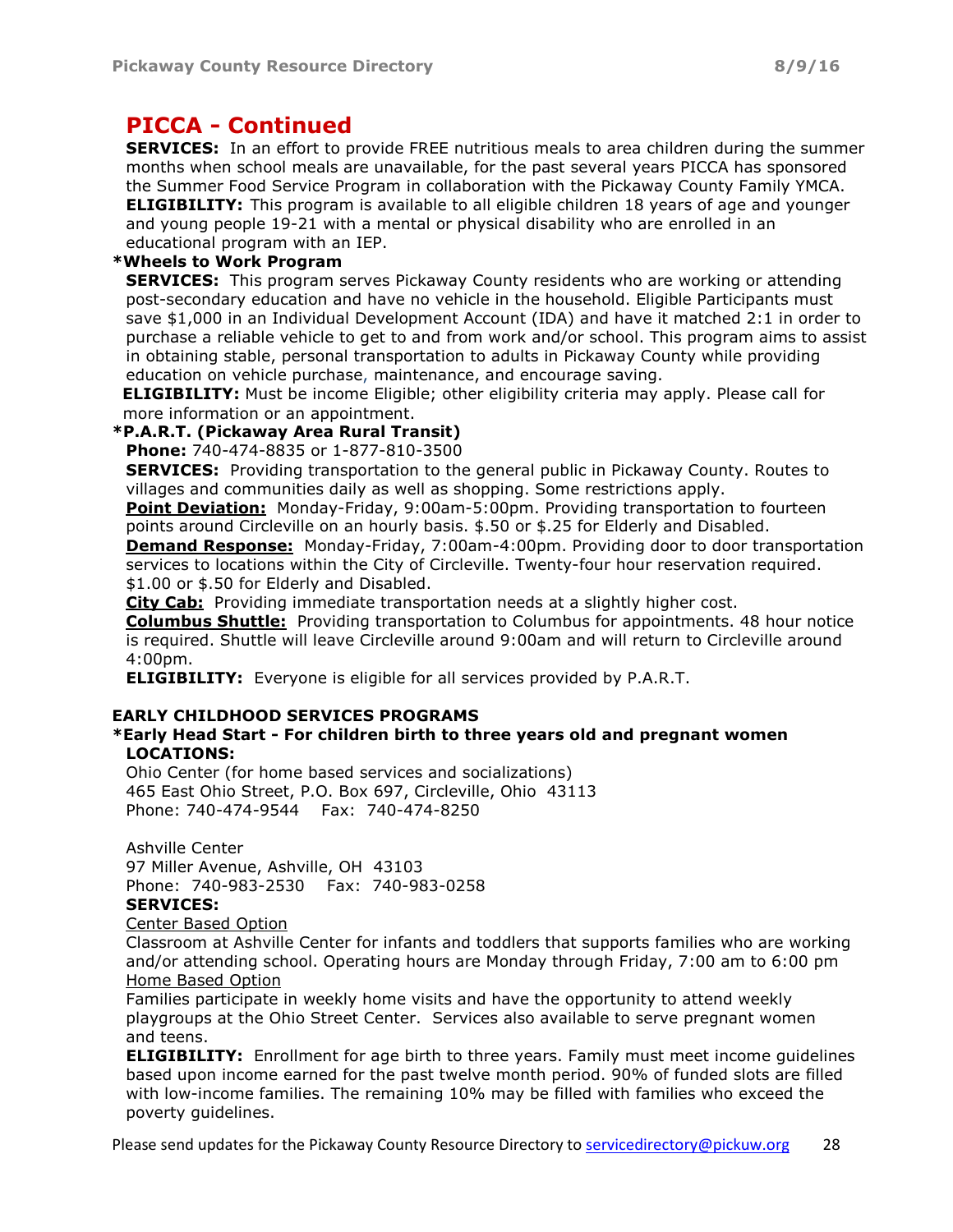## PICCA - Continued

## \*Head Start - For preschool children three to five years old

LOCATIONS: Corwin Center 145 East Corwin Street, Circleville, Ohio 43113 Phone: 740-474-7411 Fax: 740-477-3319

Ashville Center 97 Miller Avenue, Ashville, Ohio 43103 Phone: 740-983-2530 Fax: 740-983-0258

Westfall Classroom at Westfall Elementary School 9391 State Route 56 W, Williamsport, Ohio 43164 Phone: 740-986-9059 Fax: 740-986-4018

Circleville Classroom at Circleville Elementary School, a shared class with the school district 100 Tiger Dr, Circleville, Ohio 43113 Phone: 740-474-2495 Fax: 740-477-6681 SERVICES:

## Center Based Option

A part-day preschool program, operating Monday through Thursday, nine months of the year

following the public school calendar.

Head Start is a federally funded program providing a comprehensive early educational program for preschool children and their families. Children ages three to five attend centers in Circleville, Ashville, and the Westfall area. The program helps prepare children socially and academically for kindergarten. In addition, children receive speech, hearing, vision and dental screenings and follow-up services, nutritious lunches and snacks. The program encourages parent involvement. Staff and parents work as partners to meet the needs of the child. Head Start provides family support services to assist families in seeking resources within the community to help break down barriers of self-sufficiency. The program serves children with an IEP and coordinates with those service providers.

**ELIGIBILITY:** Enrollment for ages 3-5 years by August 1. Family must meet income guidelines based upon income earned for the past twelve month period. 90% of funded slots are filled with low-income families. The remaining 10% may be filled with families who exceed the poverty guidelines.

#### EMERGENCY SERVICES PROGRAMS

#### \*Dental Clinic

 The PICCA Community Services Block Grant (CSBG) Emergency Dental Care Program is a new program designed to assist income-eligible individuals residing in Pickaway County access emergency dental services to avert health and financial crisis as well as remove barriers to accessing or sustaining employment.

**ELIGIBILITY:** Must fall within income quidelines.

#### \*Home Energy Assistance Program (HEAP)

Primarily assistance is made through the Home Energy Assistance Program (HEAP) in both the regular and emergency components of the program.

#### \*HEAP Summer Cooling Crisis

Program is operational July  $1<sup>st</sup>$  through August 31<sup>st</sup> each year. An income eligible household with a member who has a current respiratory disease or breathing problem may receive assistance with an electric bill.

Please send updates for the Pickaway County Resource Directory to servicedirectory@pickuw.org 29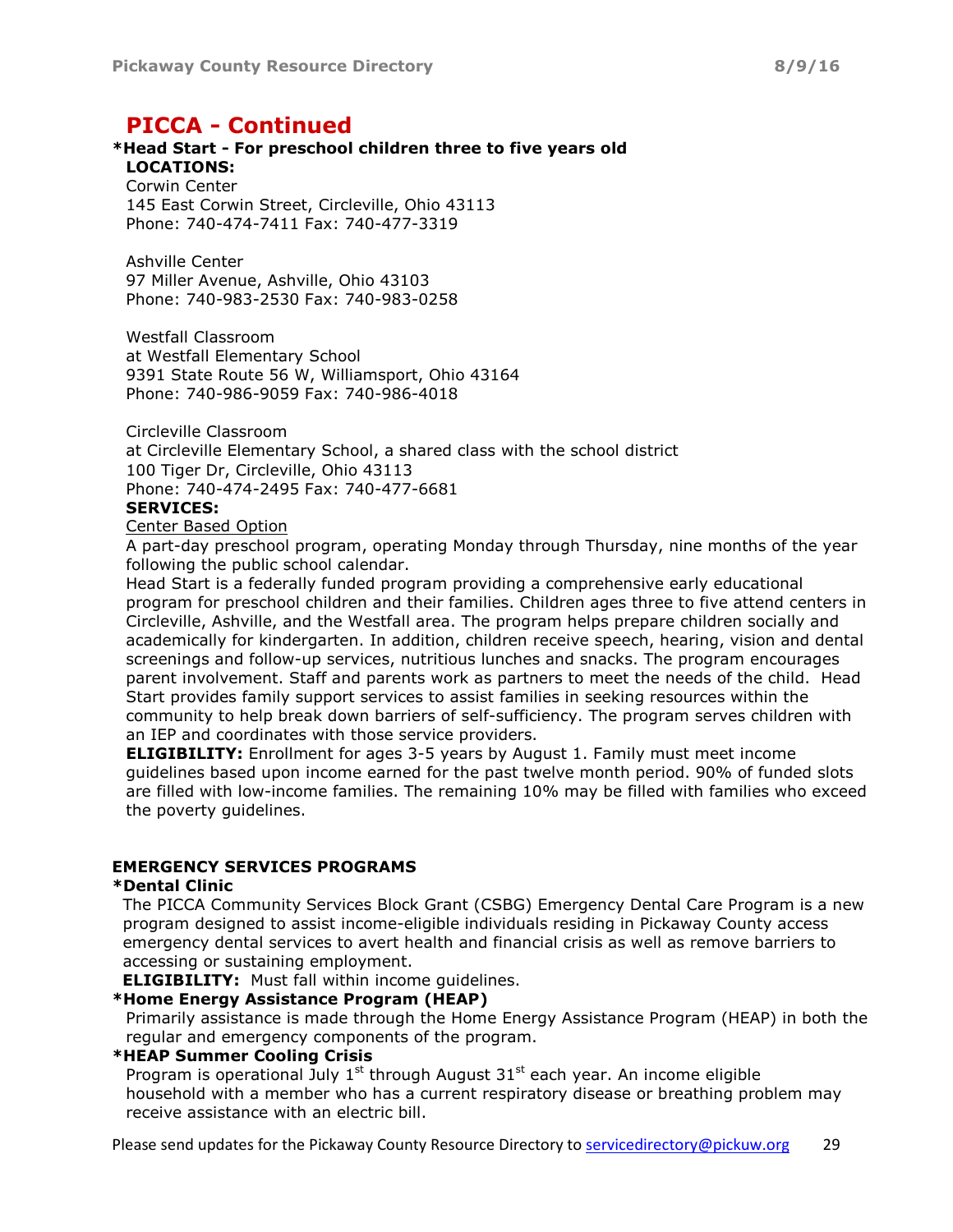## PICCA - Continued

**ELIGIBILITY:** Customers must meet income quidelines, provide documented verification of respiratory disease or breathing problem for a medical professional, provide 13 weeks of income verification, and provide the utility service bill.

#### \*HEAP Winter Crises:

Program is operational beginning November 1 through March 31 each year. The program is federally funded and is designed to help eligible customers meet the rising cost of home heating.

ELIGIBILITY: Must meet income guidelines, provide 13 weeks of income verification (NO Exceptions), and must present a shut off notice or have less than a 10 day supply of fuel (oil, propane, wood, etc.).

#### \*Homeless Crisis Response Program

To serve homeless families and individuals living on the streets, vehicles, public areas, tents, or other places not meant of human habitation. Targeted families and individuals may have a history of homelessness, mental illness, or substance abuse in the household. PICCA plans to provide financial support and case management to house low and very-low income homeless people. The coordination between housing and services creates a continuum of programs that can assist and empower lower-income individuals and families in their efforts to become selfsufficient. The needs of homeless people are best addresses and met once they are permanently housed.

#### \*Homeless Prevention Program

The purpose is to prevent and alleviate homelessness in Pickaway County by providing rent and supportive services to homeless or nearly homeless people who have very low income.

#### \*Representative Payee Services

As a Representative Payee, PICCA will be responsible for receiving the beneficiary's monthly check and to keep track of what is spent on the beneficiary's behalf deciding how benefits can best be used for his or her personal care and well-being. For a small monthly fee, which is set by the Social Security Administration and other fixed income sources, PICCA will work with customers that receive Social Security or other fixed incomes who reside in Pickaway County to design a budget that meets his or her needs. The customers' income check is direct deposited into an interest-bearing bank account designated for PICCA Payee Services. The funds are disbursed first for shelter expenses such as rent, utilities, and food, then budgeted accordingly for other expenses the customer may have. Spending money is provided for the beneficiary, based on what the budget allows after monthly obligations have been paid. PICCA will encourage customers to develop budgeting and money management skills with the hope that some customers might eventually be able to manage their funds independently. PICCA accountants will provide bookkeeping for each beneficiary in the agency's software system. Bank statements will be checked against the software reports for accuracy.

#### \*Seeds and Plants

Purchase seeds and plants for eligible individuals to plant gardens and supplement their nutritional needs.

ELIGIBILTY: 125% of Federal Income Guidelines. Proof of 12 months income must be provided.

#### \*Toys for Tots

Assist low income families of Pickaway County with Christmas gifts for their children ages 1 to 14 years. Application accepted at PICCA beginning the first week of October through the second week in December.

**ELIGIBILITY:** Must fall within income guidelines.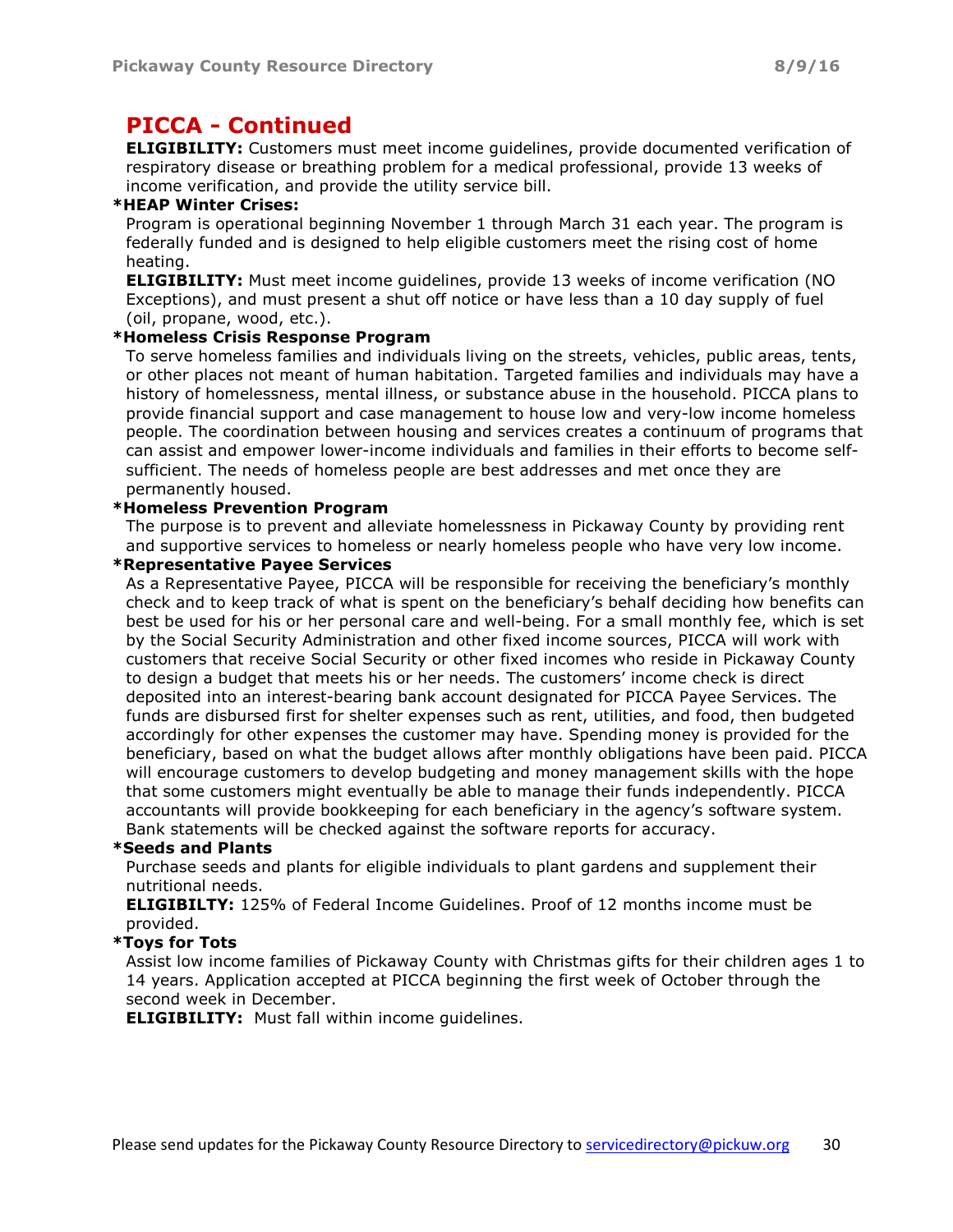## PICCA - Continued

#### HOME REPAIR & HOUSING PROGRAMS

#### \*Emergency Home Repair Program

To assist low income home owners in the repair of their residence by:

- Eliminating immediate threats to health and safety
- Eliminating conditions that, if not corrected, would lead to irreparable damage to
- **the home, making them unfit for occupancy.**

 Making modest alterations to make the home more accessible to handicapped residents. Emergency repair of heating systems, plumbing/septic systems, electrical systems, hot water tanks, and structural problems. (As an emergency repair program, the goal is not to rehabilitate an entire home, just the one or two health and safety issues needing emergency repair.)

**Eligibility:** Income, Home Owner, Emergency Need

#### \*Home Weatherization Assistance Program

Aimed towards energy conservation, this program provides services to low-income residents with priority given to elderly and handicapped of Pickaway County to reduce their heating bills.

- 1. Complete inspection of heating unit
- 2. Reductions of air infiltration (stopping drafts)
- 3. Insulation of ceiling, walls and floors.

**ELIGIBILITY:** An evaluation of each house is done to determine which services based on federal guidelines and cost effectiveness, will be provided. Each applicant must meet income guidelines.

\*Housing Management - To provide affordable housing to qualified applicants.

 Area complexes consist of 1 & 2 bedroom flats in Ashville which are the Prairie View Apartments, 2 & 3 bedroom townhouses in Circleville, which are the Ohio Heights Apartments, efficiency and 2 bedroom flats, and 3 & 4 bedroom townhouses which are the Lincoln Height Apartments.

ELIGIBILITY: Contact Housing Management for qualifications.

 Come join us at our Apartment Rentals of "Ohio Heights" & "Lincoln Heights" Located in Circleville or "Prairie View" apartments located in Ashville, Our communities offer spacious 1 and 2 bedroom garden homes and 2, 3 and 4 bedroom townhomes, full size washer and dryer hook ups, experience the ease of apartment living. You'll have the time to pursue your interests while enjoying maintenance-free living that will capture the very essence of you with unlimited possibilities to reflect your lifestyle.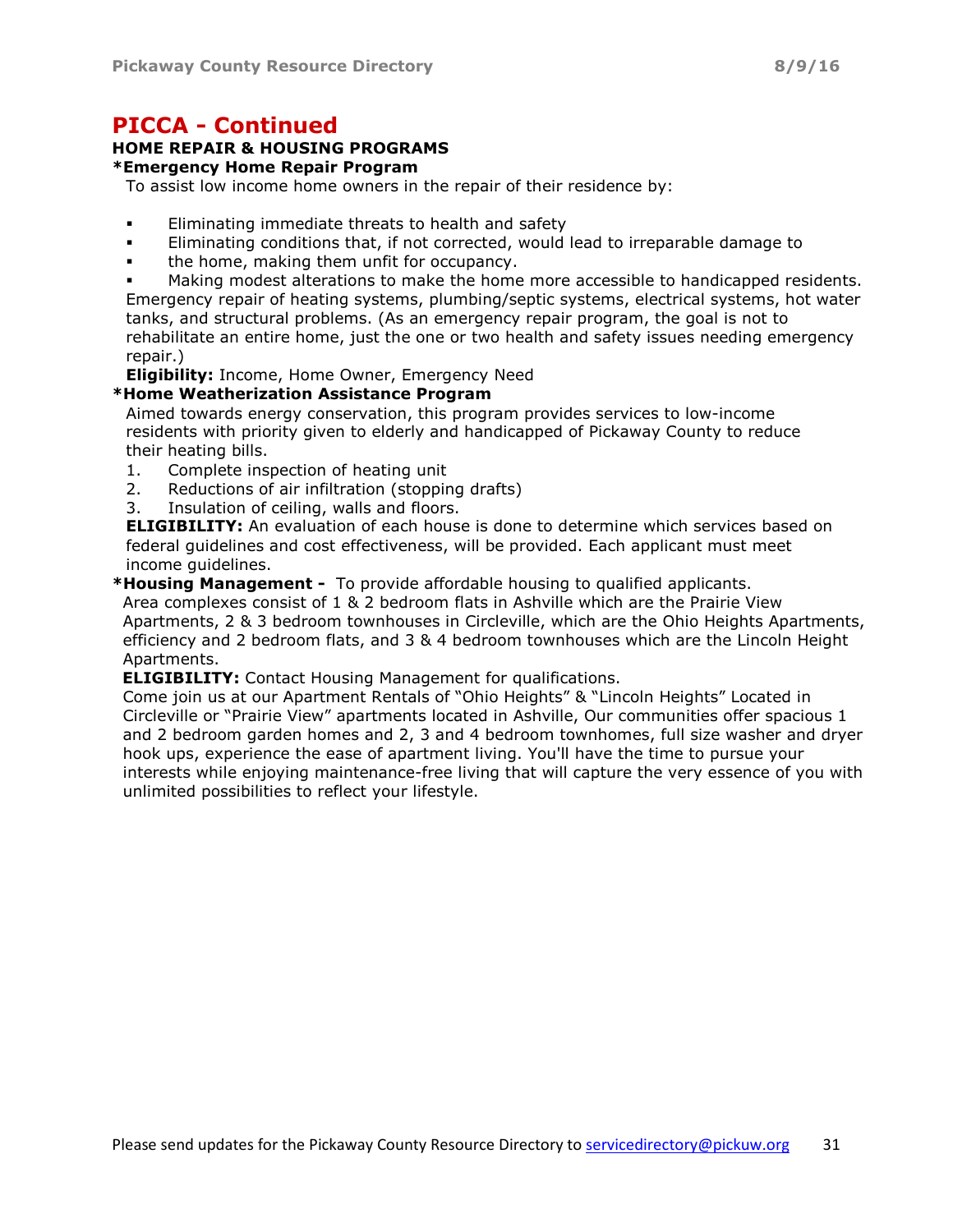## NAME: Pickaway County Family YMCA

ADDRESS: 440 Nicholas Drive, Circleville, Ohio 43113 PHONE: 740-477-1661 FAX: CONTACT: Jeff Phillips, Executive Director EMAIL: jphillips@ymcacolumbus.org

WEBSITE: www.ymcacolumbus.org/pickaway

#### HOURS:

Monday-Friday 5:30am-9:00pm Saturday 8:00am-4:00pm Sunday 12:00pm-5:00pm

SERVICES: Multi-recreational facility including gymnasium, pool, whirlpool, sauna, fully equipped fitness center, cybex stretch training equipment, free weights, walking/ running track, adult and family locker rooms. The YMCA has a State-of the-art Family Activity Center which includes the following: indoor climbing wall, indoor play space, half-court basketball area, family fitness loft. The YMCA has developed a comprehensive program using the above facilities for pre-school through senior citizens. Before and after school care for Kindergarten-6<sup>th</sup> grade and an all day preschool program. Financial assistance available.

FEE: Call for information but financial assistance is available and we accept Title XX in our child care programs

**OTHER DETAILS:** The YMCA purpose is to serve the whole community through programs expressing Judeo-Christian principle that built healthy spirit, mind, and body.

Two unique programs are LIVESTRONG<sup>®</sup> program at the YMCA which allows cancer survivors with the opportunity to come to the Y to heal. We believe in partnering with people experiencing cancer to create a safe, loving and caring environment. Cancer knows no boundaries, but we believe in the strength of community and that every survivor deserves unconditional support, a chance to belong and an opportunity to feel "normal" as they regain their strength.

Also, if you are at risk for type 2 diabetes, the YMCA's Diabetes Prevention Program provides a supportive environment where you can work with others in a small group setting to learn how to adopt healthy habits to reduce your chances of developing the disease. Ultimately, the YMCA is for Youth Development, Healthy Living and Social Responsibility.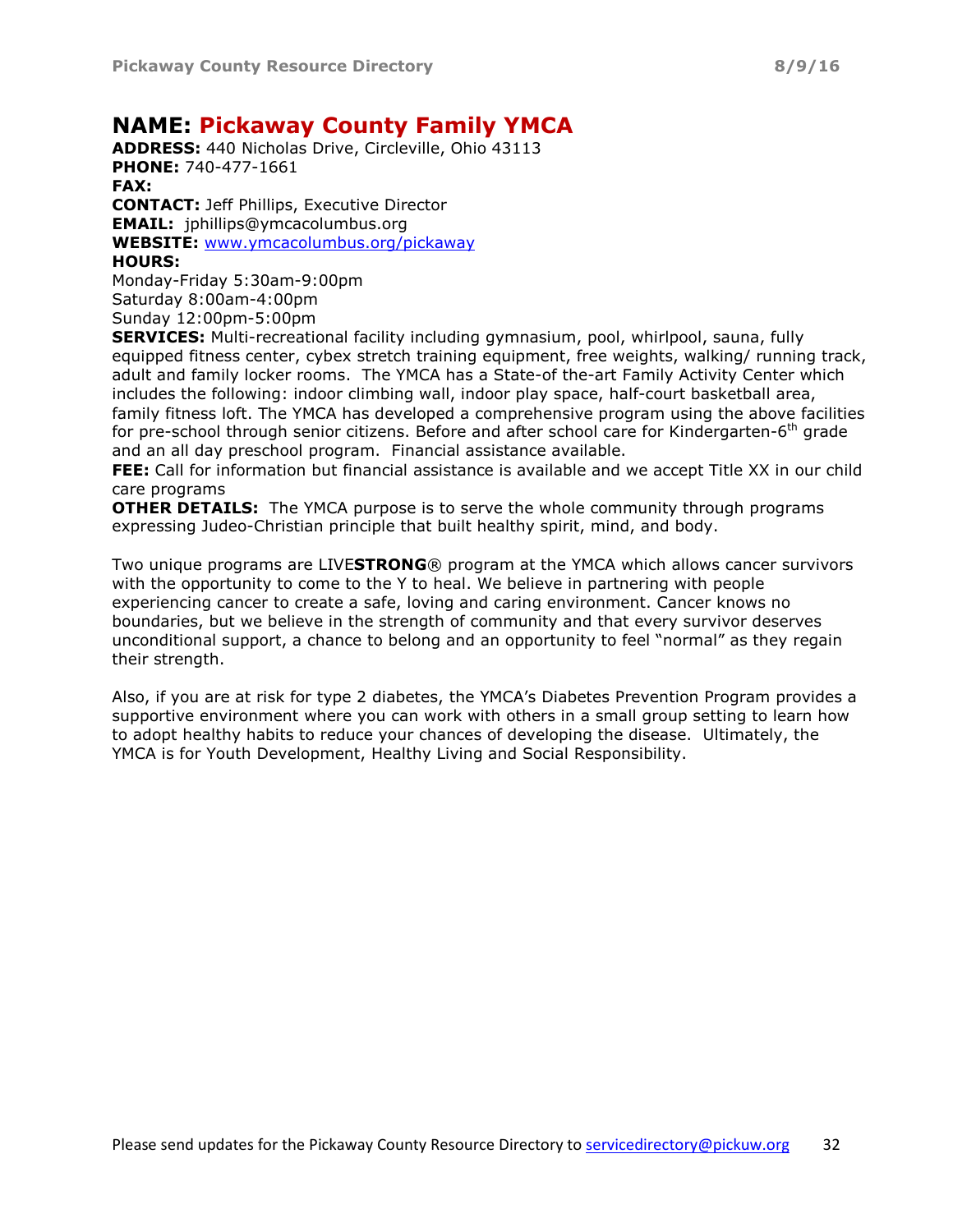## NAME: Pickaway County Hands for the Disabled, Inc.

ADDRESS: 210 Lancaster Pike, Circleville, Ohio PHONE: 740-474-8416 FAX: CONTACT: EMAIL: WEBSITE:

HOURS: Mon, Weds, Fri, 9:00am-12:00pm and 1:00pm-4:00pm, Tues and Thurs from 10:00am-3:00pm

**SERVICES:** Through our large equipment loan program many persons who have had accidents, an illness or stroke, etc., may have the use of wheelchairs, walkers, crutches, canes, and other convalescent needs. Other services include; assistance with purchase of special equipment, equipment repair, and hearing aids by approval of our Board. Also, Hands for the Disabled helps to sponsor the Summer Speech and Hearing Clinic.

**ELIGIBILITY:** Any child or adult in Pickaway County with disabling condition. FEES:

**OTHER DETAILS:** Mission: To meet the needs of children and adults in Pickaway County who have disabling conditions.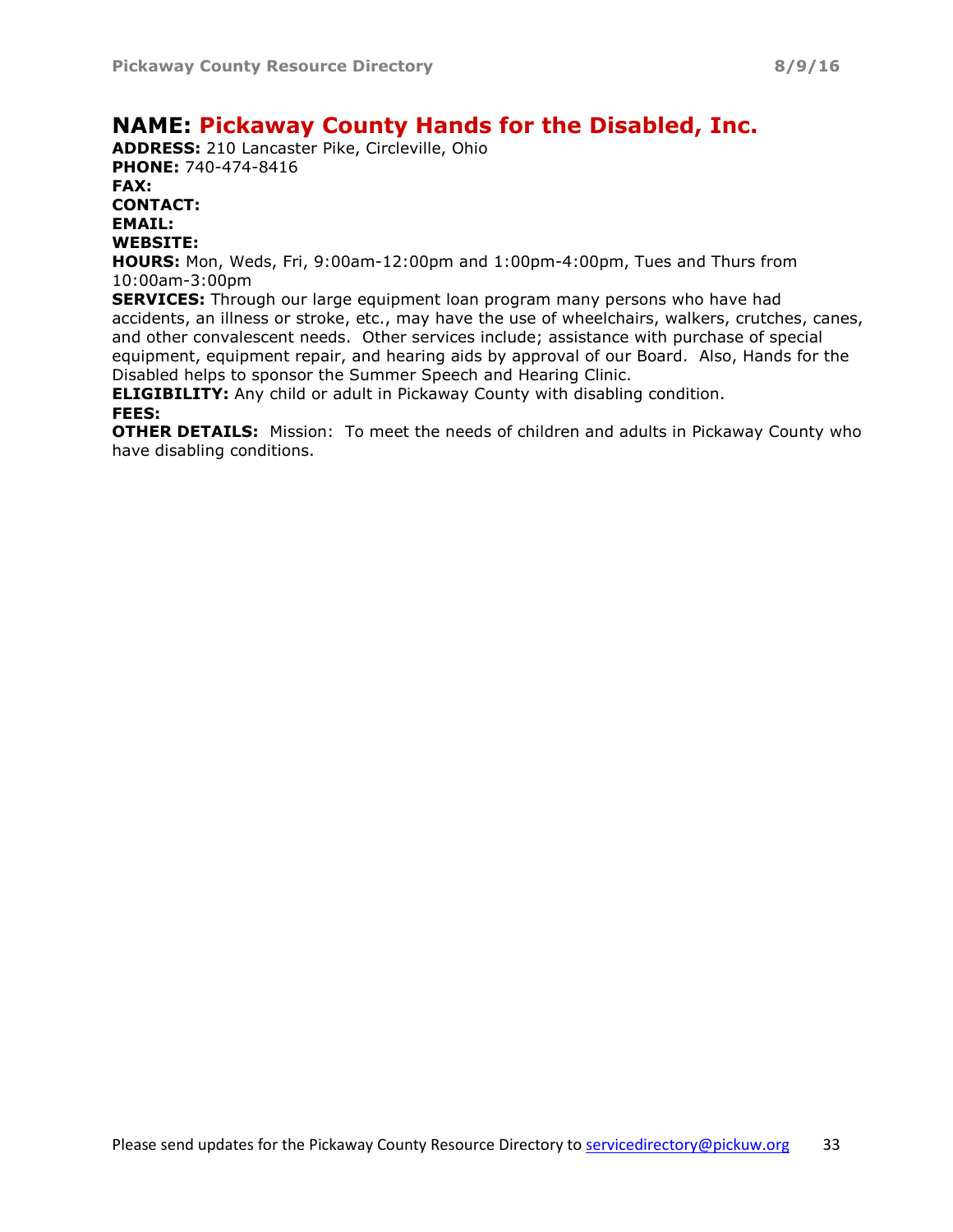## NAME: Pickaway County Health Department

ADDRESS: 110 Island Road, P.O Box 613 Circleville, Ohio PHONE: 740-477-9667 FAX: 740-474-5523 CONTACT: Vernon G. Bolender, MD, Health Commissioner EMAIL: vbolender@pchd.org WEBSITE: www.pchd.org

SERVICES:

#### \*CLINICAL HEALTH SERVICES

PHONE: 740-477-9667 x 240 FAX: 740-420-6102 CONTACT: Elaine Miller, RN, BSN - Director of Clinical Health Services EMAIL: emiller@pchd.org HOURS: 8:00am-11:30 and 12:30-3:30 Monday & Tuesday and Thursday 12:30-3:30 (closed for lunch 12-12:30pm)

#### Nursing Services

Walk-in. Sliding fee scale for immunization only. T.B skin tests (tuberculin testing), immunizations, Hemoglobin, newborn screening, pregnancy test, blood pressure, public health education and disease surveillance and emergency preparedness grant.

#### HIV Testing

(14 and older, free, by appointment)

Lead Poisoning Prevention and Testing- Blood lead testing and follow-up to identify children at risk.

BCMH (Bureau of Children with Medical Handicaps)

- (birth to the age of 21, income based) Comprehensive service coordination for children to identify special health care needs so that families can obtain care and services Clinics: Immunizations: Birth-18, sliding fee scale, walk-in. Some adult vaccines available

#### \*DIVISION OF VITAL STATISTICS

PHONE: 740-477-9667 x 221

FAX: 740-474-5523

CONTACT: Paula Johnston, Registrar

EMAIL: pjohnston@pchd.org

OFFICE HOURS: Monday-Friday 8:00am-4:30am (copying of records till 4:00) SERVICES: Birth and Death records (death records for Pickaway County only). Birth records can be obtained from any Health Dept. in Ohio as long as the birth was in Ohio The office also files paternity affidavits. A charge is attached to Birth and Death records.

#### \*ENVIROMENTAL HEALTH SERVICES:

PHONE: 740-477-9667 x 225

FAX: 740-474-5523

CONTACT: Kelly Dennis, RS

EMAIL: Kdennis@pchd.org

SERVICES: Licensing and Inspection of Food Service Operations, Manufactured Home Parks, Campgrounds, Swimming Pools and Spas, Solid Waste Facilities, Tattoo Parlors, Schools, Septic Tank Cleaners, Refuse Haulers, Sludge Haulers; Permitting Sewage Installation, Inspection of Aeration Systems; Investigation of Animal Bites, Nuisance Complaints, Food borne Illnesses, Vector Control, Subdivision Plan Review, and Public Health Education.

OTHER DETAILS: Steve Hawkins, Fiscal Officer, shawkins@pchd.org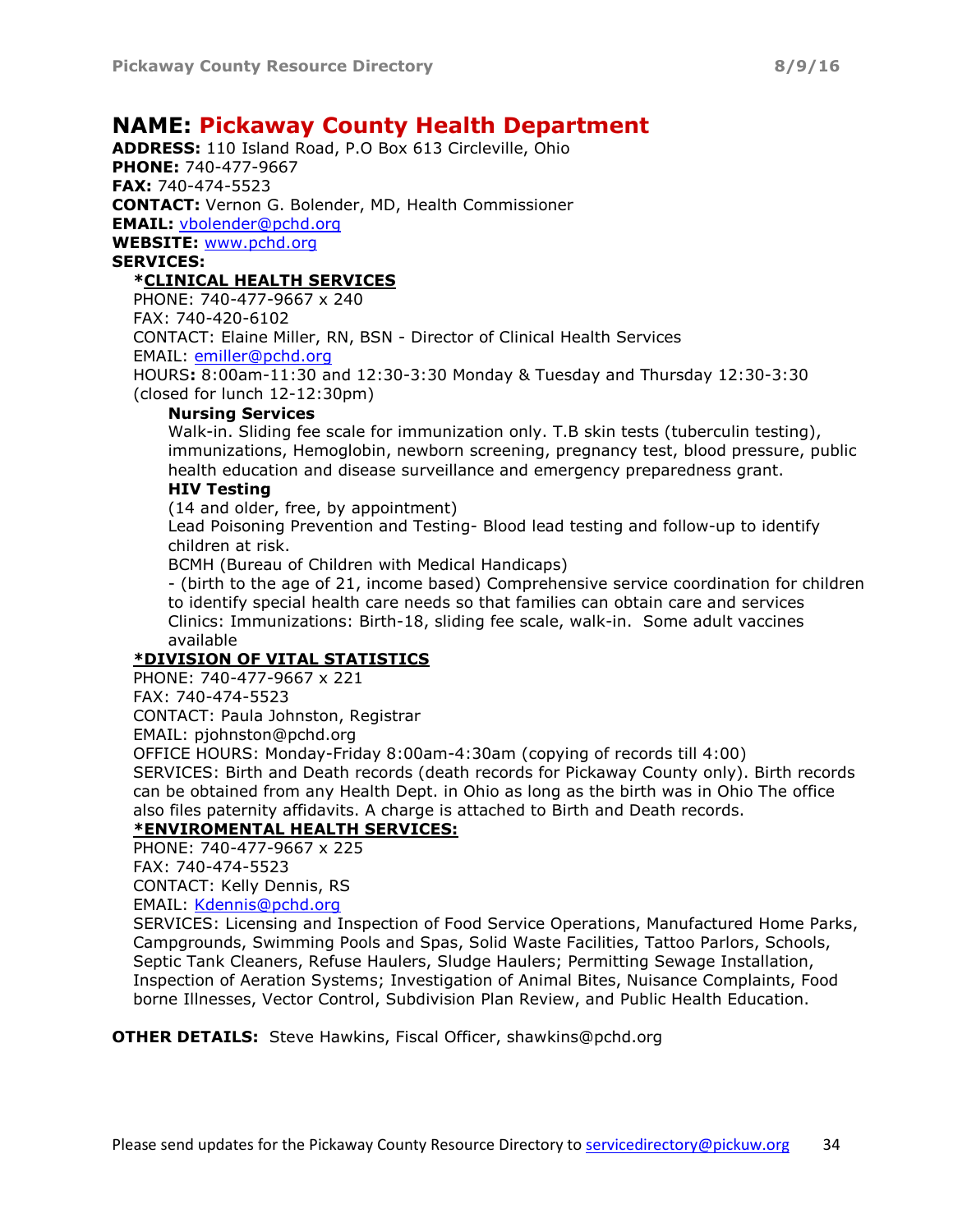## NAME: Pickaway County Help Me Grow

ADDRESS: 465 East Ohio Street, Circleville, Ohio 43113 Mailing Address: 2050 Stoneridge Drive, Circleville, Ohio 43113 PHONE: 740-474-9544 FAX: 740-474-8250 CONTACT: Aimee Roberts, Program Manager EMAIL: WEBSITE: www.pickawaycountyhelpmegrow.com HOURS: 8:00am-4:30pm SERVICES: HMG Early Intervention Program provides:

- Developmental Evaluations for children under the age of 3 by a multidisciplinary team to determine if they have a developmental delay and/or need for Early Intervention service(s). This Evaluation is provided at NO COST to the family.
- Service Coordination for those children whose Evaluation qualifies them for Early Intervention (EI) services: The HMG Service Coordinator will assist the family with accessing community resources including all EI services that the Multidisciplinary team determines are needed (i.e…speech, physical, occupational therapies); Most EI services are provided at no cost to the family.

#### HMG **Home Visiting Program** provides:

- First time expectant or new parents with health and child development information so children start school healthy and ready to learn.
- Ongoing developmental screenings to monitor the child's developmental progress.
- Assistance with referrals and resource linkage to social, medical, and educational programs and services to meet a variety of needs.

Home Visits include: Ideas and information about parenting and child development, plus a fun parent/child activity. Services are provided at NO COST to all families that qualify for the program.

Playgroups for both babies and toddlers are available to all families enrolled in either Help Me Grow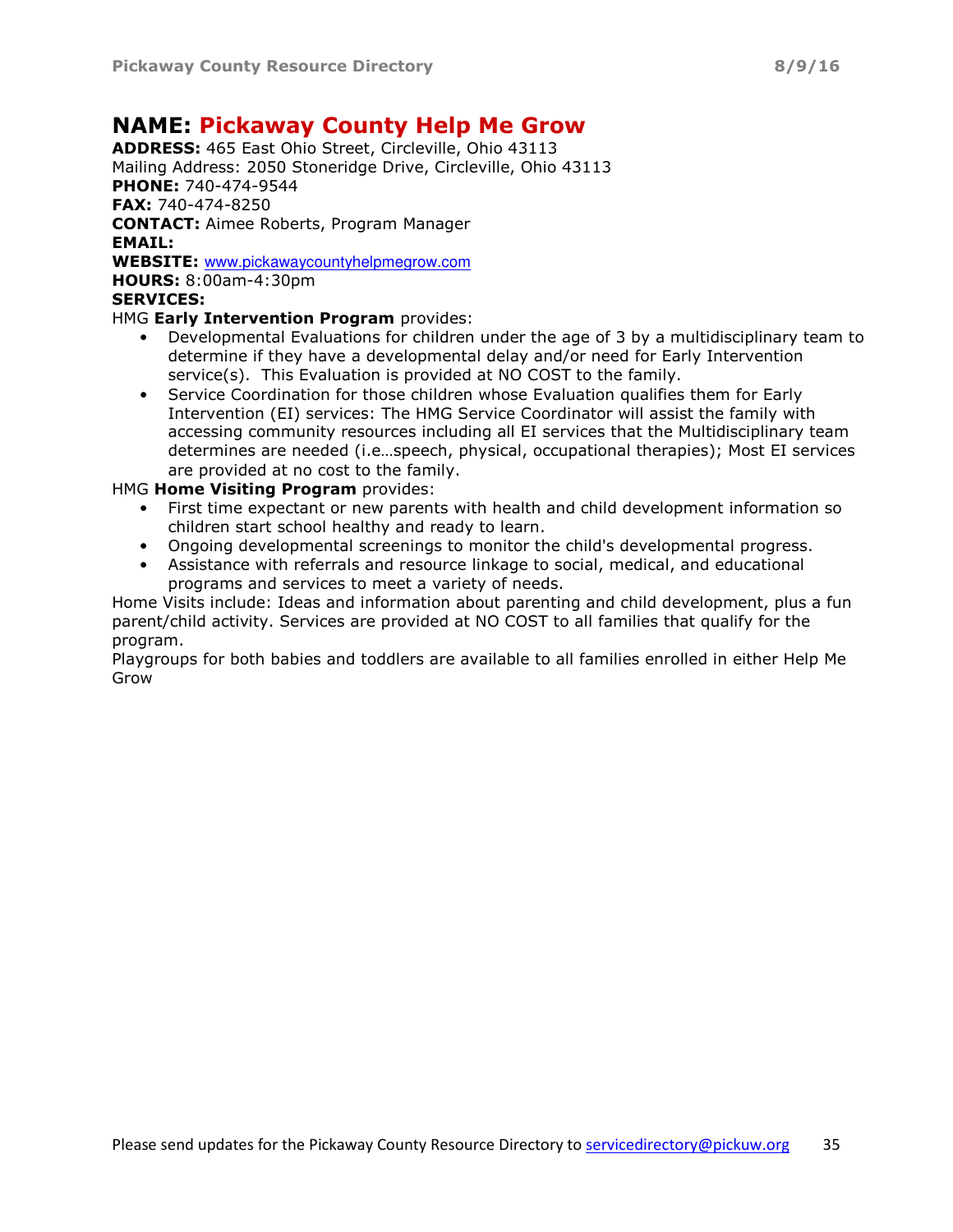## NAME: Pickaway County Job and Family Services

ADDRESS: 110 Island Road, P.O Box 610, Circleville, Ohio 43113 PHONE: 740-474-7588 FAX: 740-474-9333 CONTACT: Joy Ewing, Director EMAIL: WEBSITES: www.pickawayjfs.org and www.OhioMeansJobs.com

HOURS: 7:30am-4:00pm, Mon-Fri (closed 11:45-12:45 daily) Appointments outside of business hours are individually scheduled.

Customer Service Representatives at each location can assist you with a referral to the appropriate service program.

#### SERVICES:

Family and Child Support Services

 Phone - 740-474-7588 Fax: 740-474-9333

\*Adoption- Recruitment, orientation and completion of home studies for families seeking to adopt children. Services provided to support adoptive placements through supports and subsidies.

\*Adult Protective- The investigation of elderly abuse and arrangement and/or provision of services to adults 60 years of age and older, alleged to be physically or emotionally abused, neglected (including self-neglect) or exploited.

\*Benefit Recovery- The investigation of alleged fraud and recovery of public assistance overpayments.

\*Childcare- Assistance with locating and paying employment/training related childcare for families with children up to 13 years of age. Payment limited to licensed childcare centers or certified providers in private homes.

\*Child Protection- Intake and investigation of child abuse and neglect complaints with related services to further the protection of children. On-going services include: protective supervision of children in their own homes and placement/reunification services to support families and children.

#### \*Child Support-

\*Locate Absent Parents- Search for address, property, and asset information. \*Paternity Establishment-Determined existence or non-existence of a father-child relationship.

\*Establish Child & Medical Support Orders-Obtain court-ordered support. \*Enforce Child & Medical Support Orders-Method to secure payment of support, including income tax intercept, wage withholding, liens, court hearing, drivers license suspension, passport revocation, professional license suspension, seizure from bank accounts or assets, credit bureau reporting, recreational license suspension, seek work orders, wanted poster and criminal non support.

\*Adjust Child and Medical Support Orders- Increase or decrease the amount of support orders in accordance with Ohio Support Guidelines.

\*Disability Assistance- Provides cash and/or medical assistance to persons who are ineligible for public assistance programs like Ohio Works First(OWF) and Supplemental Security Income (SSI)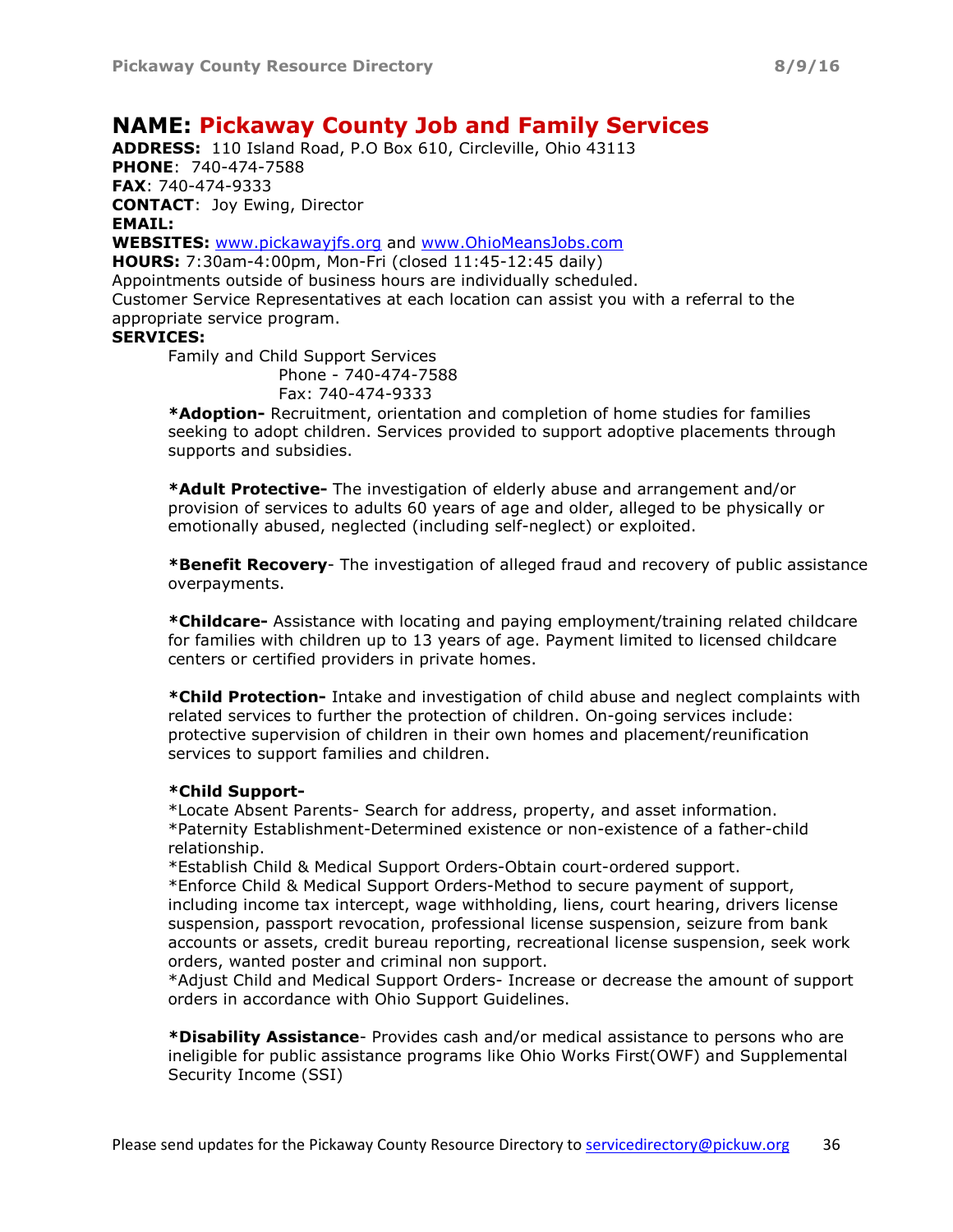## Pickaway County Job and Family Services - Continued

\*Food Assistance Program-Food purchasing benefits issued to eligible individuals and families through Ohio's Direction Card.

\*Foster Care- Recruitment, orientation and completion of home studies for families seeking to foster children. Services provided to support foster placements through supports and subsides.

\*Kinship Support- Information and referral services to assist relatives taking care of related children to help provide stable alternative family home.

\*Leap- Learning, Earning, and Parenting Program for teen parents receiving OWF.

\*Medicaid- Health Care coverage for children, families, pregnant women, and elderly or disabled individuals.

\*Medicaid Transportation- Transportation for Medicaid eligible persons to Medicaid reimbursable appointments. Other services include assistance in locating physicians.

\*Ohio Works First (OWF) - Ohio's Temporary Assistance to Needy Families (TANF) provides monthly cash assistance to families working toward self-sufficiency and personal responsibility.

\*Prevention, Retention, and Contingency Program- (PRC) Short term assistance of goods and services to assist families in overcoming immediate barriers to self-sufficiency and personal responsibility. Examples include: car repair, rental and utility assistance.

#### Ohio Means Jobs-Pickaway County (160 Island Road)

Ohio Means Jobs-Pickaway County ADDRESS: 160 Island Road P.O Box 610, Circleville, Ohio 43113 PHONE: 740-420-7339 FAX: 740-420-7369 WEBSITE: www.OhioMeansJobs.com

# This website provides assistance to both job seeker as well as employers. Job seekers can

utilize the website to search job postings, to find out about upcoming job fairs, workshops and they can create, maintain, and update their resume on line through the job seeker login section. Employers can utilize this site to update current posting and to post new positions. SERVICES:

#### \*Employment Services for Job Seekers:

\*Self-Help Employment Services-Provides job search and career planning information, including job openings, computer access to search for jobs opportunities, prepare resumes, telephone access for employment inquires, and fax machines to send resumes. Provides information on community resources and services available.

\*Group & Individualized Employment Services-Workshops and training to meet the job seeker's needs, including such areas as motivation, barrier reduction, child care option, time management, relationships at work, marketing skills, resume development, interview skills, follow-up techniques, salary negotiation strategies, basic computer literacy, job search activities, placement assistance, and training assistance in a demand occupation.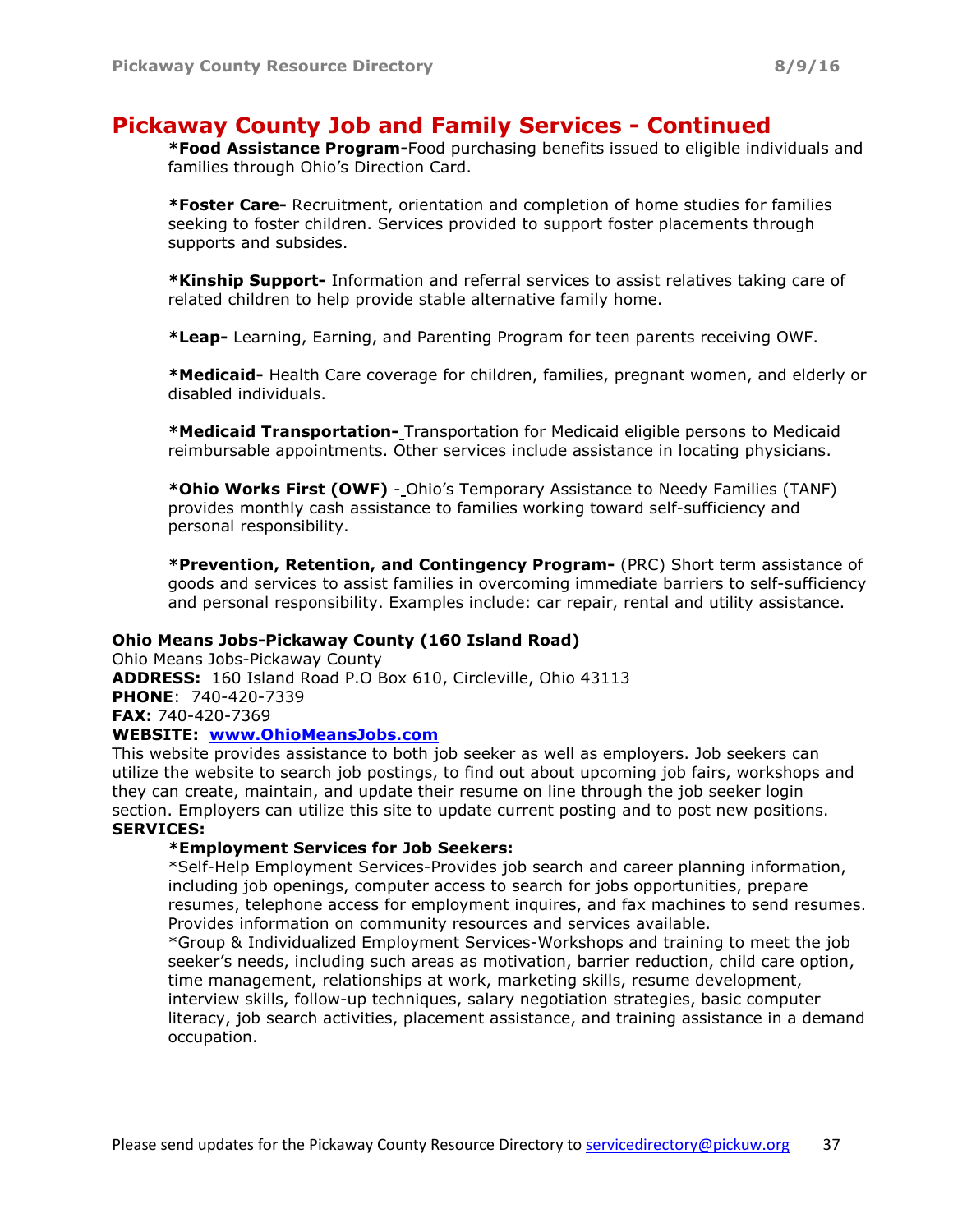## Pickaway County Job and Family Services - Continued

#### \*Employment Services for Business:

Free specialized services available to businesses including job posting in our Resource Room and on our website, maintaining employer's application on site, website, maintaining employer's applications, collecting resumes for job opening and prescreening for the minimum qualifications, employee retention services, and facilities to conduct employer interviews and orientations.

#### \*Youth Services:

Specialized youth development and employment programs for in school and out of school youth.

**ELIGIBILITY:** Applicants for services, other than Workforce Investment Act funded services, must be residents of Pickaway County and will receive information on program eligibility requirements and the documentation necessary to apply for and receive assistance. LOCATIONS FEES: OTHER DETAILS:

## NAME: Pickaway Metropolitan Housing Authority (HUD)

ADDRESS: 176 Rustic Drive, Circleville, Ohio 43113 PHONE: 740-477-2514 FAX: 740-477-7456 CONTACT: Kim Hartinger, Executive Director Kimberly Westenbarger, Housing Choice Voucher Program Manager Tammy McGlone, Public Housing Program Manager Lisa Robbins, Managed Housing Program Manager Jean Maynard, Application and Wait List Management EMAIL: pmha@pickawaymha.com WEBSITE: http://pickawaymha.org HOURS: 8:00am-4:30pm Monday-Friday

**SERVICES:** Low income housing ELIGIBILITY: Income based LOCATIONS: FEES:

**OTHER DETAILS:** The agency manages the Housing Choice Voucher, Public Housing Programs and Manages Williamsport Terrace, Eden Place, Pickaway Terrace and Louise Terrace properties.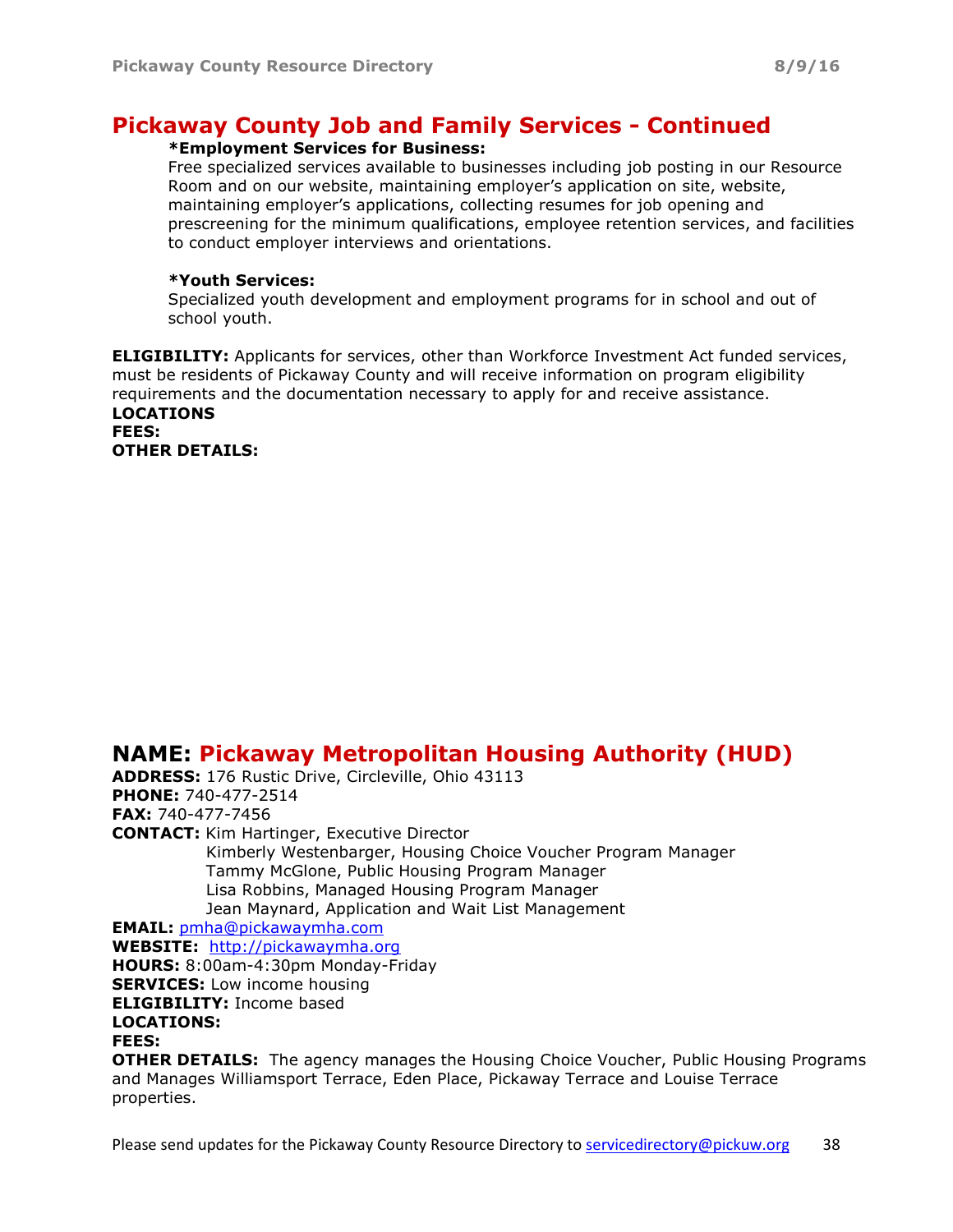## NAME: Pickaway County Public Library-Main Library

ADDRESS: 1160 North Court Street, Circleville, Ohio 43113 PHONE: 740-477-1644 FAX: 740-474-2855 CONTACT: EMAIL: reference@pickawaylib.org WEBSITE: www.pickawaylib.org **HOURS: Main Library Hours** Monday & Wednesday 10:00am-8:00pm Tuesday & Thursday 12:00pm-8:00pm Friday 12:00pm-5:00pm Saturday 10am-5pm

Sunday 1:00-5:00pm (closed from Memorial Day through Labor Day)

**SERVICES:** The library staff is available to help with all types of questions. Children's programs are offered four times per week. Teen programs weekly. Family movie night monthly. The Bookmobile offers books, movies, and music at locations around the county. Storytime on Wheels provides preschool children with stories, songs and crafts at locations throughout the county. Online references and databases are available 24 hours a day from the Website: www.pickawaylib.org. The Website provides access to the library catalog where patrons can request specific materials. Patrons can also request materials from other libraries. Summer reading programs keep children interested in books and reading during school vacation. Fax service is also available.

#### ELIGIBILITY:

#### LOCATIONS: Floyd E. Younkin Branch of the Pickaway County Library

 51 Long Street, Ashville, Ohio 43103 PHONE: 740-983-8856 FAX: 740-983-4287 EMAIL: younkinmgr@pickawaylib.org HOURS: Floyd E. Younkin Branch Hours Monday 12:00pm-8:00pm Tuesday 10:00am-8:00pm Wednesday & Thursday 12:00pm-8:00pm Friday Closed Saturday 10:00am-5:00pm

Sunday 1:00-5:00pm (closed Sundays from Memorial Day through Labor Day) **FEE:** Free library card and programs for all ages. Fees apply to materials returned late, lost materials, copies/printing, faxes and replacement library cards.

**OTHER DETAILS:** The Pickaway County District Library will provide information and services to engage, educate, entertain, and enrich our community. Pickaway County residents will have access to innovative, useful library services that will allow them to learn throughout their lives; enjoy their recreation time; and become involved in their community. RESOURCES: Trained reference staff, books, music CD's, reference materials, magazines, books on CD, video, online resources (encyclopedias, magazines, search tools), microfilm, Internet access, enlarger for sight impaired, children's programs, adult programs, computer classes, movies, and more. ALL FREE.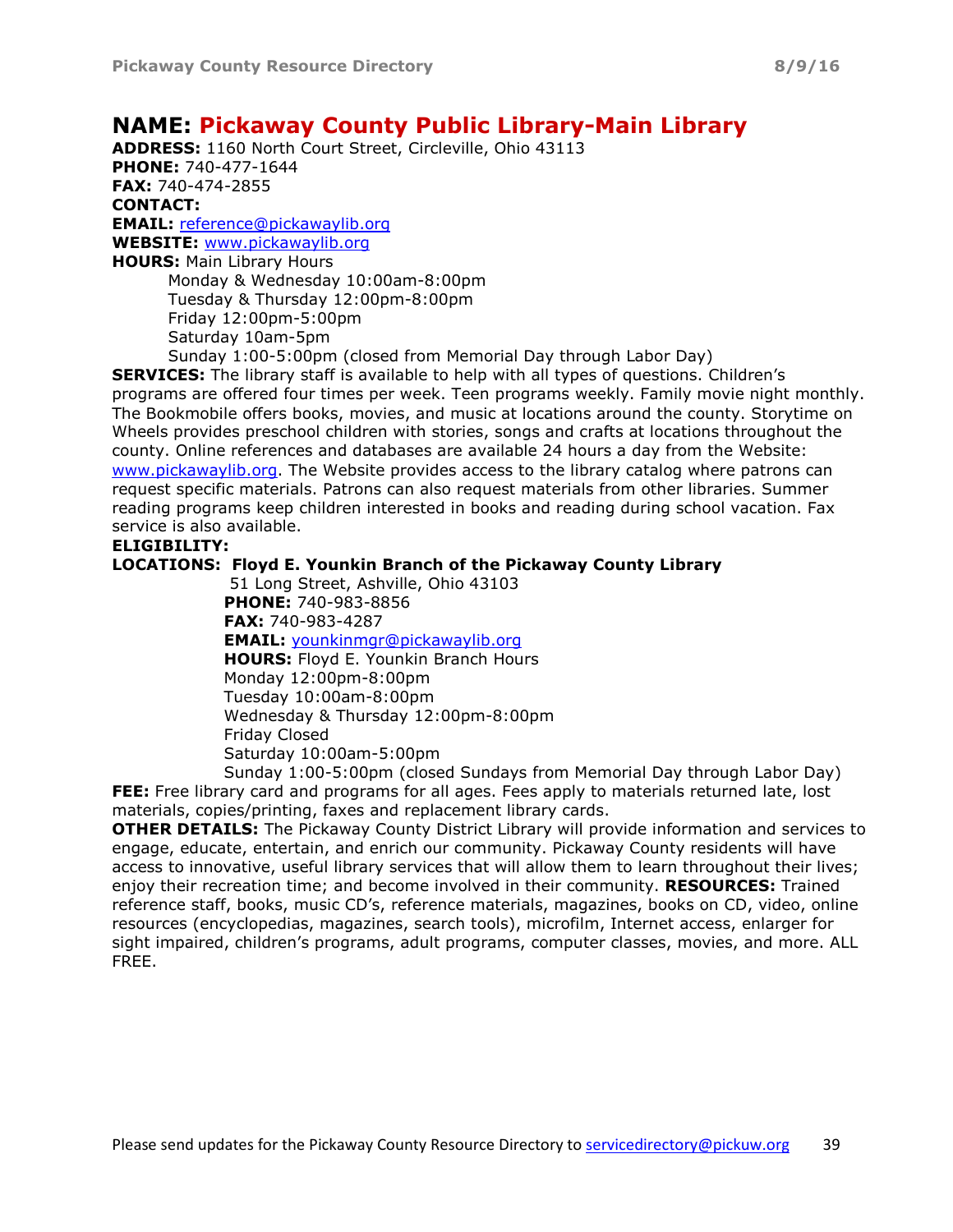## NAME: Pickaway Diversified, Inc.

#### Community Employment Services

ADDRESS: 548 Lancaster Pike, Circleville, Ohio 43113 PHONE: 740-474-1522 FAX: CONTACT: EMAIL: WEBSITE: HOURS: 8:00am-4:00pm Monday-Friday SERVICES: ELIGIBILITY: LOCATIONS: FEES:

**OTHER DETAILS:** To assist individuals with disabilities in locating, obtaining and maintaining community employment. Based on individual readiness, we can assist with Job Development, Direct Placement Assistance, On the Job Training and Monitoring.

## NAME: Pickaway HELPS

ADDRESS: 2050 Stoneridge Drive, Circleville, Ohio 43113 PHONE: 740-474-5383 FAX: 740-474-5383 CONTACT: Christy Mills, Executive Director EMAIL: highered@pickaway.org WEBSITE: http://www.pickawayhelps.org

FACEBOOK PAGE: PickawayHELPS

TWITTER: @PickawayHELPS

HOURS: During school hours and after school by appointment.

**SERVICES:** Provides grade level appropriate advising services to guide career and college planning decisions, including personal portfolio set-up, interest surveys and assessments, education options and financial aid search. Pickaway HELPS also awards a first-generation college student scholarship to one graduating senior from each county high school.

**ELIGIBILITY:** All students in Pickaway County, in school and adult learners.

**LOCATION:** All four county school districts and Pickaway County Education Service Center. FEES: None.

**OTHER DETAILS:** In collaboration with community partners, Pickaway HELPS also sponsors Kids on Campus summer enrichment camp for area 1<sup>st</sup>-4<sup>th</sup> graders, Real Money/Real World financial literacy curriculum for all county  $8<sup>th</sup>$  graders, Pickaway County College Night, ACT Prep Workshops, and FAFSA DAY Financial Aid Workshop.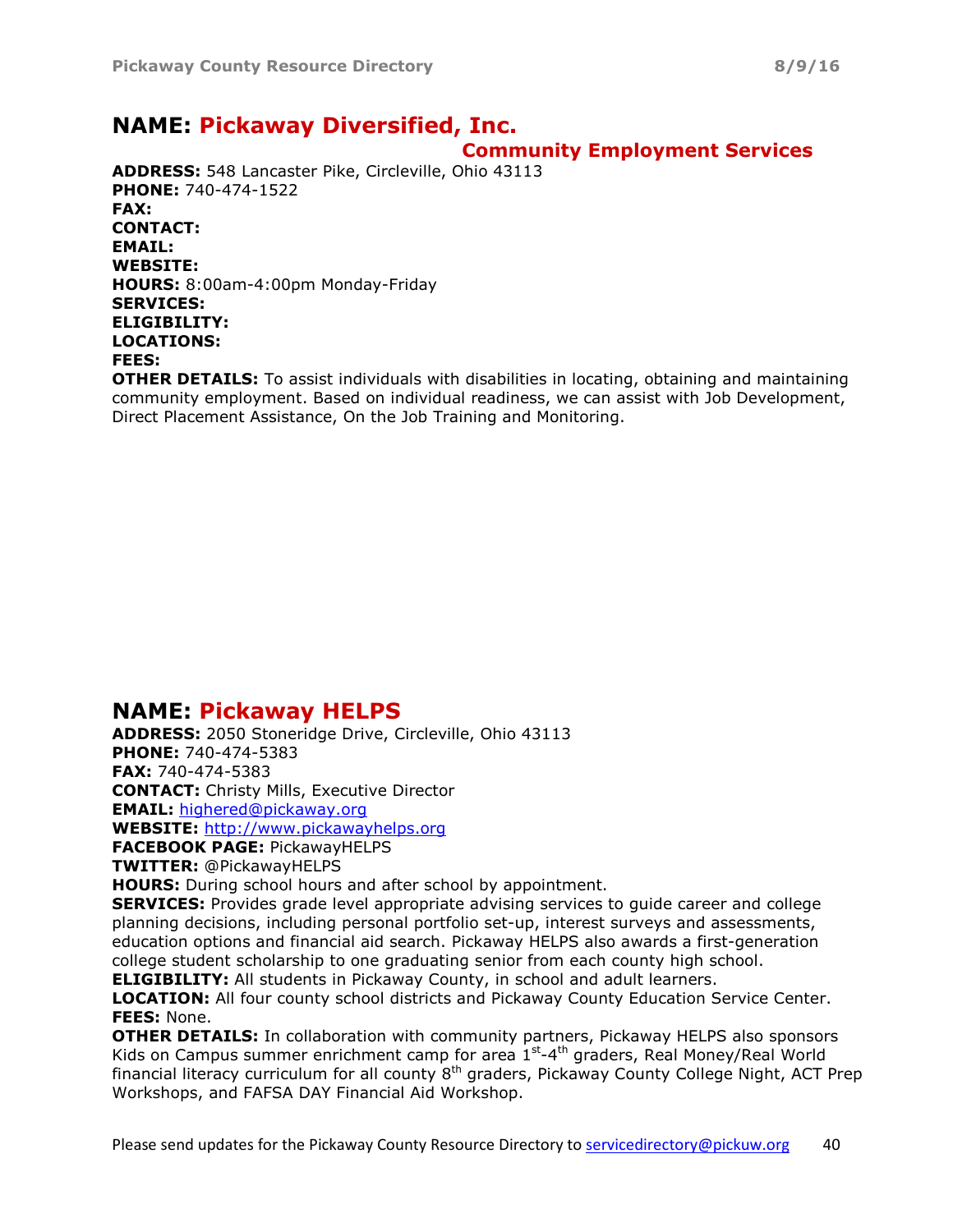## NAME: Pickaway Ross Career and Technology Center Adult Education Full Service Center

ADDRESS: Chillicothe Campus: 895 Crouse Chapel Road, Chillicothe, Ohio 45601 Circleville Campus: 424 East Mound Street, Circleville, Ohio 43113

PHONE: 740-642-1288 740-474-3331 ext. 31288

FAX: 740-642-1398

#### CONTACT:

#### EMAIL:

WEBSITE: www.pickawayross.com

HOURS: Chillicothe: 8:00a.m. – 10:00p.m. M-Th and 8:00a.m. – 3:30p.m. Friday Circleville: 8:00a.m. – 4:00p.m. M-F

#### SERVICES:

#### Skilled Trades

\*Auto Mechanics

\*Electrical

\*Heating, Ventilation, Air Conditioning

\*Maintenance

\*MSSC – Certified Production Technician

\*MSSC – Certified Logistics Technician Program

\*Power Lineman

\*Welding

\*Advanced Welding

#### Health Technologies

\*Practical Nursing

\*Medical Assisting

\*Medical Billing Specialist

\*Pharmacy Technician

\*Massage Therapy

\*EKG Technician

\*Nurse Aide

\*Phlebotomy

\*Medical Terminology for the Healthcare Provider

\*Medical Transcription

\*ICD-10 Workshops

#### Public Safety Services

\*EMR – Emergency Medical Responder

\*EMT – Emergency Medical Technician

\*AEMT – Advanced Emergency Medical Technician

\*EMT – Paramedic

\*Volunteer Firefighter (36 hour)

\*Firefighter I – Transition Course

\*Firefighter I

\*Firefighter II – Transition Course

\*Professional Firefighter – Firefighter II

#### Part-Time Personal Enrichment Classes

Motorcycle Ohio Classes

Home Repair/ Maintenance Series

Photography Classes

#### **Part-Time Career-Enhancement Classes**

\*ServSafe

\*Child Care Services

\*Computer Classes

\*EPA Lead-Safe Renovator Training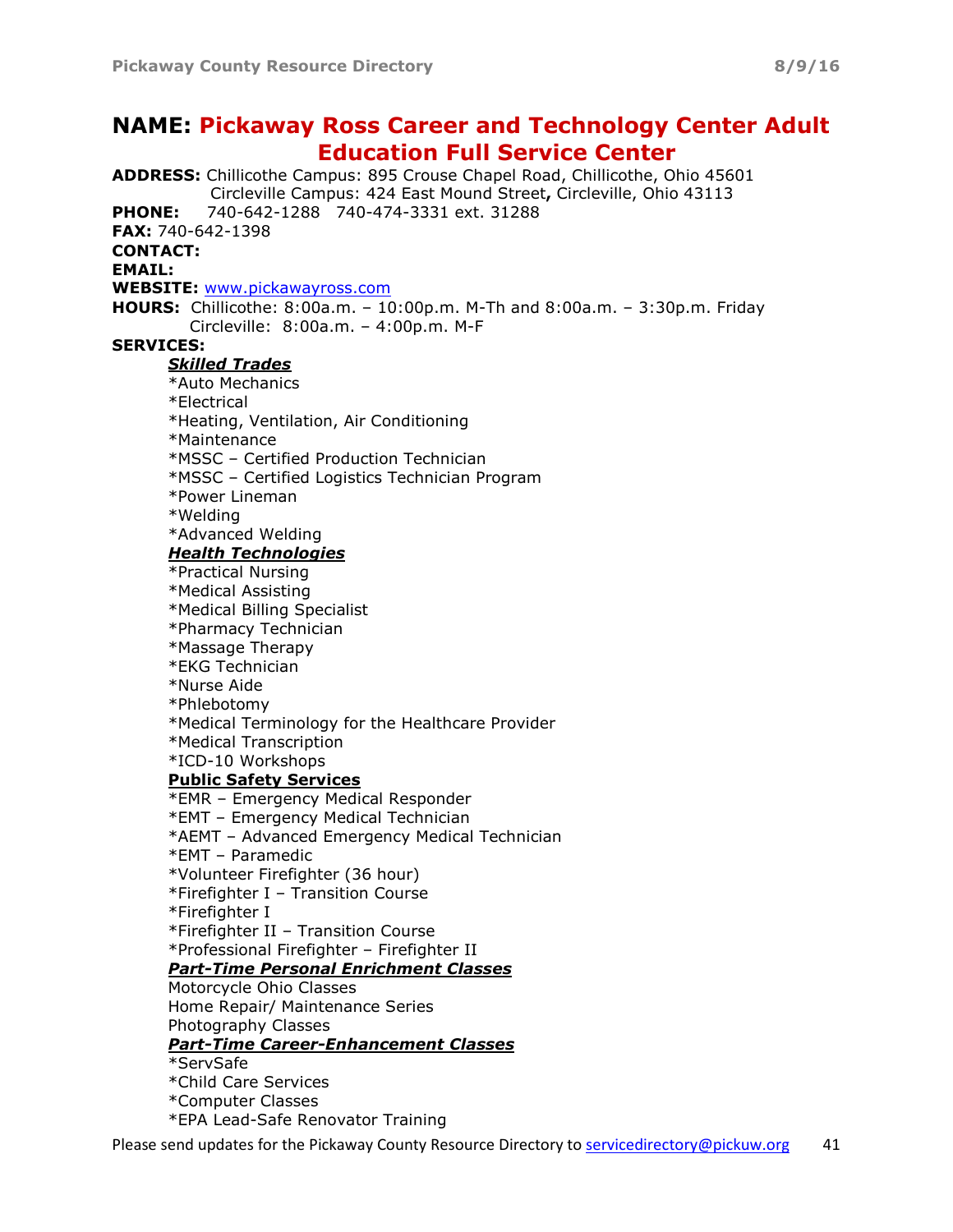## Pickaway Ross - Continued

\*CDL Training (in partnership with Southern State Community College)

Business and Industry Services

\*Customized Pre-Employment Assessment Services

\*Human Resource Development

\*Diversified Industrial Training and Consulting Services

\*Health Technologies Coordination

\*Computer Training and Consulting

\*Job Ready

#### Academics and Assessment Services

\*Adult Basic and Literacy Education (Pickaway County ABLE and Ross County ABLE) \*Adult Education Assessment Center:

 Credentialing Exams, High Stakes Testing, GED Testing and WorkKeys Testing \*GED Voucher Program

\*Ohio Adult Diploma Program

#### Student Services

\*Enrollment Services

\*Job Placement

\*Financial Aid

\*Career Assessment and Counseling

ELIGIBILITY:

#### LOCATIONS: Circleville and Chillicothe FEES:

OTHER DETAILS:

## NAME: Pickaway Senior Center

ADDRESS: 2105 Chickasaw Drive, PO Box 565, Circleville, Ohio 43113 PHONE: 740-474-8831 or 740-474-8617 FAX: 740-477-8114 CONTACT: Cynthia Love, Executive Director EMAIL: psccynthia@yahoo.com WEBSITE: www.pickawayseniors.org HOURS: 8:00am-4:30pm Monday-Friday SERVICES: Pickaway Senior Center provides a welcoming facility for seniors age 55 & older

to meet friends, learn skills, participate in activities, enjoy lunch and be energized. The Pickaway Senior Center provides a wide range of social, health & supportive services to Pickaway County senior citizens. The Pickaway County Senior Center is a  $501(c)(3)$ tax-exempt, non-profit organization supported by financial contributions from the following: Title III administered through the Ohio Department on Aging, Funds from a senior services levy passed by Pickaway County voters, the Pickaway County United Way and private donations and fundraisers.

Please send updates for the Pickaway County Resource Directory to servicedirectory@pickuw.org 42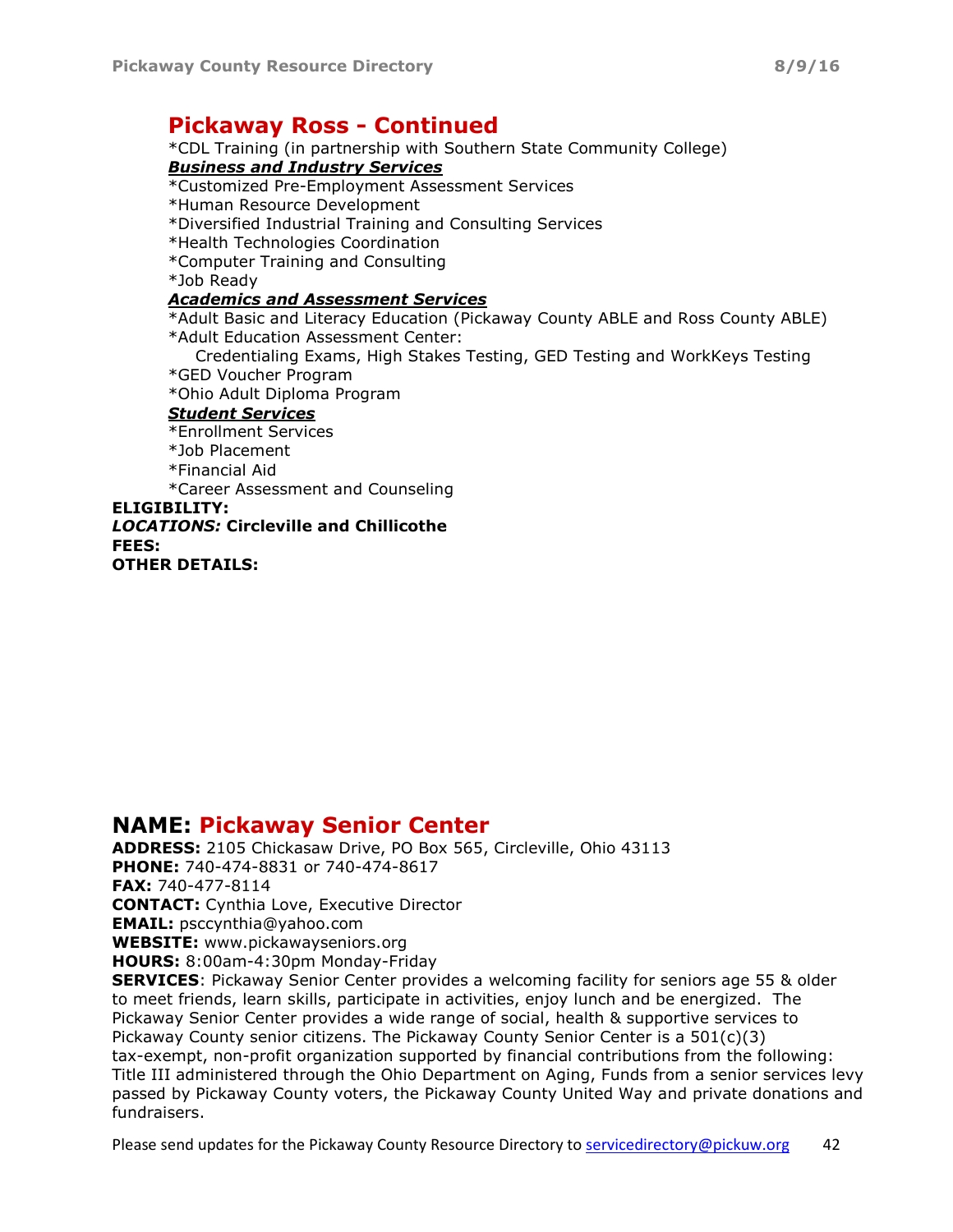## Pickaway Senior Center - Continued

#### \*Adult Day Care

CONTACT: Jane Stevens or Cynthia Love

PURPOSE: Provide relief for families caring for a loved one with dementia or Alzheimer's. SERVICES: The Adult Day Care meets every, Mon, Tues, Weds, and Thursday from 8:30am until 1:30pm. Lunch and transportation are provided. New participants will be evaluated prior to attendance.

#### \*Congregate Meals

Monday through Friday, a delicious, nutritious lunch is prepared and served at the center for senior citizens. Contributions are encouraged, however, no one is denied due to the inability to pay.

#### \*Health Clinic

CONTACT: David Pelfrey, LPN or Cynthia Love, Executive Director

SERVICES: Clinic services include: blood pressure checks, glucose checks, weight checks, and other health information and referrals. Clinics are held on Monday- Thursday from 9:30- 10:30am

#### \*Home Delivered Meals

Lunches are delivered countywide to recipients who are unable to prepare meals for themselves. Regular and Diabetic meals are available. Well-balanced meals are offered. Sometimes recipients need extra meals for evenings or weekend. This can be arranged if necessary. All recipients are evaluated when starting the home delivered meal program. Contributions are encouraged; however, no one is declined a meal due to the inability to pay.

#### \*Homemaker Program

CONTACT: Amy Shaffer or Cynthia Love

SERVICES: Assistance with light housekeeping, laundry, and running errands. Clients must meet eligibility criteria.

#### \*National Family Caregiver Program

CONTACT: Cynthia Love

SERVICES: This program is designed to relieve some of the stress and financial worry for a caregiver. We offer respite and personal care, financial help with co-pays and medicine, utility bills and home repair. The care recipient must be 60+ years of age.

#### \*Supportive Services

CONTACT: Dayna Anderson, Coordinator or Cynthia Love

SERVICES: Home assessment to determine the need for services and refer the person to the proper agency. Assistance with HEAP & Commodities paperwork available.

#### \*Transportation

CONTACT: Stuart Sharpnack, Coordinator or Cynthia Love

SERVICES: Transportation for dialysis, medical appointments, grocery shopping, and to Center activities.

#### ELIGIBILITY: 60+

LOCATIONS: Service Area all of Pickaway County, Physical Location: 2105 Chickasaw Drive, Circleville, OH

**FEES: Donations Accepted** 

**OTHER DETAILS:** The Pickaway Senior Center's goal is to be a place seniors can learn, grow, be energized and access resources to live independently with the best possible quality of life.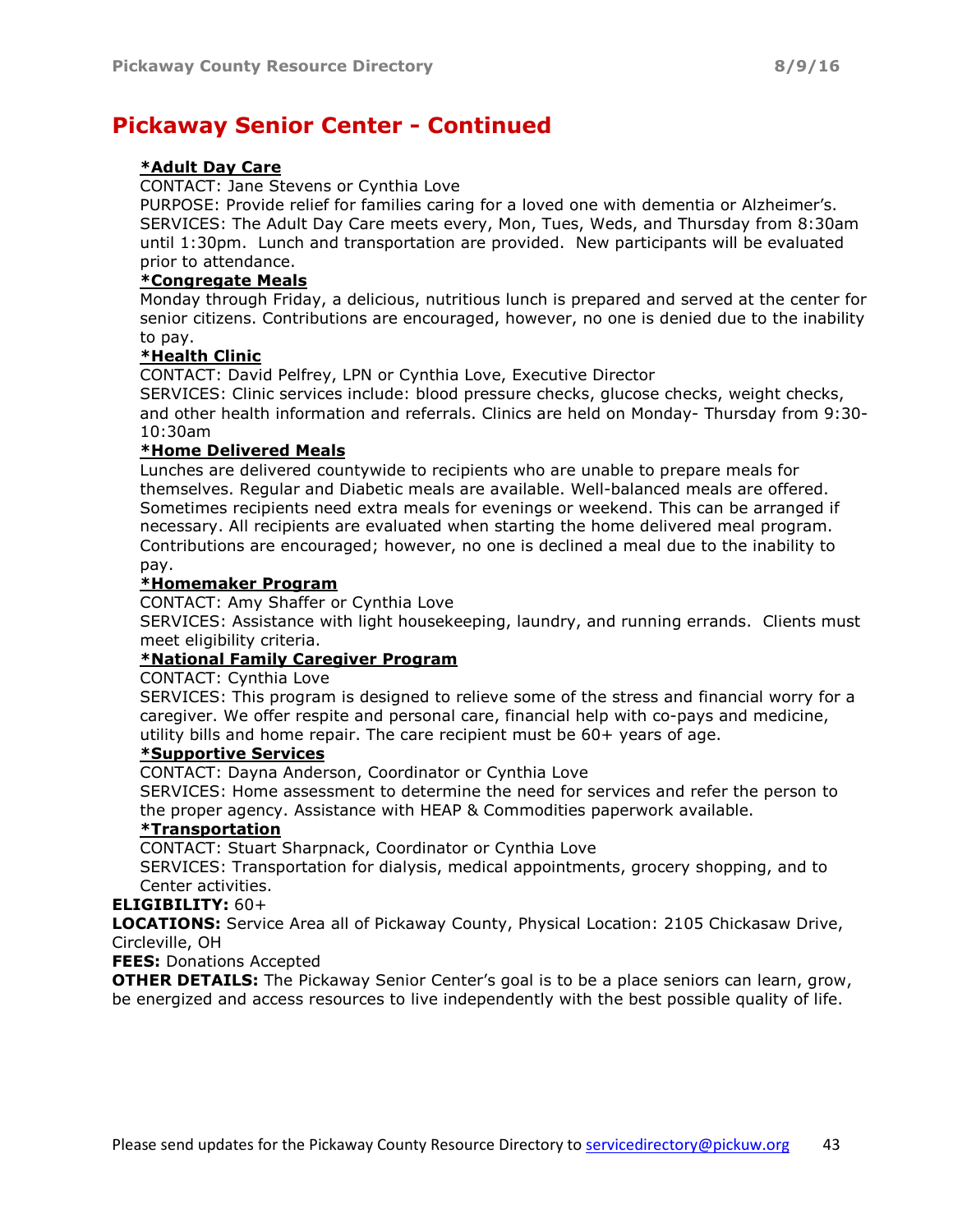## NAME: Pickaway Soil and Water Conservation District

ADDRESS: 110 Island Rd., Suite D, Circleville, Ohio 43113

PHONE: 740-477-1693

FAX: 740-477-3327

CONTACT: Tawn Seimer, District Administrator; Lindsey Shaffer, District Technician; Aaron Mosley, District Technician

EMAIL: Tawn-seimer@pickawayswcd.org, Lindsey-shaffer@pickawayswcd.org, Aaron-mosley@pickawayswcd.org

WEBSITE: www.pickawayswcd.org

HOURS: Monday-Friday, 8:00am-4:30pm

**SERVICES:** Consultative, survey, and design assistance for the construction of conservation practices; assistance with planning, establishing and maintaining the best management practices of the natural resources on your land; evaluation of urban sites; no-till equipment rental; annual tree seedling and fish fingerling sale; education programs for schools; quarterly informational newsletter; and other soil and water conservation assistance as needed. ELIGIBILITY:

## LOCATIONS: FEES:

OTHER DETAILS:

## NAME: Planned Parenthood of Central Ohio (PPCO)

Circleville Health Center

ADDRESS: 133 Lewis Avenue, Circleville, Ohio 43113 PHONE: Circleville Office 740-474-4741

 1-800-436-9243 Facts of Life Line-available 24 hours FAX: 740-420-2885 CONTACT: Planned Parenthood of Central Ohio EMAIL: WEBSITE:

HOURS: Wednesday 10am-4pm

206 East State Street, Columbus, Ohio 43215

**SERVICES:** Annual exams, pregnancy tests, pap tests, supply pickups, emergency contraception and screenings for sexually transmitted diseases.

**ELIGIBILITY:** PPCO makes quality, affordable reproductive health care available to all people regardless of ability to pay. At the Circleville Health Center, fees are based upon income and family size. Income verification is required. We accept third party reimbursements including Medicaid, Caresource, Cigna, and Medical Mutual Insurance.

LOCATIONS: PPCO operates seven other health centers in Columbus, Delaware, London, and Marion)

FEES: OTHER DETAILS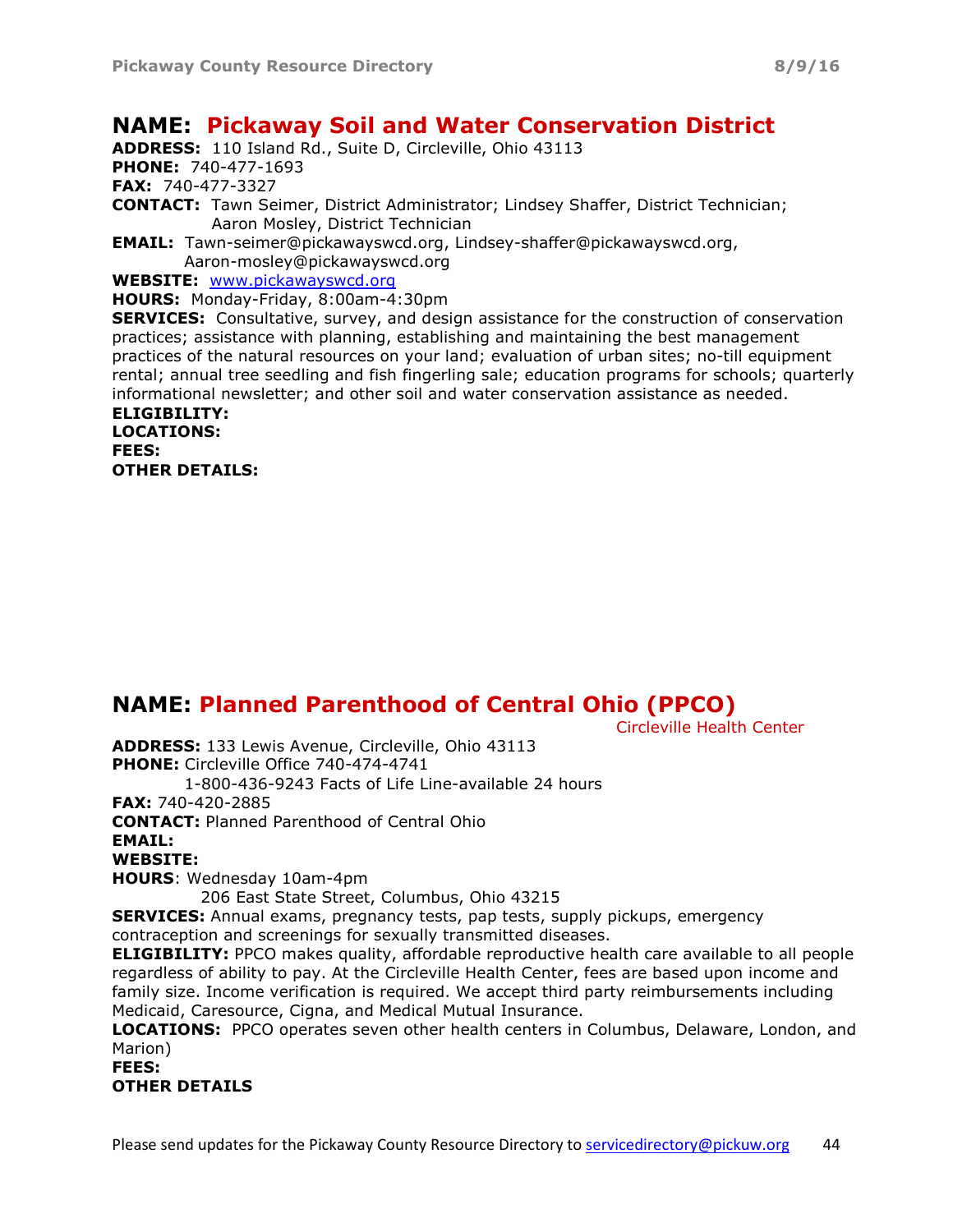## NAME: Preschool Disabilities Services

ADDRESS: Pickaway County Educational Service Center 2050 Stoneridge Drive, Circleville, Ohio 43113 PHONE: 740-474-7529 FAX: 740-474-7251 CONTACT: Sheila Torio, Preschool Disabilities Coordinator EMAIL: sheila.torio@pickawayesc.org WEBSITE: HOURS:

SERVICES: Developmental screening and evaluations. Each local school district, with the help of parents is responsible for determining a child's strength and needs, and finding services for eligible children who have special needs, including speech therapy and educational experiences. Parent and school team members together determine the more appropriate educational environment.

**ELIGIBILITY:** Children three to five years old living in Pickaway County and/or living in Teays Valley, Logan Elm, Circleville, or Westfall Schools attendance areas.

LOCATIONS: FEES: OTHER DETAILS:

## NAME: Salvation Army

ADDRESS: PICCA 469 East Ohio Street, Circleville, Ohio 43113 PHONE: 740-477-1655 FAX: 740-474-9277 CONTACT: Tiffany Elliott EMAIL: telliott@picca.info WEBSITE: HOURS: 8 AM to 4:30 PM Monday through Friday **SERVICES:** Assist with various emergency needs. ELIGIBILITY: LOCATIONS: FEES: None OTHER DETAILS: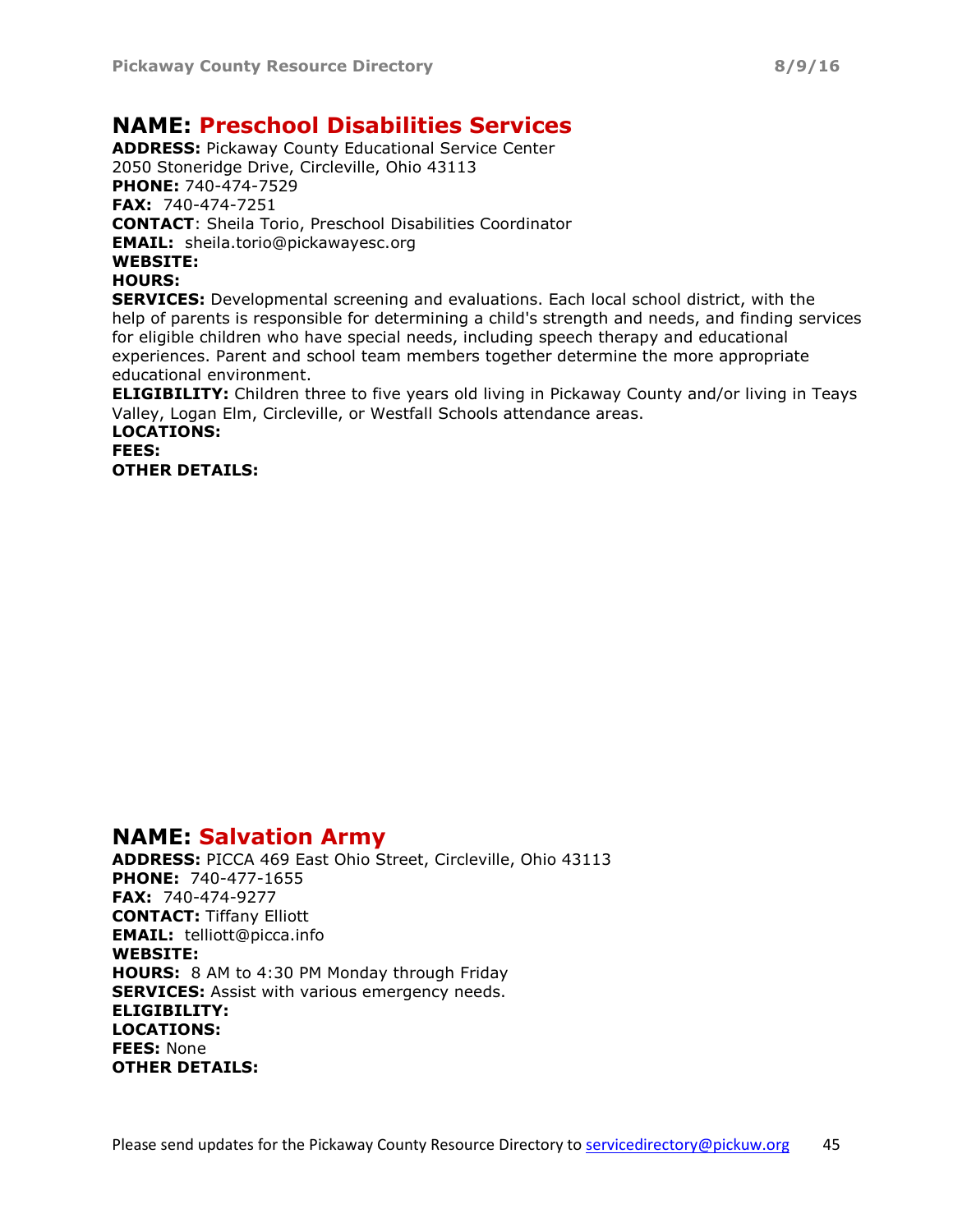## NAME: Scioto Paint Valley Mental Health Center

ADDRESS: 145 Morris Road, Circleville, Ohio 43113

PHONE: 740-474-8874 FAX: 740-477-1463

CONTACT: Vince Yaniga, Satellite Director

EMAIL: vyaniga@spvmhc.org

WEBSITE: http://www.spvmhc.org

HOURS: 8:00am-5:00pm Mon, Tues, Thurs, Fri.

8:00am-8:00pm Wednesday

#### SERVICES:

\*Emergency Services-Crisis Lines are open 24 hours a day 365 days a year for immediate confidential counseling. Crisis Number is 740-477-2579 Also 211 Information and Referral Service available.

\*Outpatient-Individual, family and group treatment (both adults and children) is offered for a wide range of problems including drug treatment, education and prevention, and geriatric services for the elderly.

\*Community Support-designed to assist those who have been discharged from psychiatric hospitals through counseling, medication checks, and linkage with community resources.

\*Partial Hospitalization-assists clients to avoid psychiatric hospitalization through an intensive program of independent living activities and individual and group therapy.

\*Transitional Care-assists hospitalized clients' plan for their return to community living. \*Consultation and Education-workshops, speeches and professional consultation on a variety of mental health topics are offered to the community groups.

\*Intensive Community-Based Services are organized therapeutic planning approaches, designed to work in a supportive way with children and their parents, who are experiencing difficult mental health challenges. ICB Services operate on a traditional belief that families can, and should, take care of their own, with assistance from the community.

\*Substance Abuse-provides outpatient substance abuse counseling, public information and education, consultation and training, referral to programs, crisis intervention, and chemical dependency evaluations. Also provide dual disorder treatment for person with both mental health and substance abuse issues. The Scioto Paint Valley Mental Health Center is a contract agency of the Alcohol Drug Addiction and Mental Health Service Board.

## ELIGIBILITY:

LOCATIONS:

FEE: Based on sliding scale, dependent upon the family's monthly income and the number of dependents this income supports. Most insurances accepted; UHC, Medicaid, Caresource, Molina, Cigna, Humana, Medicare, etc.

**OTHER DETAILS:** To provide leadership and services in the community to foster positive, optimal mental health and to assist the community to find ways to prevent, reduce and minimize the residual effects of mental health problems.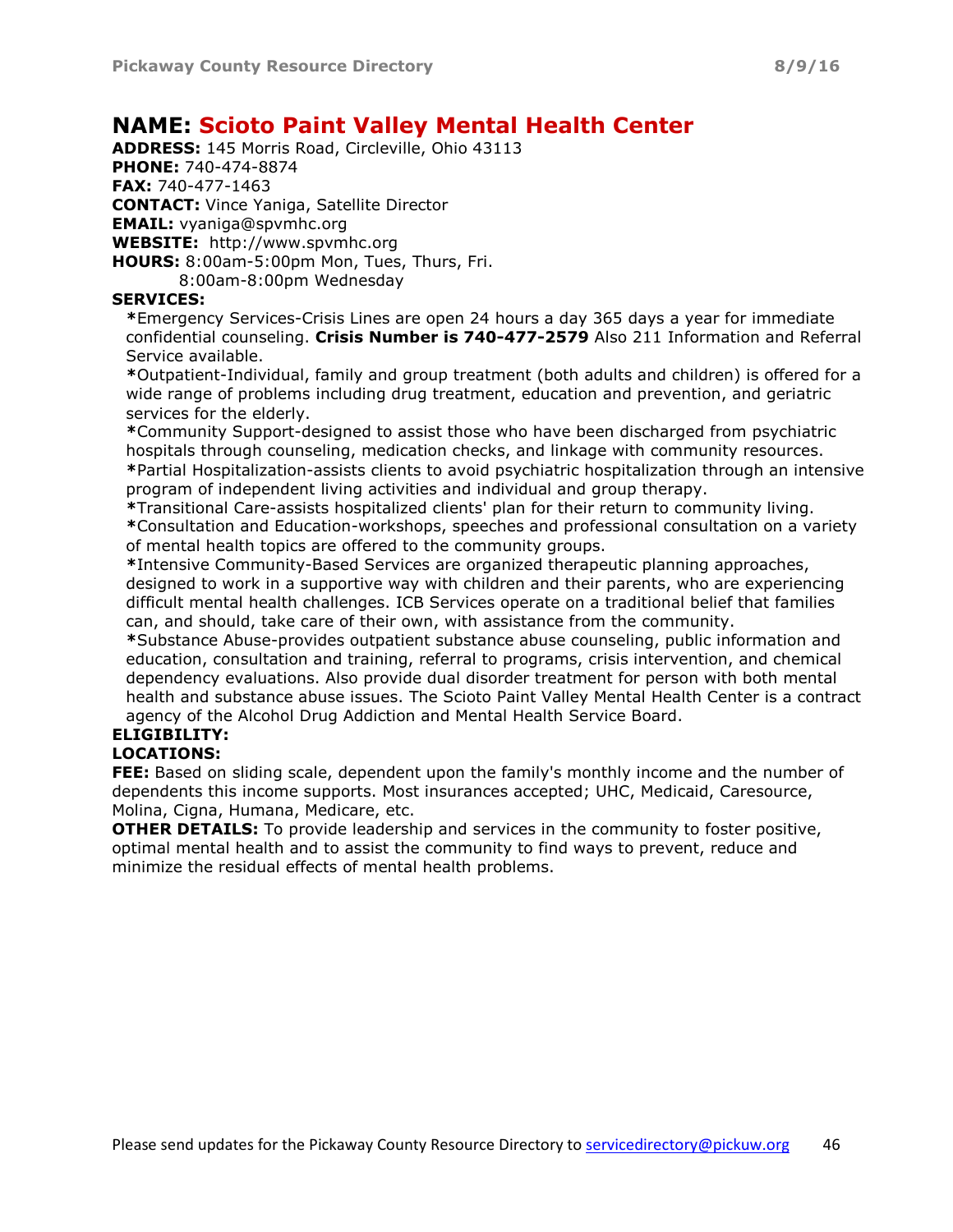#### NAME: Social Security Administration ADDRESS: 44 Stoneridge Drive, Chillicothe, Ohio 45601 PHONE: 1-877-452-6971 or 1-800-772-1213 TTY: 1-740-773-4608 FAX: CONTACT: EMAIL: WEBSITE: www.ssa.gov HOURS: 9:00am-3:00pm Monday, Tuesday, Thursday, Friday 9:00am-Noon Wednesday **SERVICES:** Claims for Social Security Benefits; Retirement, Disability Supplemental Security Income (SSI), Medicare, and Survivors. (No Fee) **ELIGIBILITY:** Request specific eligibility requirements by calling number listed above. LOCATIONS: FEES: OTHER DETAILS:

## NAME: Southeastern Ohio Legal Services

ADDRESS: 73 East Water Street, Chillicothe, Ohio 45601 PHONE: 740-773-0012 or 1-800-686-3668 FAX: 740-772-6226 CONTACT: EMAIL: Chillicothe@oslsa.org WEBSITE: www.seols.org HOURS: 8:30am-5:00pm Monday-Friday (closed daily from 12:30-1:30 for lunch) SERVICES: Handle civil cases such as landlord/tenant problems, housing problems, including foreclosure issues, consumer cases, public benefits, income maintenance, utility problems, family law, domestic violence, education issues and other legal matters. No criminal or traffic cases are handled. ELIGIBILITY: Funded to assist low income individuals LOCATIONS: Serve Fairfield, Fayette, Hocking, Jackson, Pickaway, Pike and Ross counties FEES: None OTHER DETAILS: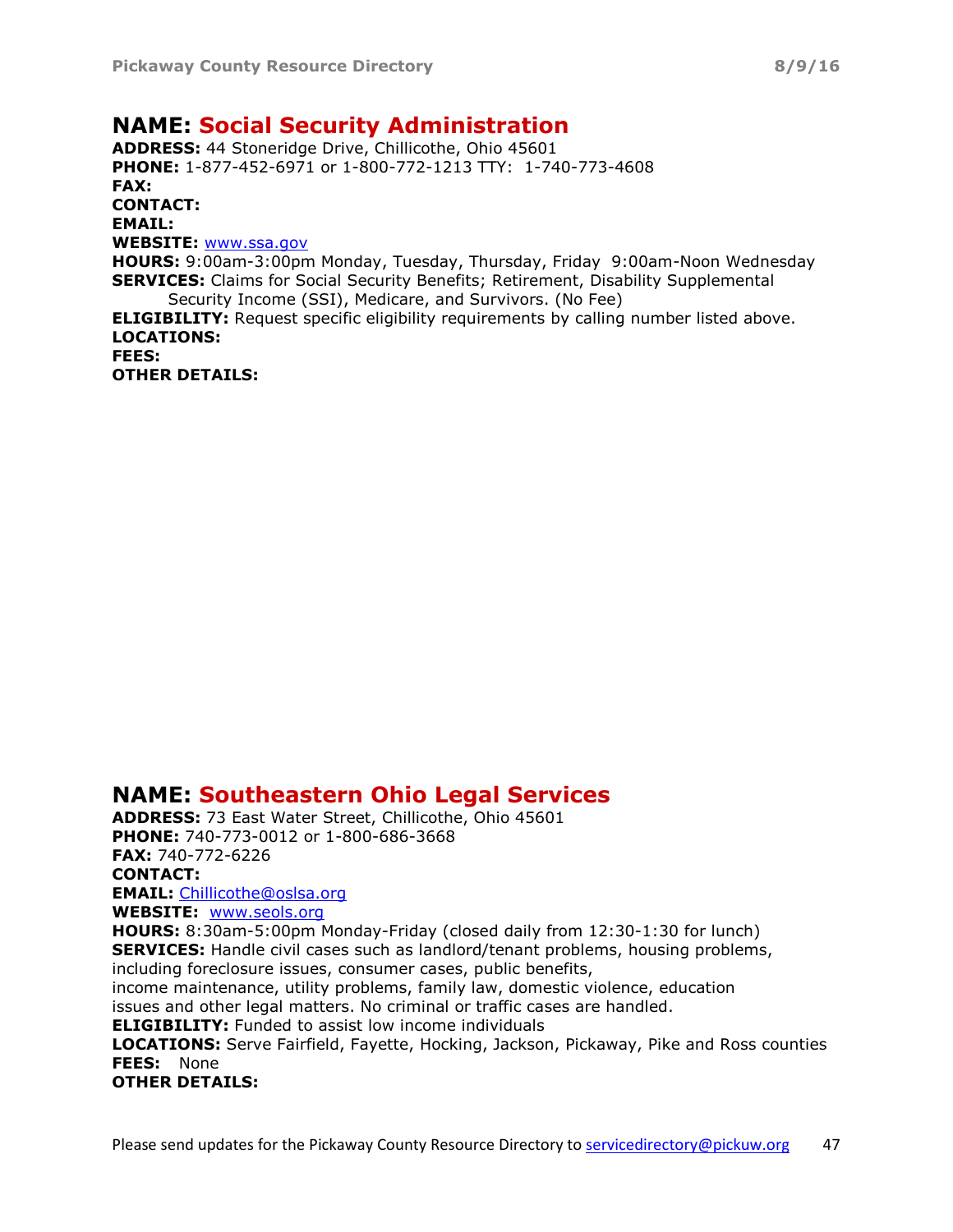## NAME: State Support Team Region 11 (SST11)

ADDRESS: 2080 Citygate Drive, Columbus, Ohio 43219 PHONE: 614-753-4690 FAX: 614-753-4699 CONTACT: Rhonda Dickson, Director EMAIL: WEBSITE: www.sst11.org

SERVICES: Ohio uses a tiered system of support—state, regional, district—to create a single unified system that can meaningfully build the capacity of every district to move all children to higher levels of academic achievement.

The State Support Team Region 11 (SST 11) is one of Ohio's 16 regional SSTs. Using a connected set of tools to improve instructional practice and student performance on a continuing basis, SST 11 staff assists districts in the development of a unified system of education. This unified system builds the capacity of every district to move all students, including those with disabilities, to higher levels of performance. The reliance on data to determine appropriate actions of each district is integral to the success of Ohio's system of support.

SST 11 works closely with the Ohio Department of Education's Center for School Improvement, Office for Exceptional Children, and the Office of Early Learning and School Readiness. SST 11 provides services and technical assistance to school districts, educational service centers (ESCs), community schools, early childhood centers, and families in seven central Ohio counties.

The focus areas of our work are:

- School Improvement,
- Special Education,
- Early Learning and School Readiness, and
- Family Engagement

ELIGIBILITY: LOCATIONS: FEES: OTHER DETAILS: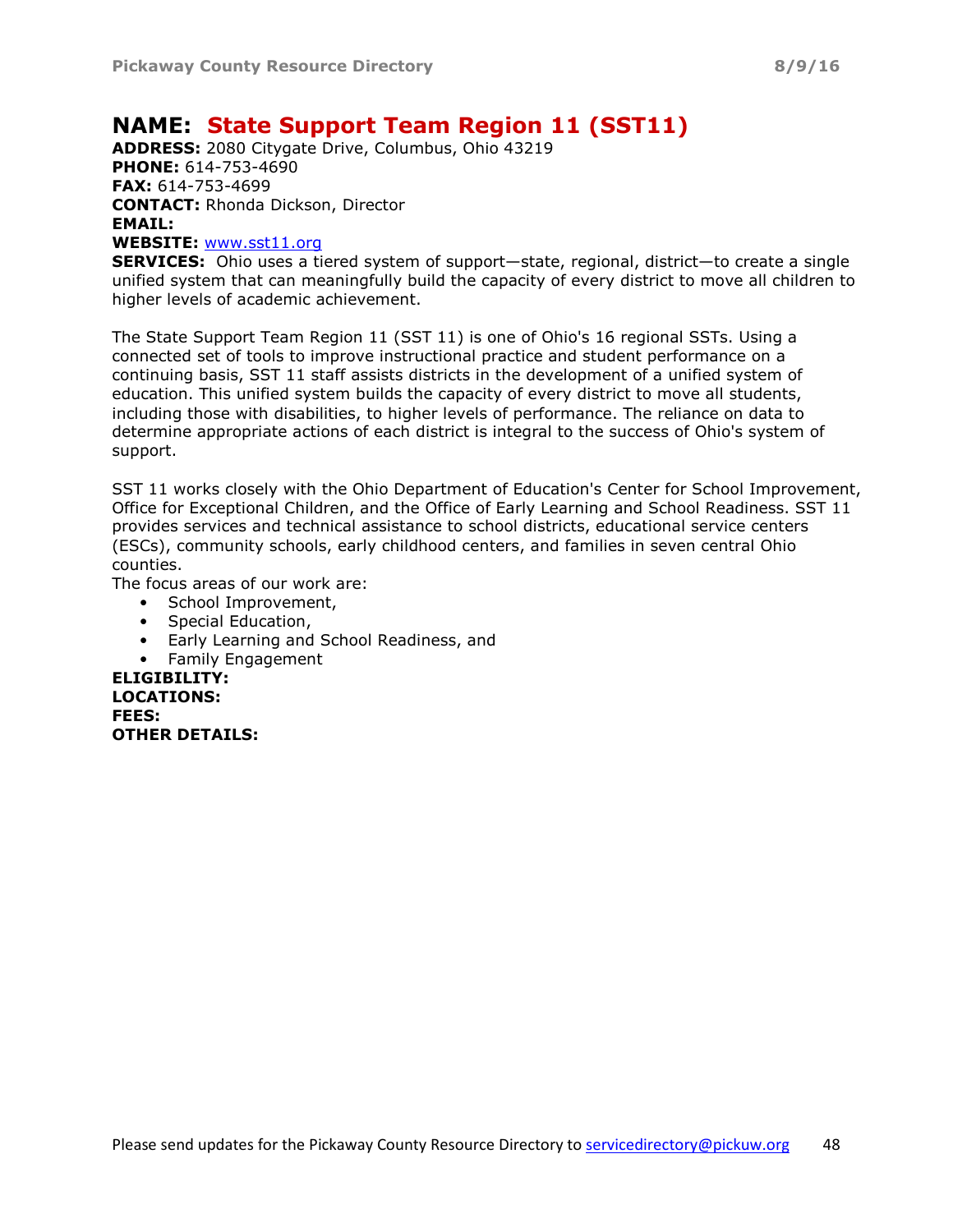## NAME: Team for Youth

ADDRESS: 2050 Stoneridge Drive, Circleville, Ohio 43113 PHONE: (740) 474-7529 ext 10416 FAX: (740) 474-7521 CONTACT: Kim Martin-Family & Children First Director EMAIL: pickaway.fcfc@pickawayesc.org WEBSITE: www.pickawayfamilyandchildrenfirst.org **HOURS** 

**SERVICES:** When a community agency, school or parent identifies that their child has multiple system needs and could benefit from an individualized coordinated TEAM.

The TEAM is parent driven, they identify who they would like to have which as a part of their families TEAM. Parents will have help in developing their family plans through a collaborative process which builds on their strengths, to enable them to achieve their desired goals. TEAM for Youth's focus is on building natural resources and empowering parents to help their children succeed in school and life. There is Limited funding available and is expended based on severity of need.

**ELIGIBILITY:** Families of multi-system children from the age of birth to 21 yrs of age LOCATIONS:

#### FEES:

**OTHER DETAILS:** Established by Pickaway Family and Children First Council to help families with multi need children receive adequate and appropriate services.

## NAME: Teays Valley School District

ADDRESS: 385 Viking Way, Ashville, Ohio 43103 PHONE: 740-983-5000 FAX: 740-983-4158 CONTACT: Robin Halley, Superintendent EMAIL: rhalley@tvsd.us WEBSITE: www.tvsd.us

HOURS: 7:30am - 4:00pm SERVICES: ELIGIBILITY: LOCATIONS: BUILDING DIRECTORY

• Teays Valley High School, 3887 St Rt 752, Ashville, Ohio 43103 PHONE: 740-983-5000 FAX: 740-983-5074 • Teays Valley East Middle School, 655 Viking Way, Ashville, Ohio 43103 PHONE: 740-983-5000 FAX: 740-983-5037 • Teays Valley West Middle School, 200 Grove Run Rd, Commercial Point, Ohio 43116 PHONE: 740-983-5000 FAX: 740-983-5040 • Ashville Elementary, 90 Walnut St, Ashville, Ohio 43103 PHONE: 740-983-5000 FAX: 740-983-5073 • Scioto Elementary, 20 West Scioto St, Commercial Point, Ohio 43116 PHONE: 740-983-5000 FAX: 740-983-5088 • Walnut Elementary, 7150 Ashville Fairfield Rd, Ashville, Ohio 43103 PHONE: 740-983-5000 FAX: 740-983-5049

#### FEES: OTHER DETAILS: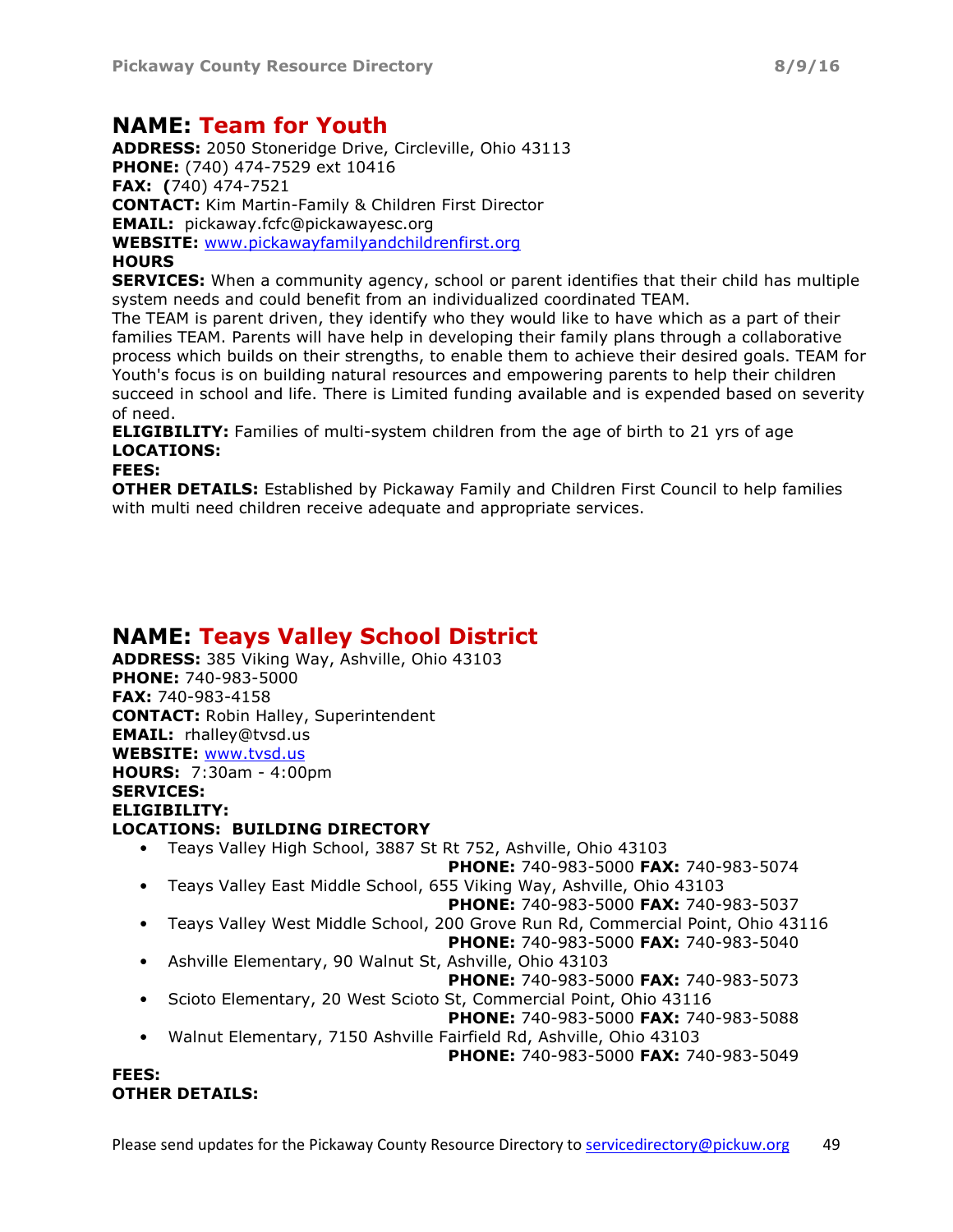## NAME: The TRELLIS/Christian Women's Job Corp

ADDRESS: 310 E. Main Street Circleville, Ohio 43113 PHONE: 740-497-3042 FAX: CONTACT: Site Director-Karin Barr EMAIL: cwjctrellis@gmail.com WEBSITE: HOURS: Tuesday- Friday; 9am-2pm

SERVICES: A FREE faith-based program providing support and structure for women to grow and become self-sufficient. 10 week terms are offered each spring and fall with classes in the following areas: GED tutoring, Computer training (Microsoft Office programs), job and life management skills, and Bible study. A mentor is assigned to each participant to help them in the process of becoming self-sufficient.

**ELIGIBILITY:** All women 18 years and older

LOCATIONS: Good Shepherd UM Church

FEES: Free

**OTHER DETAILS:** Candidates must fill out an application, provide one reference, and go through interview.

#### NAME: United Way of Pickaway County

ADDRESS: 114 East Main Street, PO Box 292, Circleville, Ohio 43113 PHONE: 740-477-8171 FAX: CONTACT: Michele Lanman EMAIL: director@pickuw.org WEBSITE: HOURS: Tuesday-Thursday, 8:30am-1:30pm; Monday and Friday, by appointment **SERVICES:** Enriches the lives of county residents by supporting programs making an impact throughout our community in areas of education, income, health, and safety net. ELIGIBILITY: LOCATIONS: FEES: OTHER DETAILS: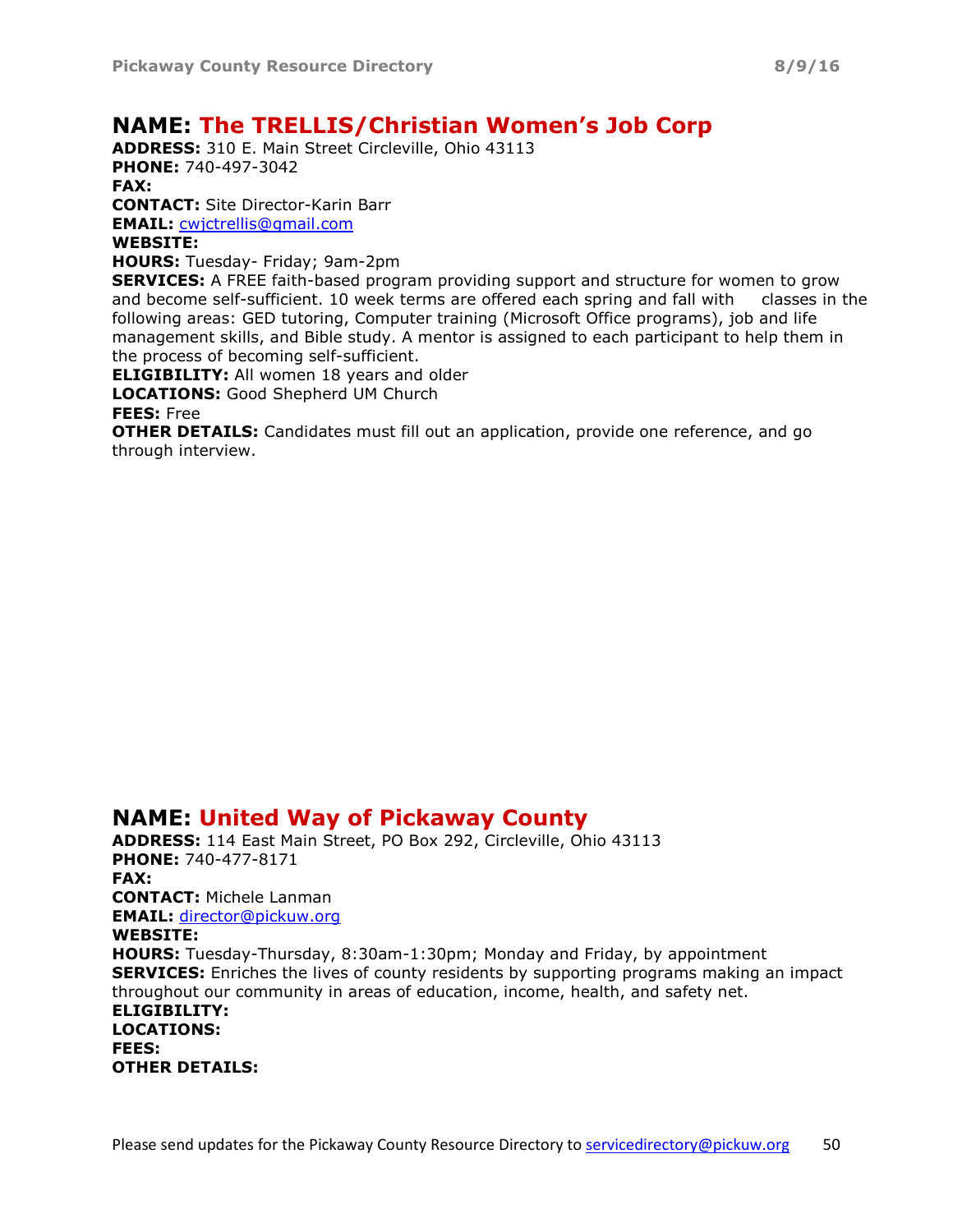## NAME: Veterans' Service Commission

ADDRESS: 141 West Main Street, Suite 300, Circleville, Ohio 43113 PHONE: 740-474-3650 or 1-888-330-3522 FAX: 740-474-4646 CONTACT: EMAIL: WEBSITE: HOURS: 8:00am-4:00pm Monday-Friday SERVICES: To advise and assist persons in the Armed Forces of the United States, veterans, spouses, children, parents, and dependents of veterans in presenting claims or obtaining rights or benefits under any law of the United States or of this state. To provide veterans emergency financial assistance. To provide veterans transportation to VA medical centers. ELIGIBILITY: LOCATIONS: FEES:

OTHER DETAILS:

## NAME: Victims Assistance Program

 A division of the Pickaway County Prosecutor ADDRESS: 203 South Scioto Street, Circleville, Ohio 43113 PHONE: 740-474-1781 FAX: 740-477-7475 CONTACT: Emily Otterbacher, Program Director/Victim Advocate Mandy Wright, Victim Advocate EMAIL: eotterbacher@pickaway.org or awright@pickaway.org WEBSITE: HOURS: 8:00am-4:00 pm SERVICES: The Victims Program of the Pickaway County Prosecutor's Office was established in response to the needs of citizens victimized by violent crimes. The program can help in many ways, including court information and companionship, counseling referral, recovery for financial losses, emotional support and witness assistance. As a victim of crime, this may be your first experience with the legal system. The Victims Program can help you better understand the criminal justice process.

ELIGIBILITY: LOCATIONS: FEES: OTHER DETAILS: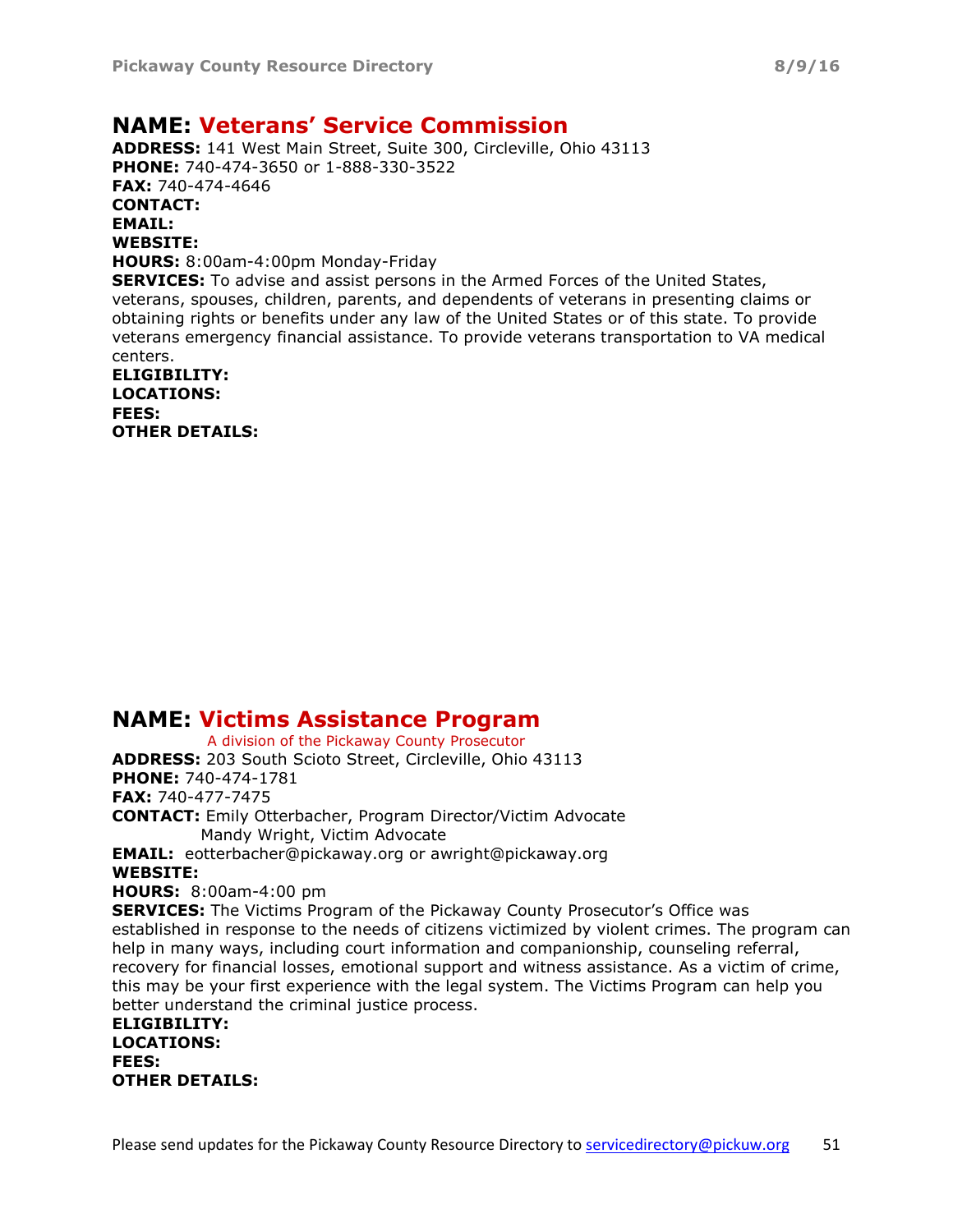## NAME: Welcome Center & Visitors Bureau

ADDRESS: 325 W Main Street, Circleville, OH 43113 PHONE: 740-474-3636 FAX: CONTACT: Charlie Jackson EMAIL: CJackson@pickaway.com WEBSITE: Pickaway.com HOURS: M-F 9 am to 4 pm SERVICES: Resource for Travel, Retail, Community Events ELIGIBILITY: LOCATIONS: FEES: OTHER DETAILS:

## NAME: Westfall Business Academy

ADDRESS: 19463 Pherson Pike, Williamsport, OH 43164 PHONE: 1740-986-2911 x2118 FAX: CONTACT: Chris Norris EMAIL: wbaink@westfallschools.com WEBSITE: wbaink.com HOURS: 8am-2pm SERVICES: Printing ELIGIBILITY: LOCATIONS: FEES: OTHER DETAILS: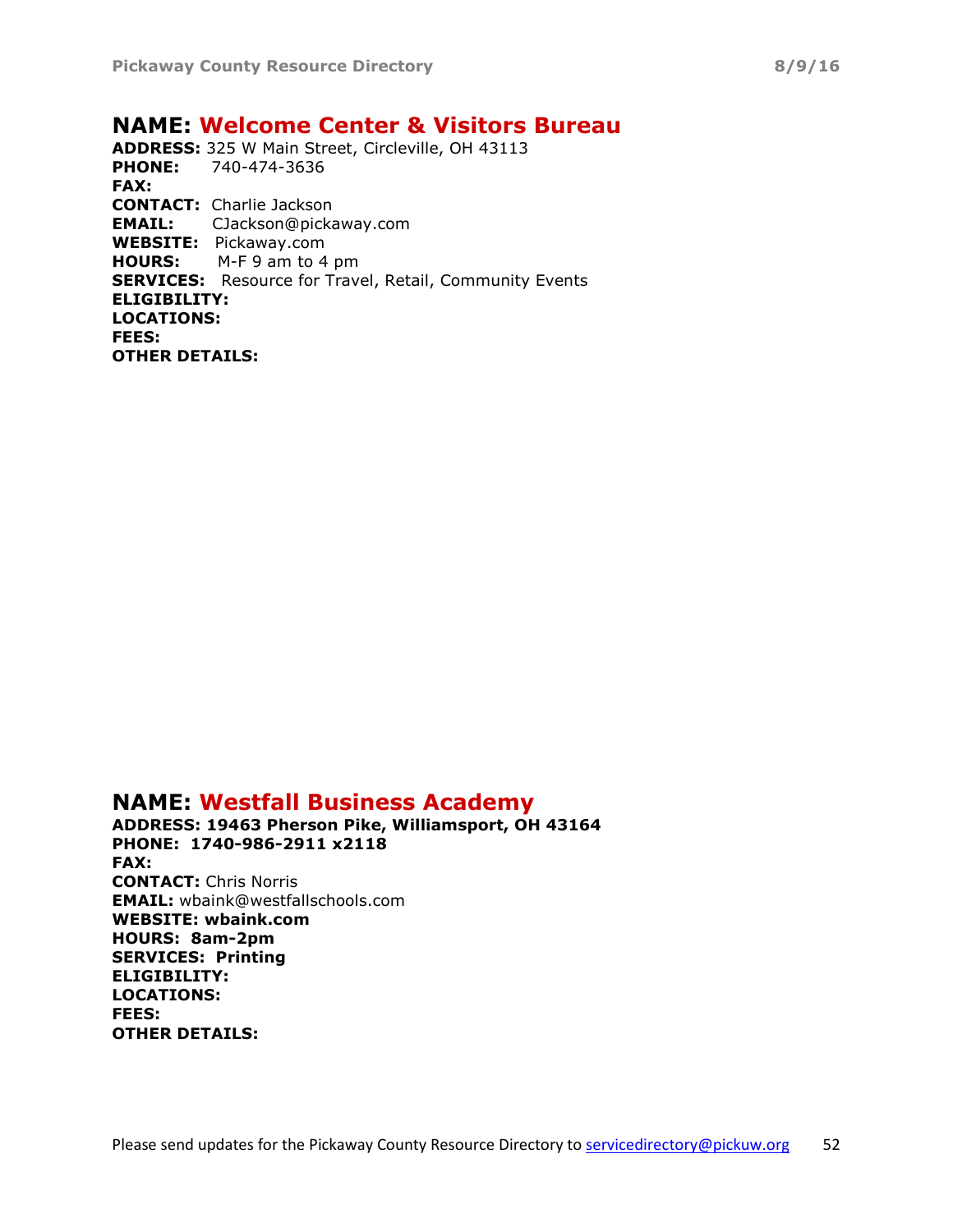## NAME: Westfall Local School District

ADDRESS: 19463 Pherson Pike, Williamsport, Ohio 43164 PHONE: 740-986-3671 FAX: 740-986-8375 CONTACT: Cara Riddel, Superintendent EMAIL: cara.riddel@westfallschools.com WEBSITE: www.westfallschools.com HOURS: 7:30am-4:00pm SERVICES: ELIGIBILITY: LOCATIONS: • Westfall High School, 19463 Pherson Pike, Williamsport, Ohio 43164 PHONE: 740-986-2911 FAX: 740-986-8834

• Westfall Middle School, 19545 Pherson Pike, Williamsport, Ohio 43164

PHONE: 740-986-2941 FAX: 740-986-8882

• Westfall Elementary School, 9391 State Route 56 West, Williamsport, Ohio 43164 PHONE: 740-986-4008 FAX: 740-986-4018

FEES: OTHER DETAILS:

#### NAME: WIC (Women, Infants, and Children)

ADDRESS: 465 East Ohio Street, Mailing Address: PO Box 1181, Circleville, Ohio 43113 PHONE: 740-474-4274 FAX: 740-474-8250 CONTACT: EMAIL: WEBSITE: www.wichealth.org HOURS: **SERVICES:** Supplemental food program for women, infants, and children. Provide nutrition education, supplemental foods and referral services for: \*Pregnant, breast feeding, and postpartum women \*Infants up to one year \*Children up to five years of age WIC also provides breastfeeding resources and referrals. ELIGIBILITY: LOCATIONS: FEE: None OTHER DETAILS: